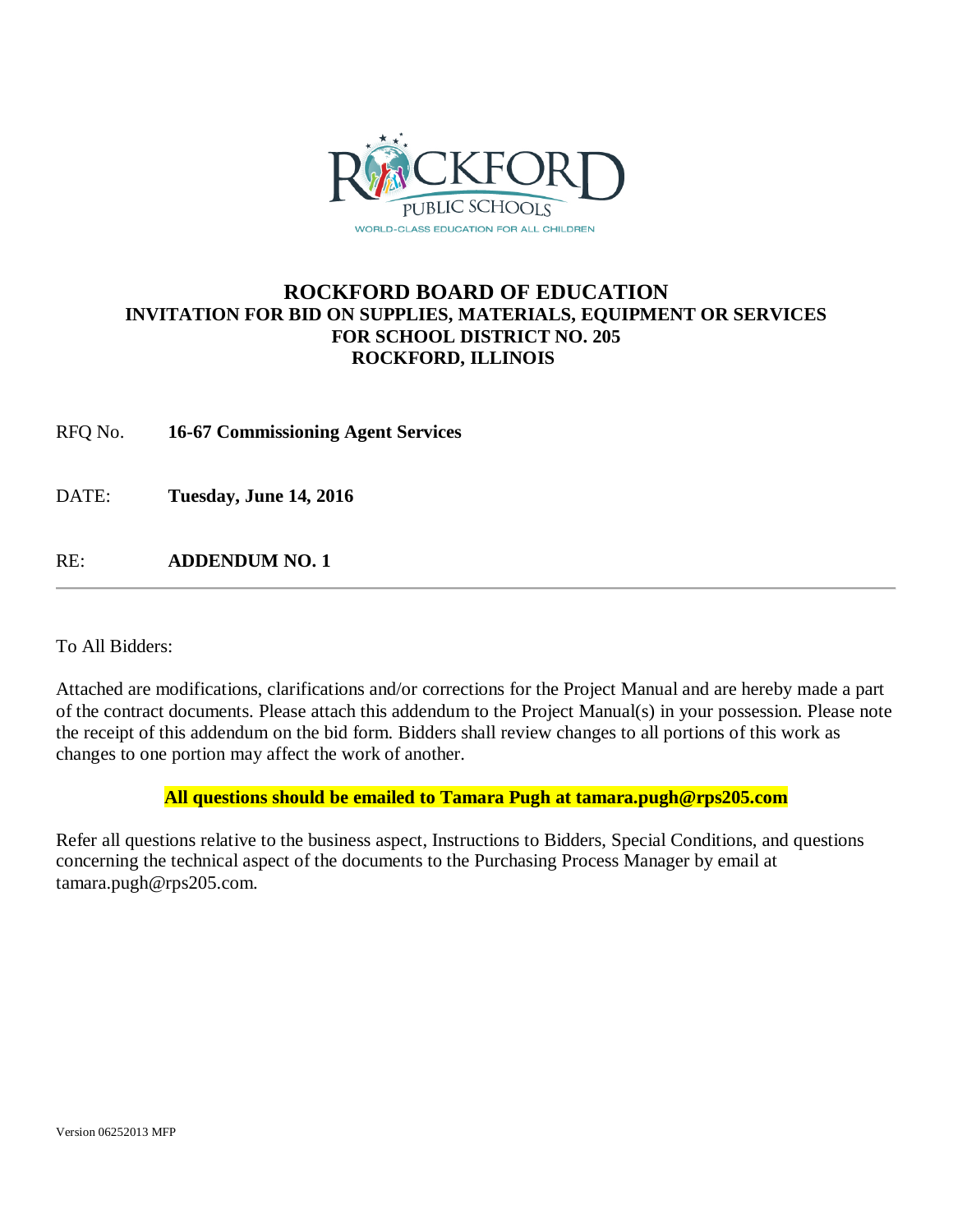#### **RFQ 16-67 Commissioning Agent Services**

Addendum One

June 14, 2016

Please address the following in your response to the RFQ:

- 1. Describe your approach to commissioning.
- 2. Identify the systems you propose to commission.
- 3. Describe how you will use the basis of design document in the commissioning plan
- 4. Describe how you plan to participate with the owner and design team during the design process
- 5. Describe your commissioning plan
- 6. Identify and describe the content of any documents that you will incorporate into the bid specifications for commissioning.
- 7. Describe how you plan to manage the commissioning program during construction.
- 8. Identify any meetings you plan to organize and the participants you expect to attend. Will you issue meeting minutes and manage the open issue lists?
- 9. Do you anticipate additional site visits other than the above identified meetings? If so, please identify the quantity and purpose.
- 10. After functional testing is complete, do you anticipate on participating in the resolution of the issues identified in the functional testing report?
- 11. How long do you anticipate needing to complete the functional testing?
- 12. Do you have staff available to perform functional testing at both schools at the same time?

Please refer to the attached Basis of Design for the two new elementary schools.

END OF ADDENDUM ONE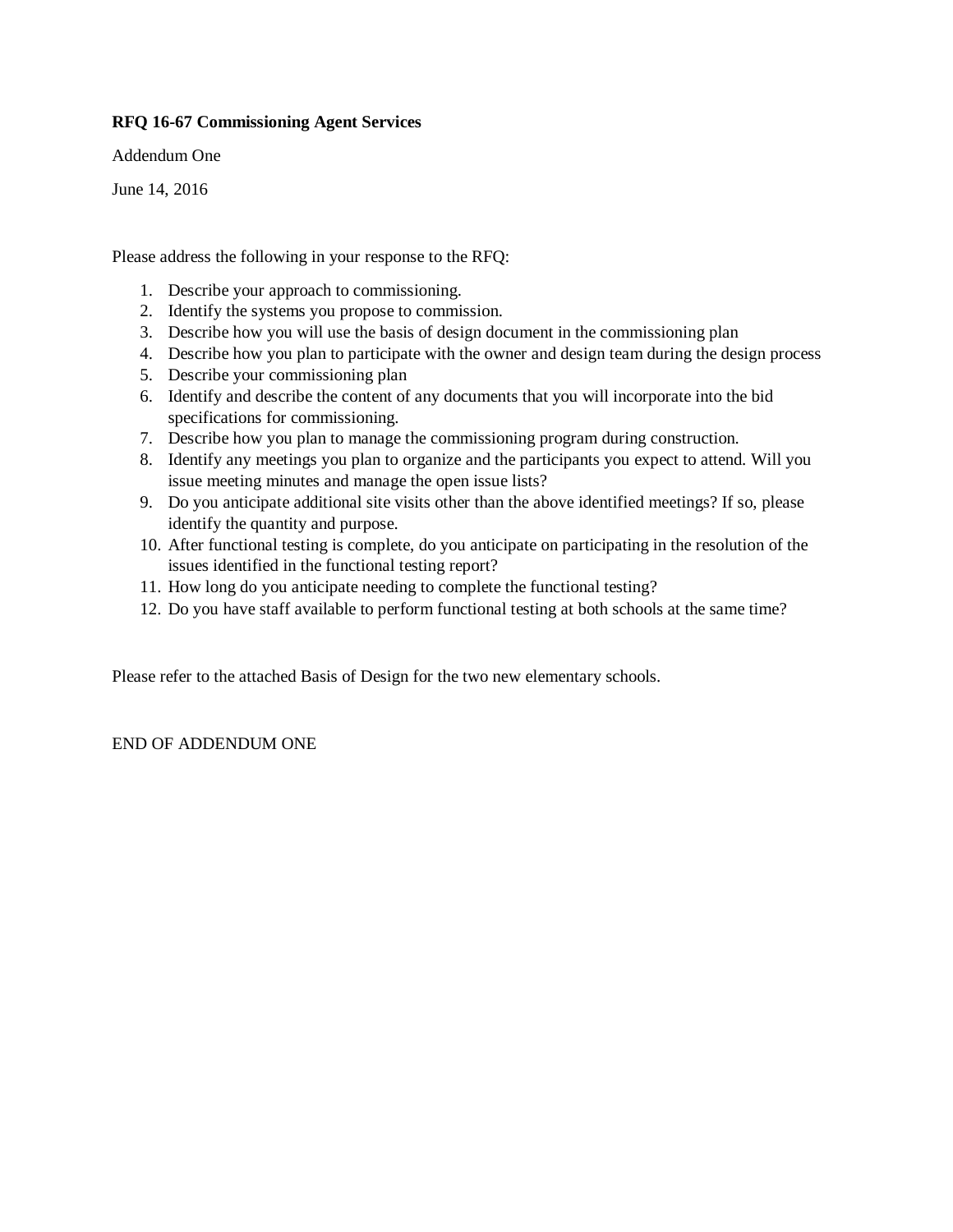# Basis of Design - DRAFT

# **Project Name:**

# **Rockford Public Schools: 2 New Prototype Elementary Schools**

# **Date: 06/09/2016**

*Prepared By: CannonDesign, Inc.*

# **REVIEWED**

#### **Owner**

*Name:* Rockford Public Schools District 205 *Date:* 

# **District Program Manager**

*Name:* Ragnar Benson *Date:* 

# **Architect**

*Name:* Keri VanSant, Architecture *Date:* June 6, 2016

### **Interiors**

*Name:* Raquel Morales *Date:* May 10, 2016

# **Engineers (S, M, E, P, T)**

| <i>Name:</i> Justin Holmes, Structural             | <i>Date:</i> April 29, 2016 |
|----------------------------------------------------|-----------------------------|
| Name: Keith Hammelman, Mechanical, Plumbing        | Date: June 3, 2016          |
| <i>Name:</i> John Economou, Electrical, Technology | Date: 04/06/2016            |
|                                                    |                             |

# **Commissioning Authority**

*Name: Date:* 

**CANNONDESIGN**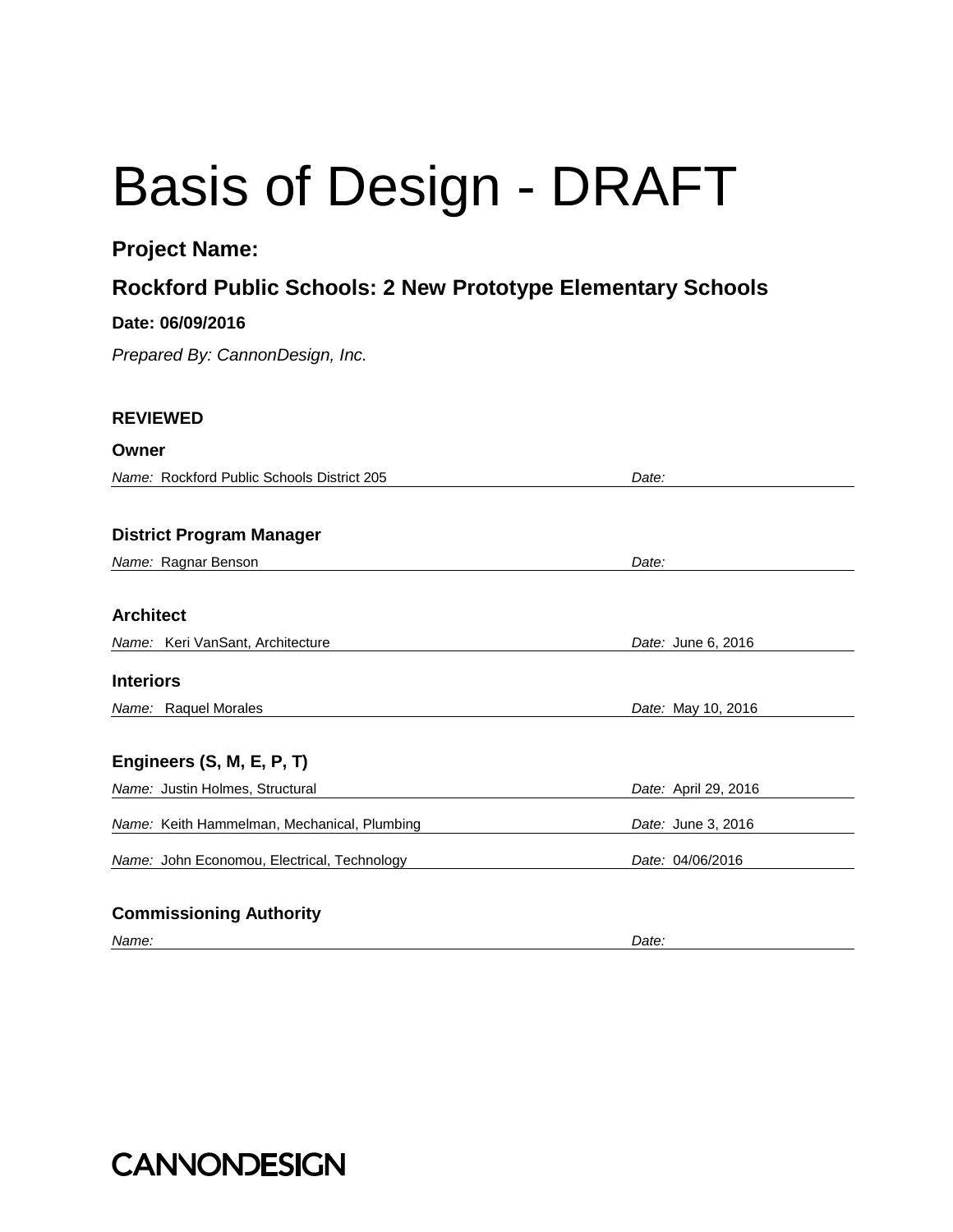# **OVERVIEW**

The Basis of Design is created to document the reasoning and assumptions made early in the design process. The Basis of Design includes technical language to document the thought processes used by the design team while developing the systems. The document is organized by individual disciplines (e.g., Architectural, Mechanical/HVAC, Plumbing and Fire Protection, Electrical, etc.) and provides details on the criteria for the selection of components, systems, manufacturers, or layouts, assumptions made by designers during this process, and codes, standards or guidelines that influence the design.

The Basis of Design is intended to assist in key building design and operations areas and to present this critical information in a format for easy reference. Broadly stated, these goals are;

- to assist the entire design team with effective collaboration;
- to provide the building owner with a comprehensive picture of the design goals and intentions;
- to establish building performance goals;
- to assist with cost and value assessments:
- to evaluate maintenance considerations for building and systems during design;
- to communicate to the building construction team the performance goals; and
- to inform building management and operations of the original assumptions, operational characteristics and limitations of the systems.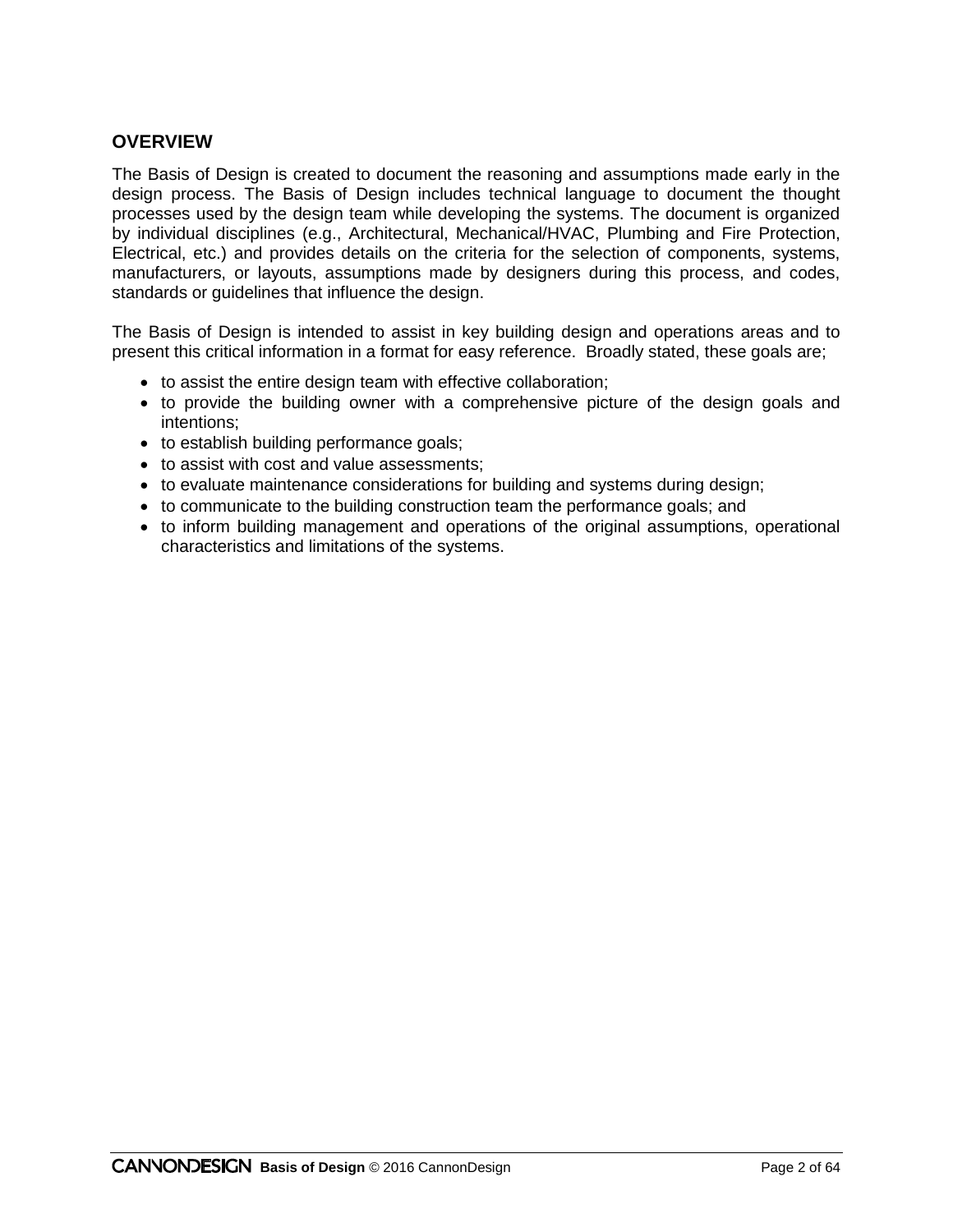# **TABLE OF CONTENTS**

| 1.1        |  |
|------------|--|
| 1.2        |  |
| 1.3        |  |
| 1.4        |  |
| 1.5        |  |
| 1.6        |  |
|            |  |
| 2.1        |  |
| 2.2        |  |
| 2.3        |  |
| 2.4        |  |
| 2.5        |  |
| 2.6        |  |
| 2.7        |  |
|            |  |
| 3.1        |  |
| 3.2        |  |
| 4.         |  |
|            |  |
| 4.1        |  |
| 4.2        |  |
| 4.3        |  |
| 4.4        |  |
| 4.5<br>4.6 |  |
| 4.7        |  |
| 4.8        |  |
| 4.9        |  |
| 4.10       |  |
| 4.11       |  |
| 4.12       |  |
| 4.13       |  |
| 4.14       |  |
| 4.15       |  |
| 5.         |  |
| 5.1        |  |
| 5.2        |  |
| 5.3        |  |
| 5.4        |  |
| 5.5        |  |
| 5.6        |  |
| 5.7        |  |
| 6.         |  |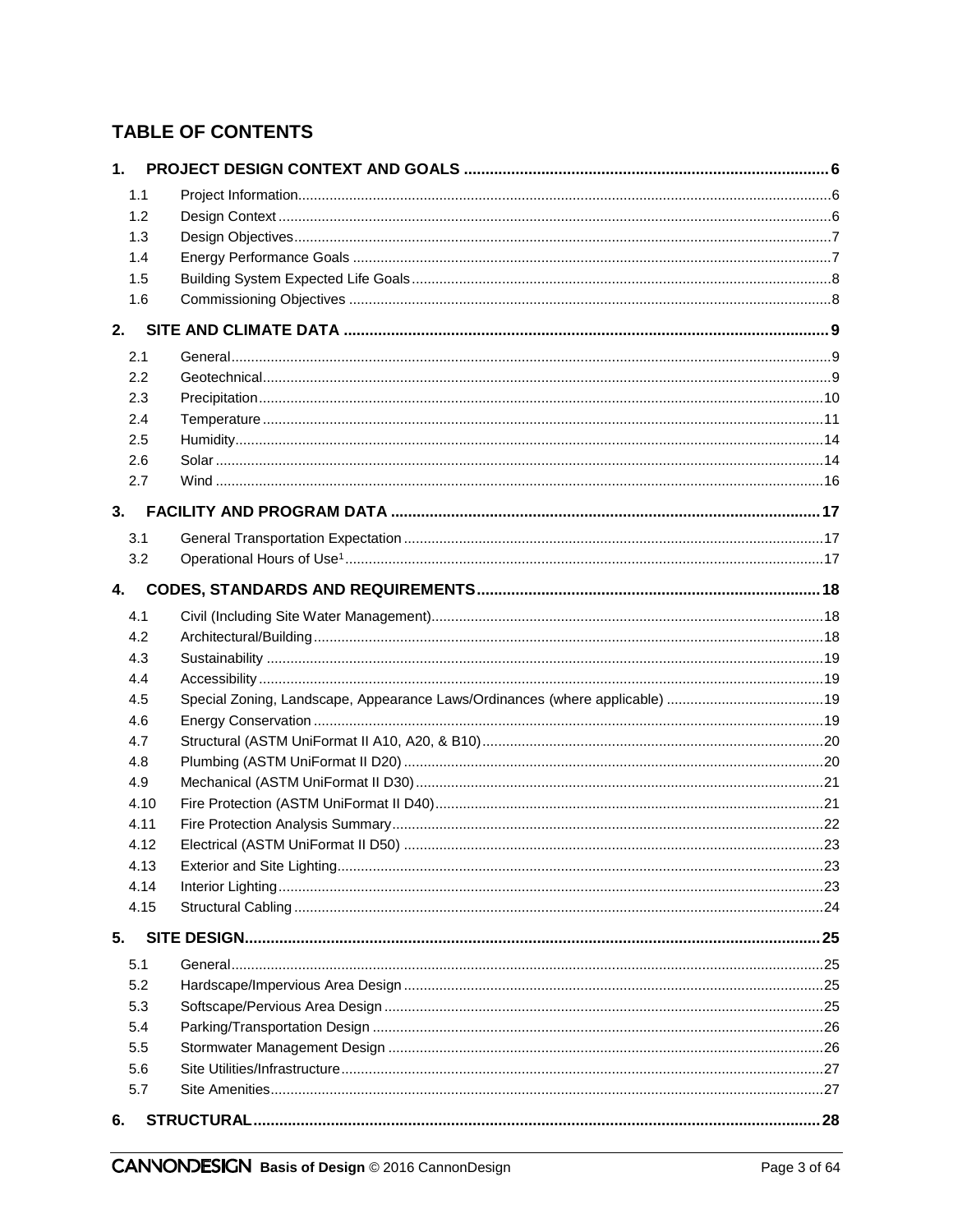| 6.1  |  |
|------|--|
| 6.2  |  |
| 6.3  |  |
| 6.4  |  |
| 6.5  |  |
|      |  |
| 7.1  |  |
| 7.2  |  |
| 7.3  |  |
| 7.4  |  |
| 7.5  |  |
| 7.6  |  |
| 8.   |  |
| 8.1  |  |
| 8.2  |  |
| 8.3  |  |
| 8.4  |  |
| 8.5  |  |
| 8.6  |  |
| 8.7  |  |
| 8.8  |  |
| 9.   |  |
| 9.1  |  |
| 9.2  |  |
| 9.3  |  |
| 9.4  |  |
| 9.5  |  |
| 9.6  |  |
| 9.7  |  |
| 9.8  |  |
| 9.9  |  |
|      |  |
| 10.1 |  |
| 10.2 |  |
| 10.3 |  |
| 10.4 |  |
|      |  |
| 11.1 |  |
| 11.2 |  |
| 11.3 |  |
| 11.4 |  |
| 11.5 |  |
| 11.6 |  |
| 11.7 |  |
| 11.8 |  |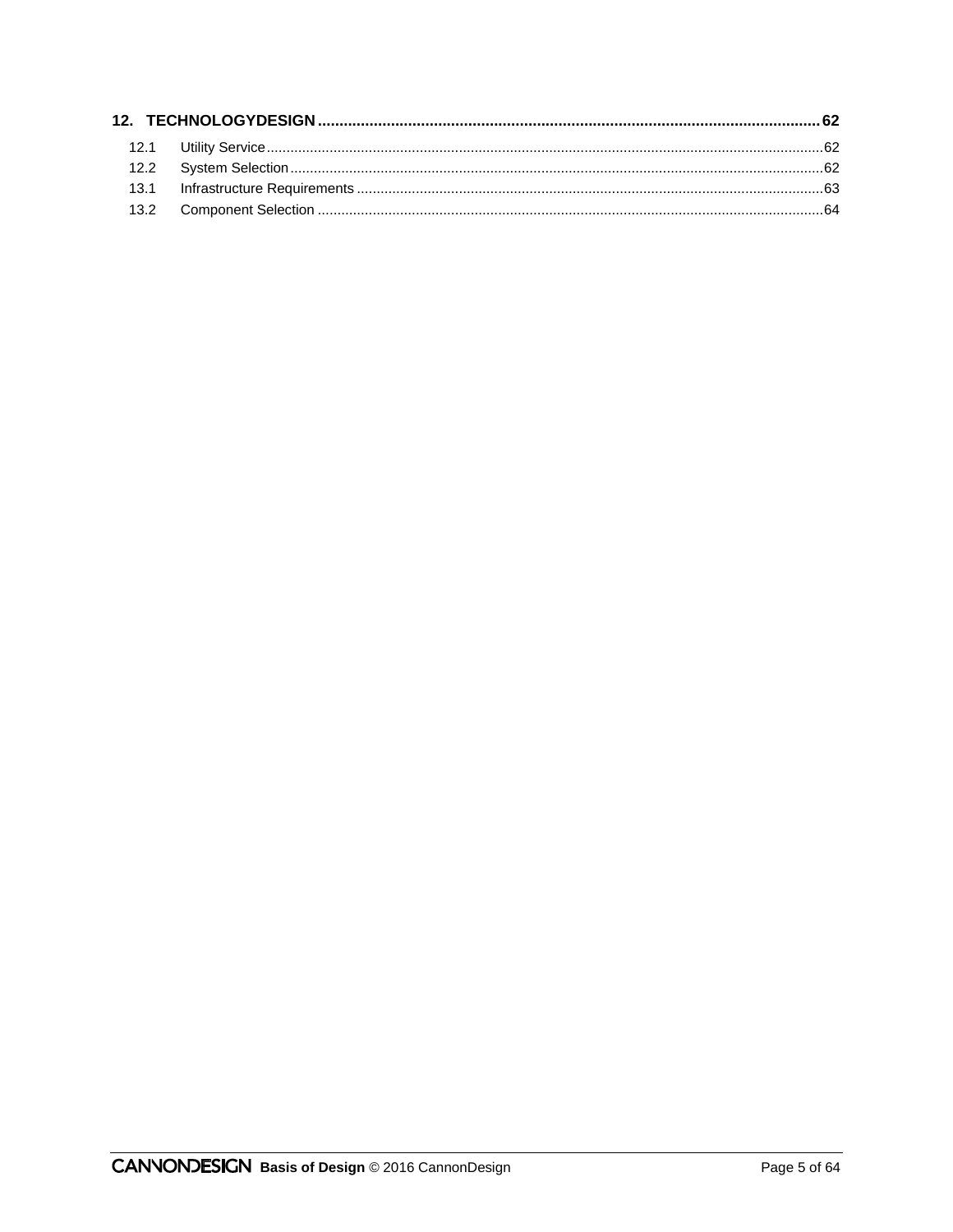# **1. PROJECT DESIGN CONTEXT AND GOALS**

# **1.1 Project Information**

#### **TABLE 1-1. PROJECT INFORMATION**

| <b>Project Name</b>            | 2 New Prototype Elementary Schools                                        |  |  |  |
|--------------------------------|---------------------------------------------------------------------------|--|--|--|
| Address                        | 2 different site locations to be determined                               |  |  |  |
| Client                         | Rockford Public Schools District 205                                      |  |  |  |
| Gross Square Footage           | Targeted 84,000 SF                                                        |  |  |  |
| Rentable Square Footage        | N/A                                                                       |  |  |  |
| Useable Square Footage         |                                                                           |  |  |  |
| <b>Project Budget</b>          | \$17,829,611 / \$17,929,611                                               |  |  |  |
| Major Function / Building Type | <b>Public Schools</b>                                                     |  |  |  |
| Occupancy Type                 | Education                                                                 |  |  |  |
| <b>Construction Type</b>       | Type 2B                                                                   |  |  |  |
| <b>Program Description</b>     | Single prototype building design to a 4-strand elementary with grades K-5 |  |  |  |

# **1.2 Design Context**

Delivery Method/Project Procurement:

Design/ Bid/ Build

Phasing:

Early site package to include mass grading and building pad preparation for greenfield site (Site Bravo). Site is to be determined by RPS 205.

Extent of Existing Conditions Retained/Reused:

No existing buildings to be retained or reused once new buildings are constructed.

Context of Existing Facilities and Surroundings:

Site Alpha is located in an urban context with residential housing on 3 sides. Site Bravo is located on a rural greenfield site with residential housing to the west and farmland to north, east and south.

Client/Team Assessment of Facilities and Context:

To be determined once sites are confirmed.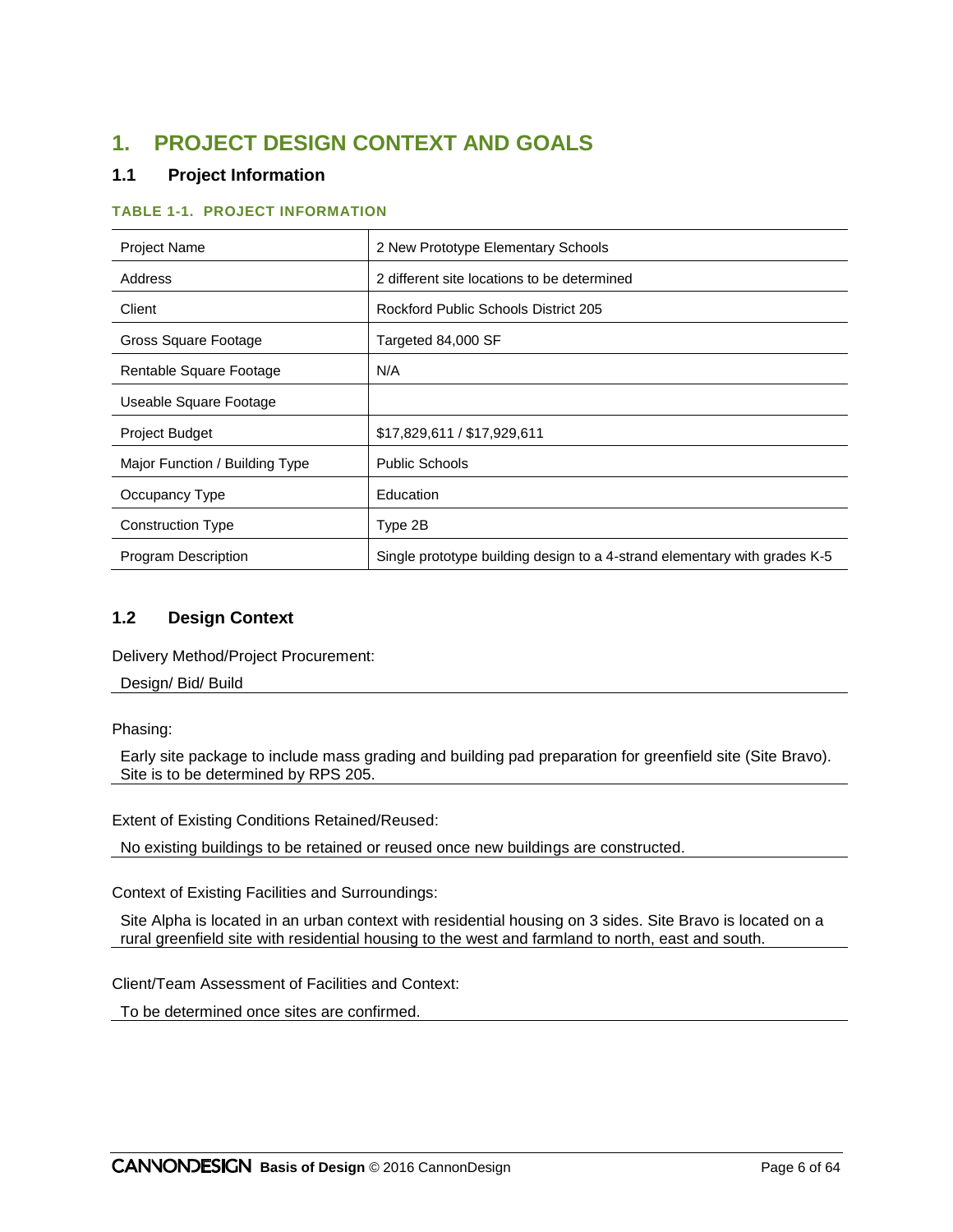### **1.3 Design Objectives**

Client Goals, Vision & Intentions:

Design a single prototype building that communicates the vision of 5 existing schools, merging into the 2 new buildings. Design to be as efficient as possible to maximize the project budgets.

Site Goals:

Separate bus, car and pedestrian traffic to the greatest extent possible.

Image Goals: None specifically stated.

Performance Goals:

Meet minimum IECC code requirements; some District standards exceed 2009 IECC (which is required)

Main Project Challenges:

Design of single prototype building for 2 new elementary schools on 2 different sites; merging 5 schools into 2 buildings

Third Party Certification (i.e. LEED Platinum): None

### **1.4 Energy Performance Goals**

#### **TABLE 1-2. BASELINE STANDARDS**

| <b>Baseline Standard</b>                                                                           | <b>Metric</b>                                              | Goal             |
|----------------------------------------------------------------------------------------------------|------------------------------------------------------------|------------------|
| Architecture 2030 Challenge                                                                        | Design Year Goal                                           |                  |
| ASHRAE 90.1 - 2007                                                                                 | Percent of optimization as compared to baseline            | 10%              |
| Design to Earn ENERGY STAR                                                                         | EPA Energy Performance Rating (must be<br>greater than 75) | 75 or greater    |
| Local Energy Code Requirements                                                                     | <b>IECC 2009</b>                                           | <b>IECC 2015</b> |
| <b>Exemplary Owner Goals</b><br>(For example: net zero, net<br>contributor, Living Building, etc.) | None                                                       |                  |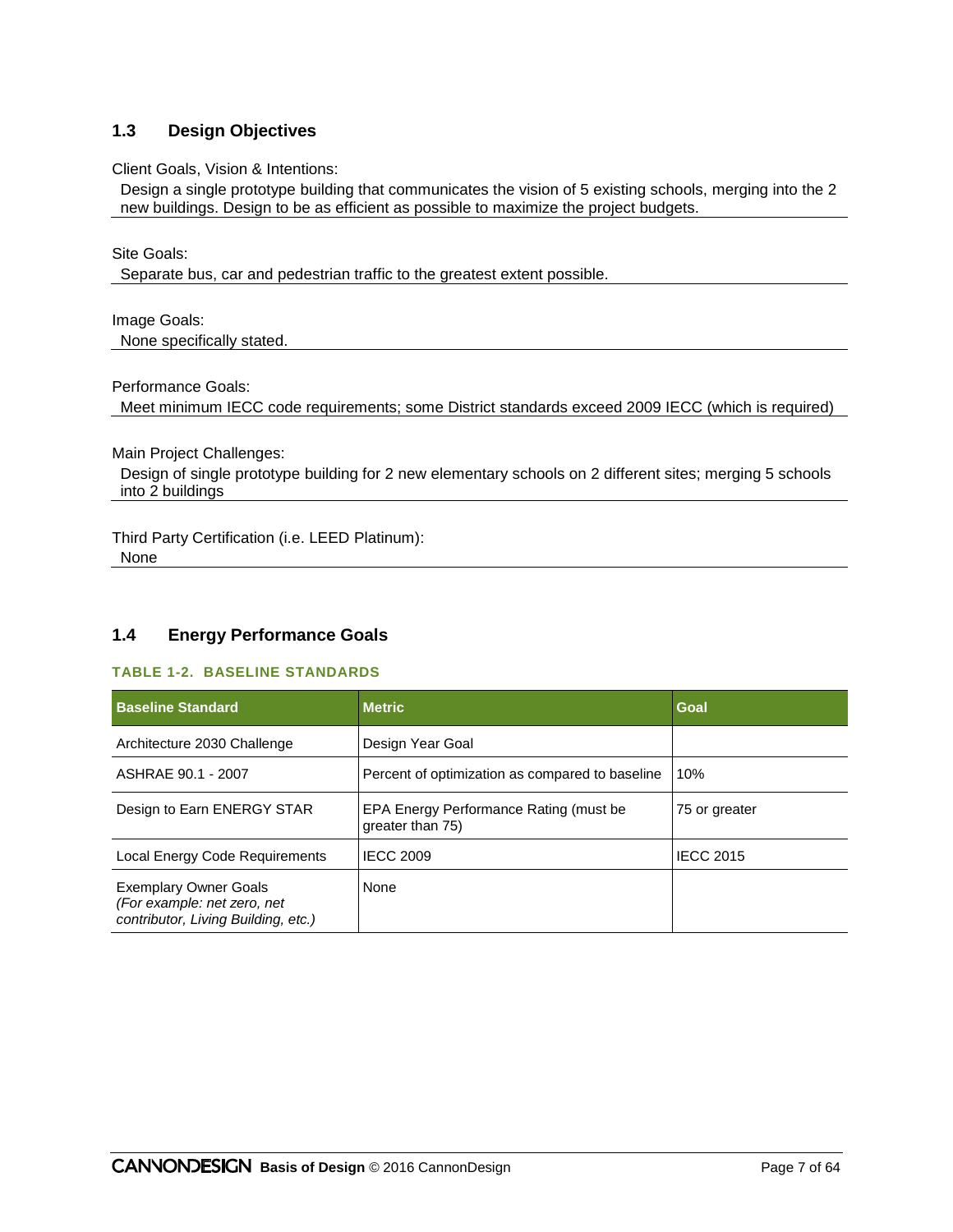#### **TABLE 1-3. TYPICAL BUILDING TYPE BASELINE FOR ENERGY USE**

| <b>Primary Use</b> | <b>Percentage of Total</b> | <b>Reduction Target Y/N</b> |
|--------------------|----------------------------|-----------------------------|
| Cooling            |                            |                             |
| Heating            |                            |                             |
| Ventilation        |                            |                             |
| Lighting           | 0.87 W/sqft                |                             |
| Plug loads         | 3 W/sqft                   |                             |
| Hot Water          |                            |                             |

# **1.5 Building System Expected Life Goals**

#### **TABLE 1-4. BUILDING SYSTEMS EXPECTED LIFE**

| <b>System</b>           | <b>Subsystem</b>            | <b>Expected Life (in years)</b> |
|-------------------------|-----------------------------|---------------------------------|
| <b>Exterior closure</b> | Exterior walls/cladding     |                                 |
|                         | Windows                     |                                 |
| Conveying               | N/A                         |                                 |
|                         | N/A                         |                                 |
| Plumbing                | Hot water heaters           | 10 years                        |
|                         |                             |                                 |
|                         |                             |                                 |
| <b>HVAC</b>             | Air Handling Units          | 25 years                        |
|                         | Air Cooled Chillers         | 20 years                        |
|                         | <b>Temperature Controls</b> | 15 years                        |
|                         |                             |                                 |
| <b>Fire Protection</b>  | Sprinkler Heads             | 30 years                        |
|                         |                             |                                 |
| Electrical              |                             |                                 |
|                         |                             |                                 |

# **1.6 Commissioning Objectives**

Special Testing & Inspection Goals:

Training & Demonstration Goals:

<span id="page-9-0"></span>Documentation Goals: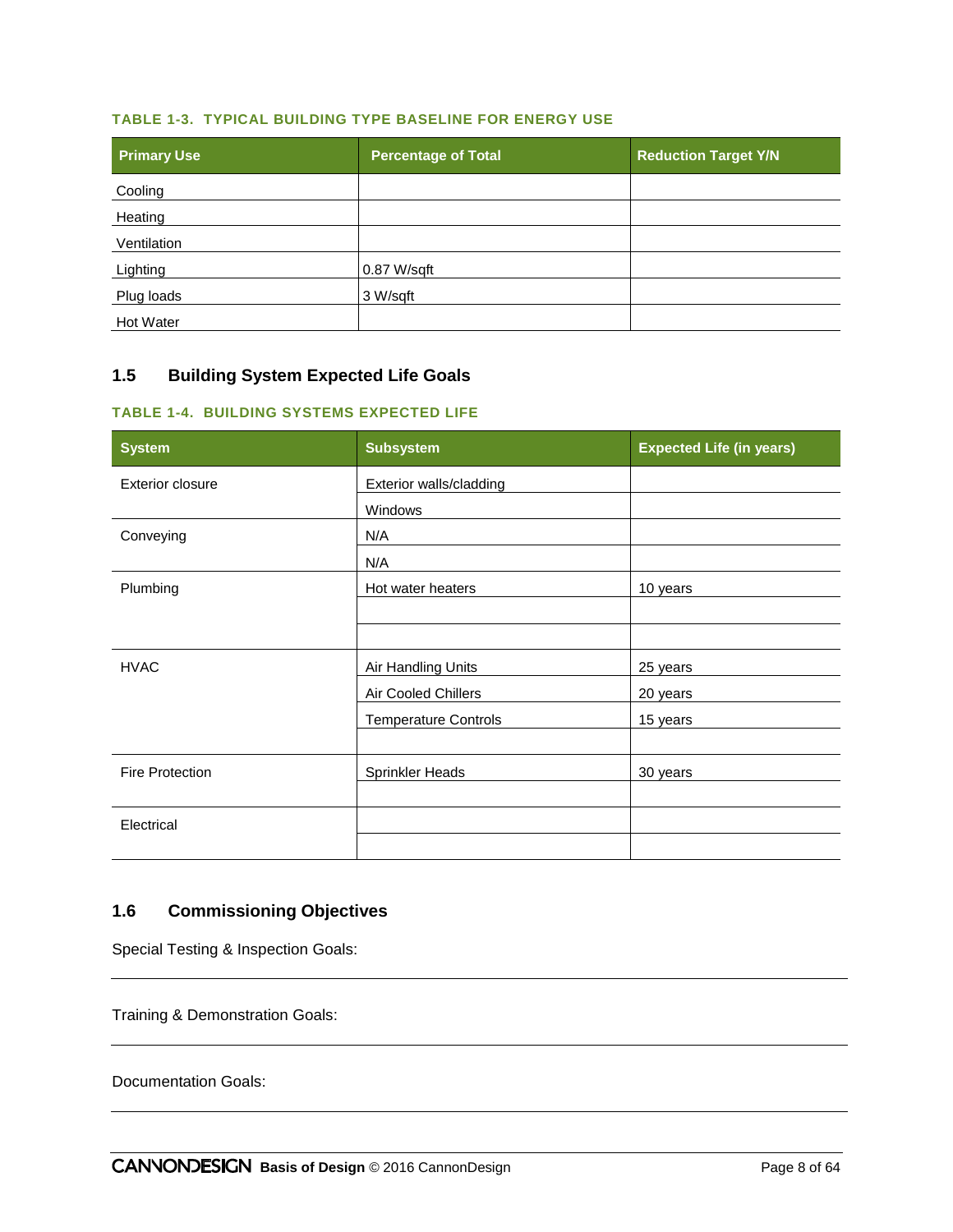# **2. SITE AND CLIMATE DATA**

# **2.1 General**

# **TABLE 2-1. GENERAL SITE & CLIMATE DATA**

|                                                | Value (units)            |
|------------------------------------------------|--------------------------|
| Latitude/Longitude                             | 42.2711° N, 89.0940° W   |
| Elevation (1st floor finished floor elevation) | TBD; varies at each site |
| <b>Clearness Number</b>                        |                          |
| Summer Outdoor Air Design Dry Bulb/Wet Bulb    |                          |
| <b>Ground Reflectance</b>                      |                          |

# **2.2 Geotechnical**

### **TABLE 2-2. GEOTECHNICAL DATA**

|                         | <b>Consideration</b> |
|-------------------------|----------------------|
| <b>Bearing Capacity</b> | <b>TBD</b>           |
| <b>Percolation Rate</b> | <b>TBD</b>           |
| Soil Conductivity       | <b>TBD</b>           |
| Cut and Fill Balance    | <b>TBD</b>           |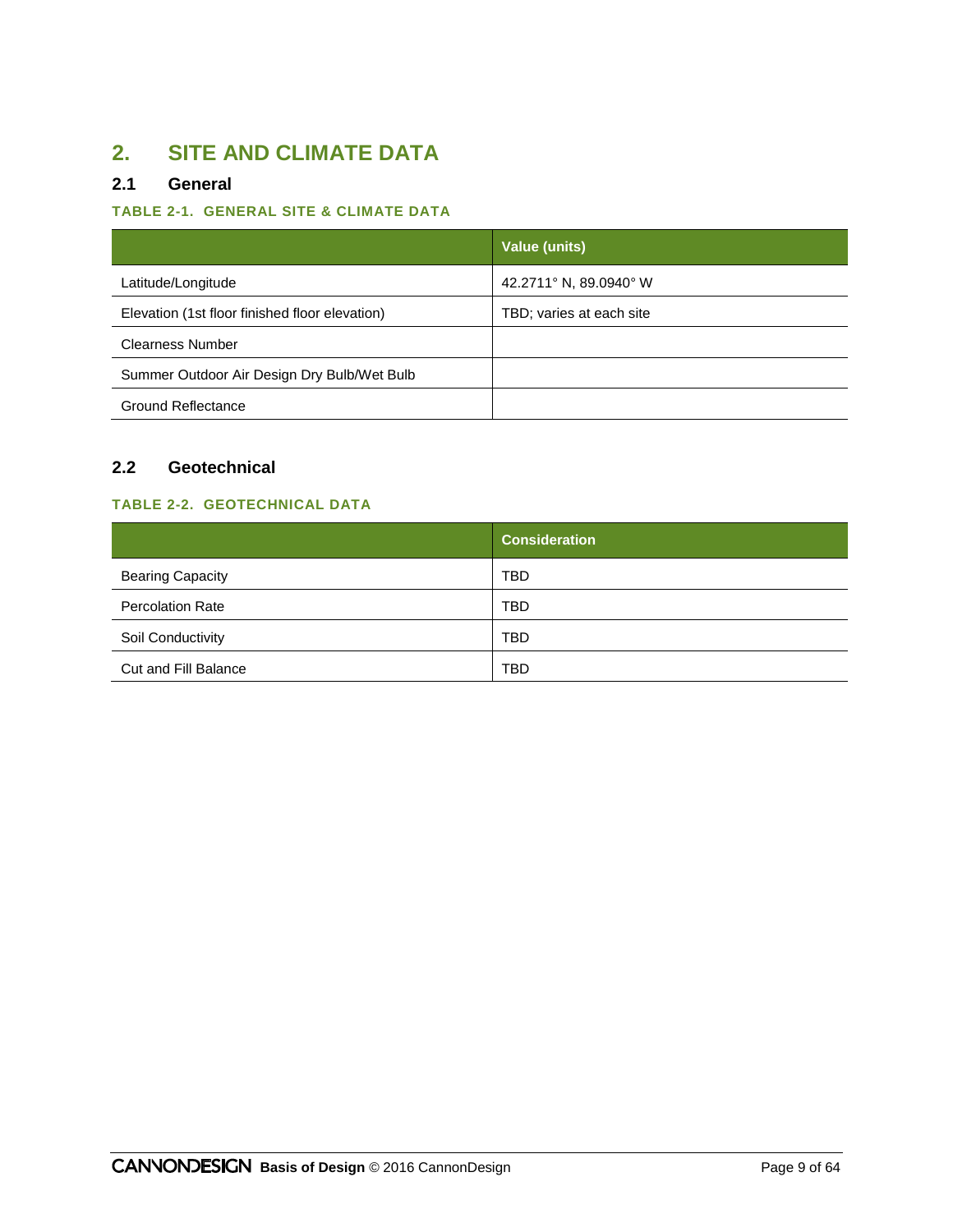# **2.3 Precipitation**



#### **TABLE 2-3. AVERAGE ANNUAL PRECIPITATION**

*Figure 2-1. Average annual precipitation.*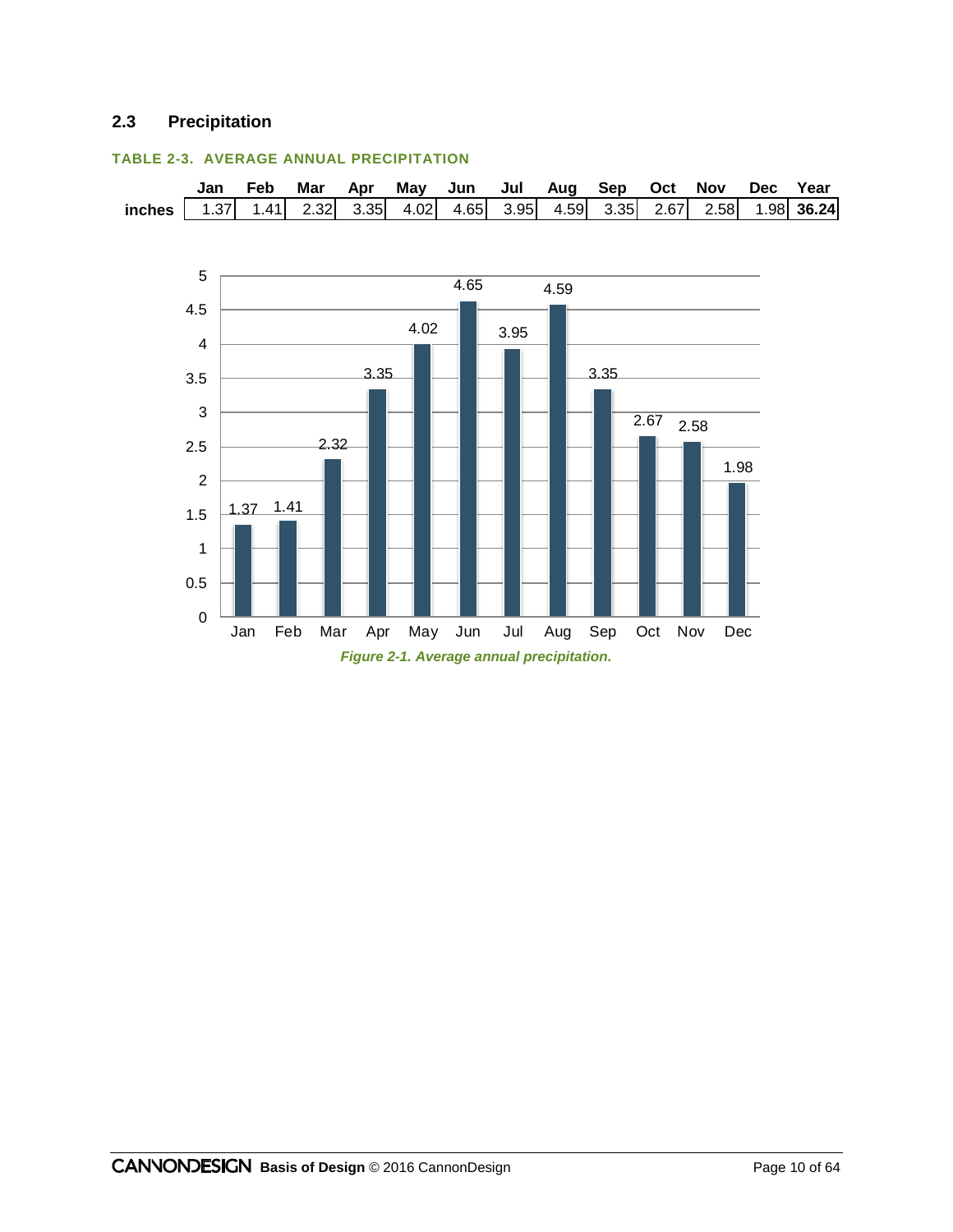### **2.4 Temperature**

|                   | <b>IJan</b> | Feb  | <b>Mar</b> | Apr  | <b>Mav</b> | Jun  | Jul  | Aug             | Sep  | lOct  | Nov  | Dec  | 'Year        |
|-------------------|-------------|------|------------|------|------------|------|------|-----------------|------|-------|------|------|--------------|
| Average(°F)       | 21.5        | 25.9 | 37.2       | 49.4 | 60.1       | 69.8 | 73.8 | <sup>71.9</sup> | 63.9 | 51    | 38.9 | 25.4 | 49.13        |
| Max $(^{\circ}F)$ | 29.5        | 34.2 | 46.9       | 60.7 | 71<br>1.8  | 81.1 | 84.5 | 82.4            | 75.4 | 62.7  | 47.6 | 33.2 | <b>59.17</b> |
| 7° C N<br>Min     | 12 5        | .    | 27<br>.51  | 38.1 | 48.4       | 58.5 | 63   | 61.3            | 52.4 | 40. . | 30.3 | .    | 39.09        |



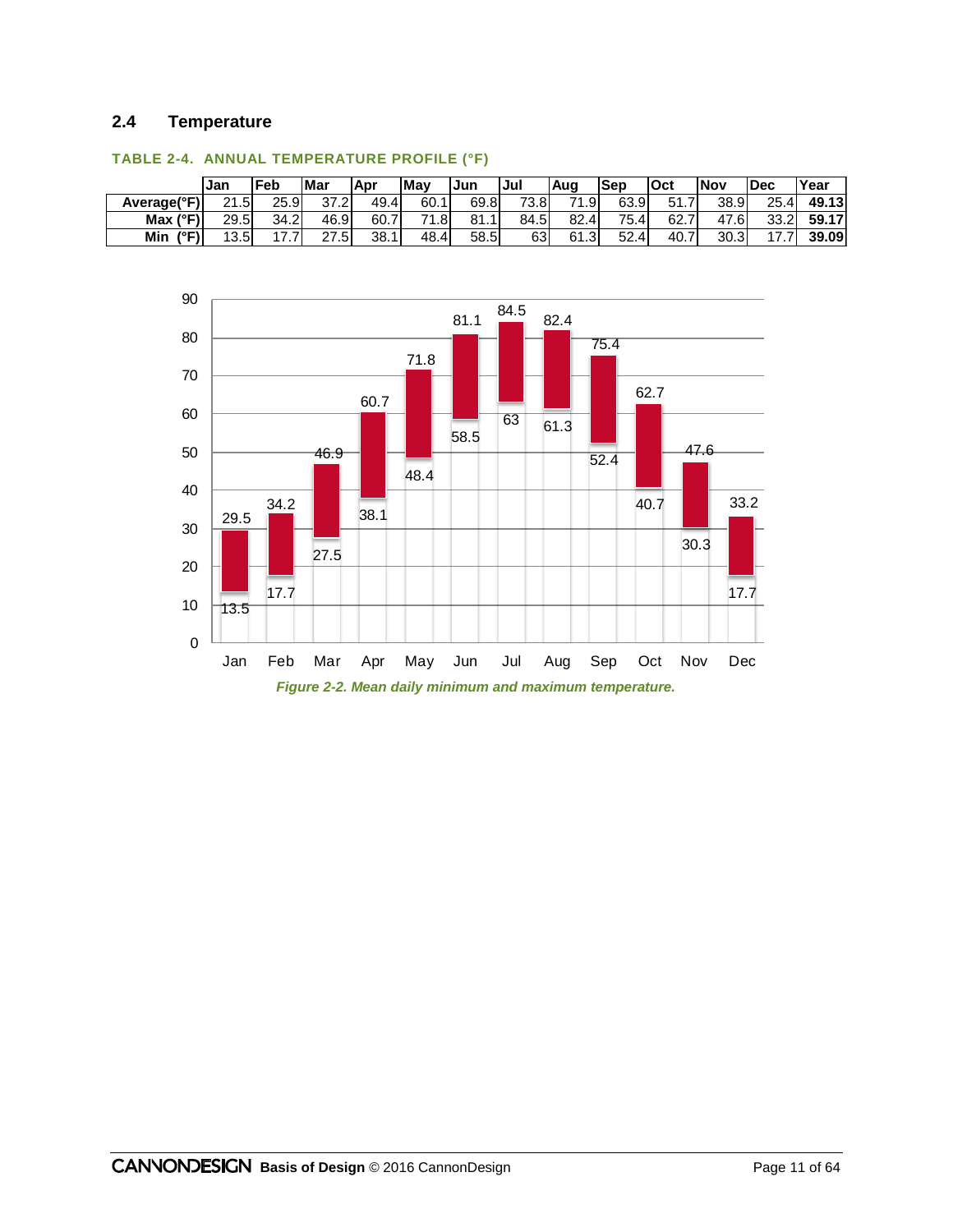

#### **TABLE 2-5. MINIMUM/MAXIMUM DESIGN TEMPERATURES (°F) <sup>1</sup>**

|             | <b>ASHRAE 0.5%</b> | <b>ASHRAE 1%</b> | <b>ASHRAE 2%</b> |
|-------------|--------------------|------------------|------------------|
| Max (DB/WD) |                    |                  |                  |
| Min (DB)    |                    |                  |                  |

*<sup>1</sup> For use in design of heating and cooling systems. Actual values used to be included in HVAC section.*

#### **TABLE 2-6. HEATING AND COOLING DEGREE DAYS<sup>1</sup>**

|                       | Jan | Feb  | Mar | .Apr | <b>'May</b> | Jun | Jul        | ,Aug | lSep | lOct | <b>INov</b> | <b>IDec</b> | Year |
|-----------------------|-----|------|-----|------|-------------|-----|------------|------|------|------|-------------|-------------|------|
| <b>DD</b><br>Heating  | 348 | 1093 | 862 | 476  | 198         | 21  |            | 44   | 117  | 422' | 7821        | 1226        | 6569 |
| <b>DDI</b><br>Cooling | 01  |      | 01  |      | 471         | 175 | 274<br>، ے | 223  | 84   | a    | 0           |             | 820  |

*1 Information to be used in Energy Modeling.*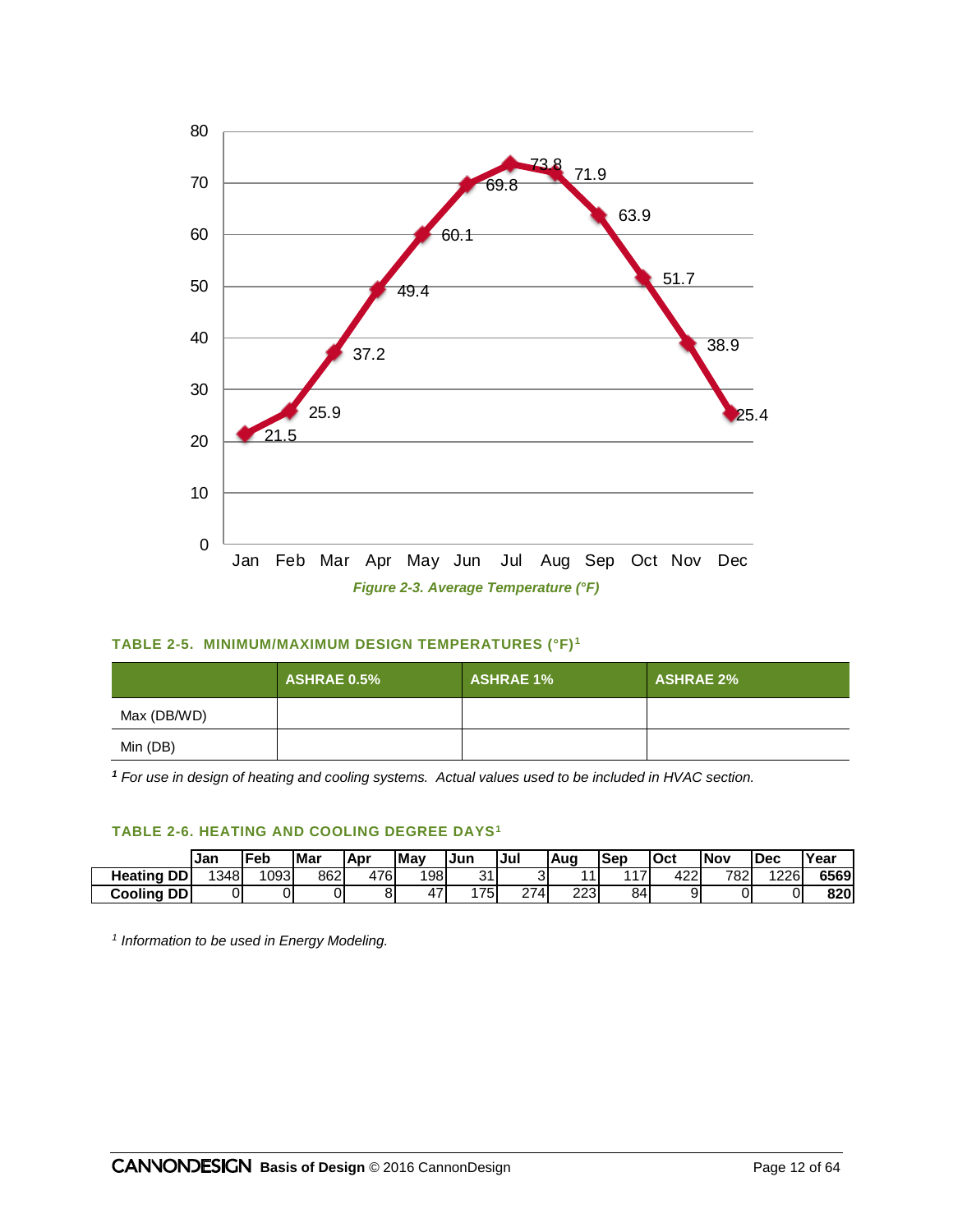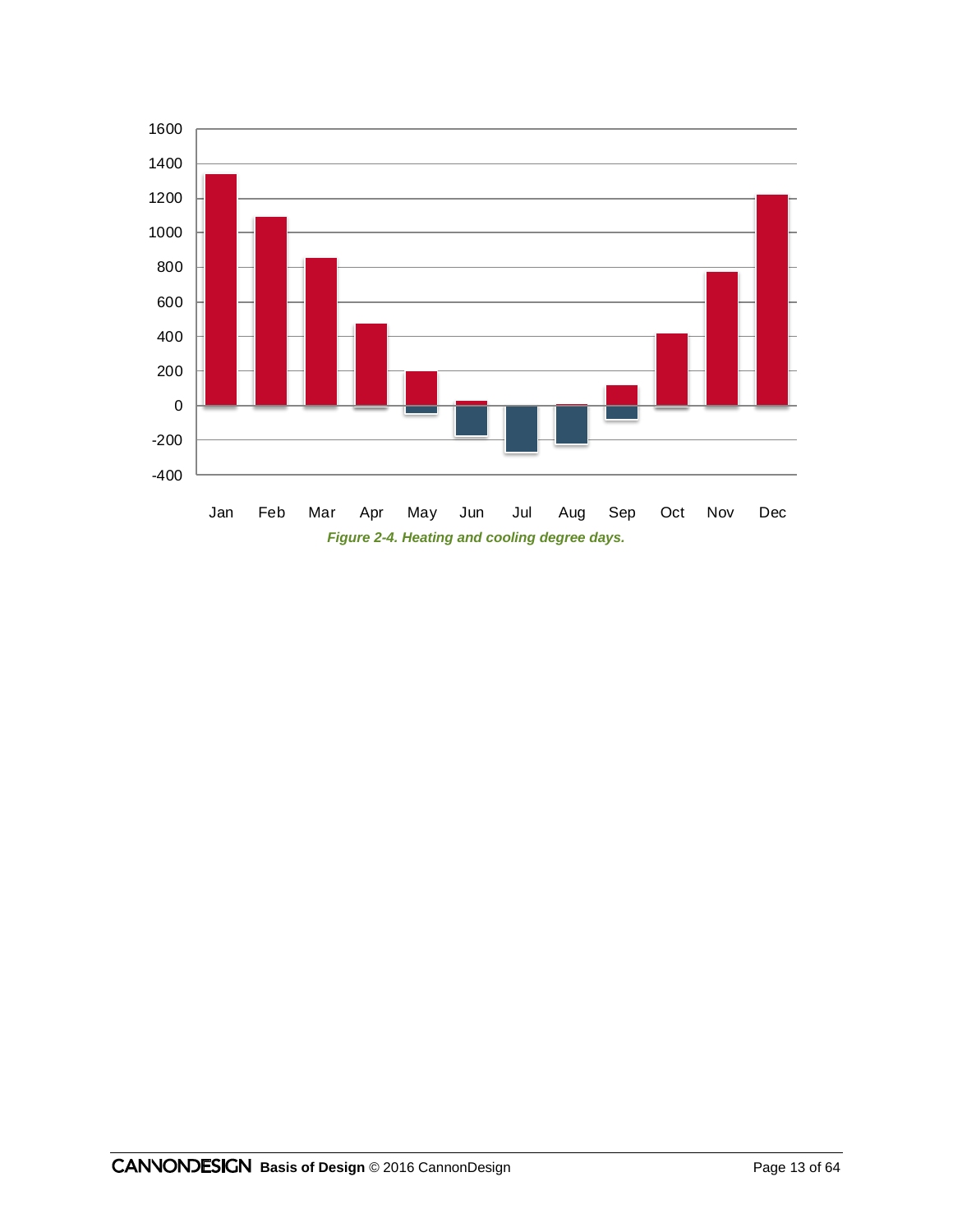### **2.5 Humidity**

#### **TABLE 2-7. RELATIVE HUMIDITY**

|    | IJan     | Feb | <b>Mar</b> | . Apr         | <b>Mav</b> | IJun        | Jul | Aua | Sep | <b>lOct</b> | <b>Nov</b> | <b>IDec</b> | <b>Annual</b> |
|----|----------|-----|------------|---------------|------------|-------------|-----|-----|-----|-------------|------------|-------------|---------------|
| AM | 791      | 80  | 791        | $\rightarrow$ | 781        | 80I         | 84  | 89  | 87  | 83          | 04         | 82          | 92.<br>ОZ     |
| PM | 72.<br>ີ | 71  | 68         | 62            | 62         | co l<br>∣כס | 66  | 69  | 68  | 65          | 74         | 75          | 68            |



*Figure 2-5. Relative humidity.*

**2.6 Solar**



*Figure 2-6. Sun path diagram from*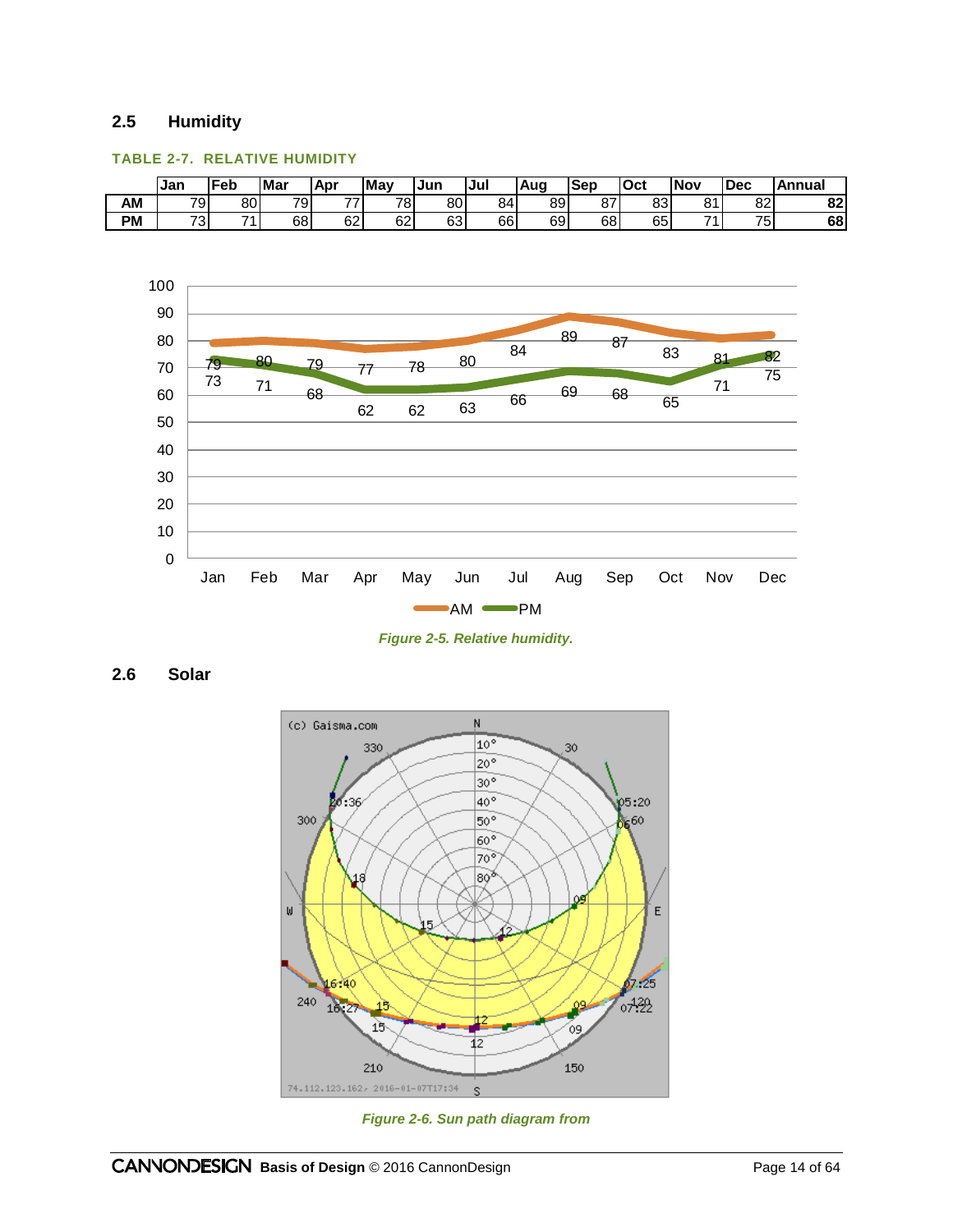#### **<http://www.gaisma.com/en/dir/us-country.html>**

|              | Jan  | Feb        | Mar  | Apr  | May  | Jun  | Jul  | Aug  | Sep  | Oct  | <b>Nov</b>  | <b>Dec</b> |
|--------------|------|------------|------|------|------|------|------|------|------|------|-------------|------------|
| Horizl       | 380  | 580I       | 7901 | 1040 | 1290 | 1440 | 1410 | 1230 | 950  | 650  | <b>380</b>  | 300        |
| Southl       | 7501 | 810I       | 7201 | 630  | 560  | 520I | 540I | 640  | 740I | 800  | 630         | 610I       |
| Eastl        | 280  | 390        | 500  | 620  | 730  | 790l | 780I | 710I | 580  | 440I | <b>2601</b> | 220        |
| Westl        | 280  | 390        | 480  | 600  | 7201 | 790  | 790  | 710I | 580  | 430  | <b>260</b>  | 220        |
| <b>North</b> | 130  | <b>180</b> | 240  | 300  | 360  | 410I | 390  | 320  | 260  | 190  | 130I        | <b>110</b> |





*Figure 2-7. Solar heating potential.*

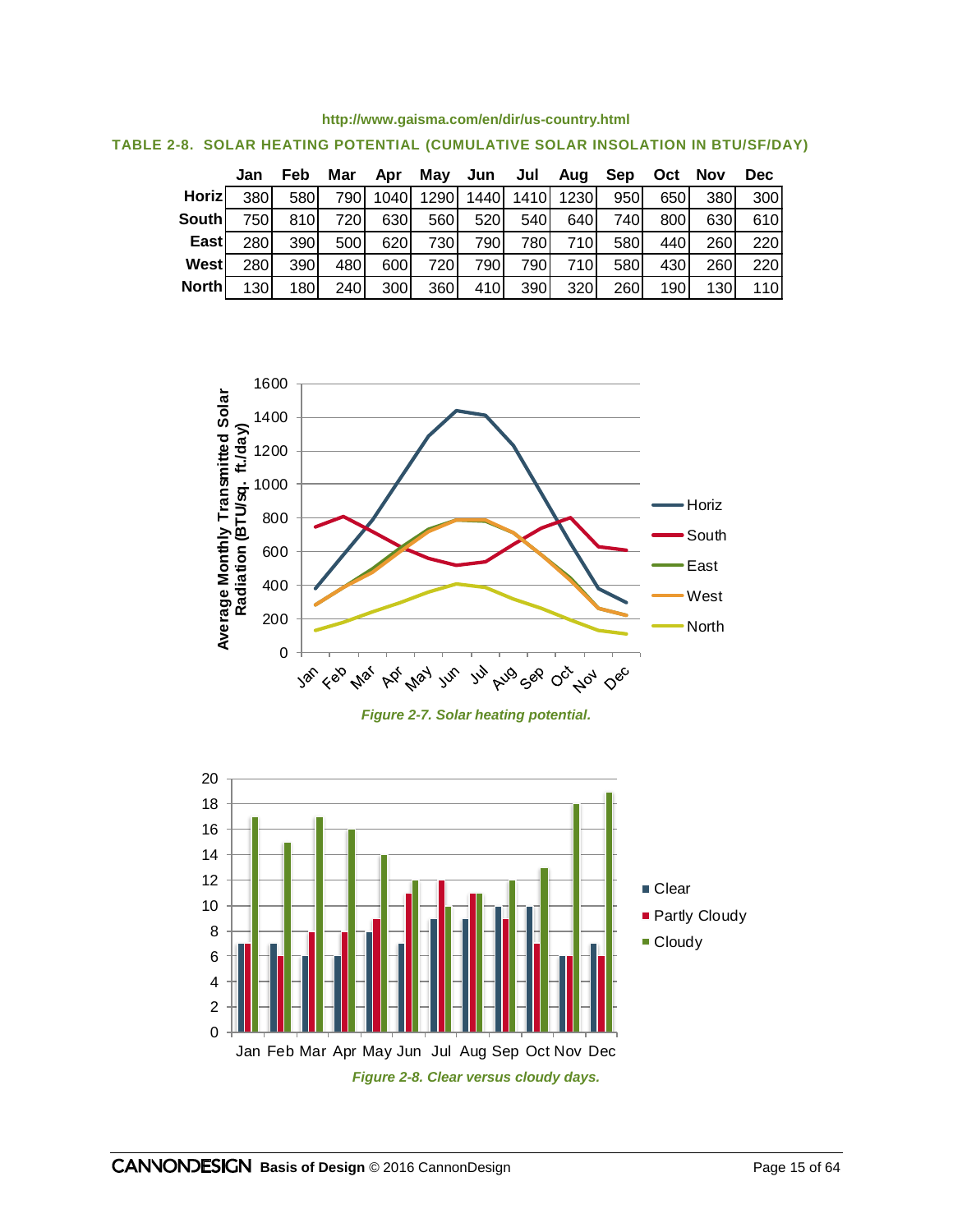

*Figure 2-9. Regional wind rose.*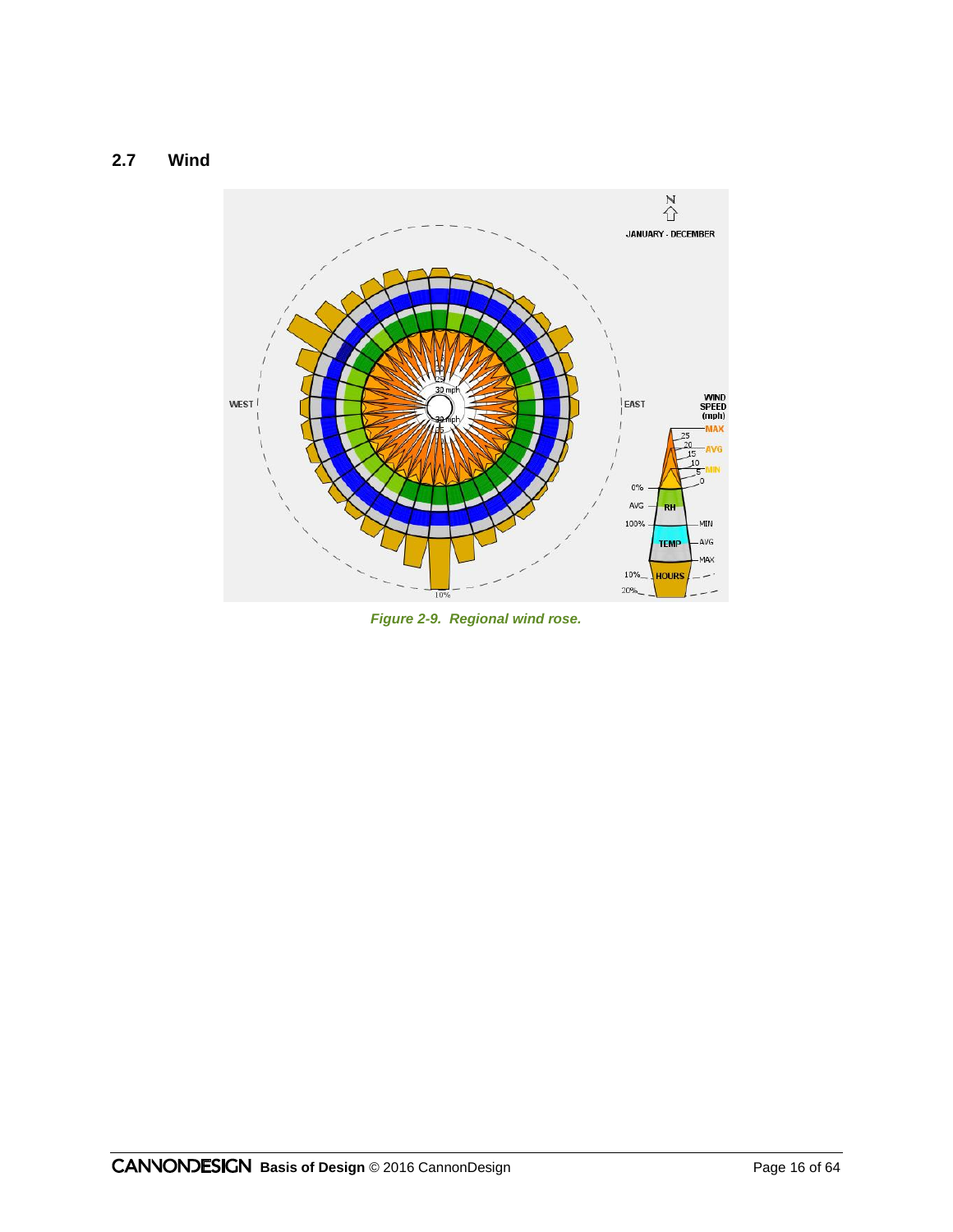# **3. FACILITY AND PROGRAM DATA**

# **3.1 General Transportation Expectation**

#### **TABLE 3-1. TRANSPORTATION EXPECTATIONS**

| <b>Building Users</b> | <b>Transportation Option Percentages</b> |                     |                                 |                   |                |
|-----------------------|------------------------------------------|---------------------|---------------------------------|-------------------|----------------|
|                       | <b>Single Use</b><br>Auto                | <b>Vehicle Pool</b> | <b>Public</b><br>Transportation | <b>Pedestrian</b> | <b>Bicycle</b> |
|                       |                                          |                     |                                 |                   |                |
|                       |                                          |                     |                                 |                   |                |

Describe the path that employees/guests will use to enter/leave the project. Define levels of public/private space:

#### **3.2 Operational Hours of Use<sup>1</sup>**

#### **TABLE 3-2. OPERATIONAL HOURS**

| Space Type <sup>2,3</sup> | <b>Space Use</b> | <b>Weekday</b><br><b>Occupied</b><br><b>Time</b> | <b>Saturday</b><br><b>Occupied</b><br><b>Time</b> | <b>Sunday</b><br><b>Occupied</b><br><b>Time</b> | <b>Holiday</b><br><b>Occupied</b><br><b>Time</b> | <b>Arrival</b><br><b>Schedule</b> |
|---------------------------|------------------|--------------------------------------------------|---------------------------------------------------|-------------------------------------------------|--------------------------------------------------|-----------------------------------|
|                           |                  |                                                  |                                                   |                                                 |                                                  |                                   |
|                           |                  |                                                  |                                                   |                                                 |                                                  |                                   |
|                           |                  |                                                  |                                                   |                                                 |                                                  |                                   |
|                           |                  |                                                  |                                                   |                                                 |                                                  |                                   |
|                           |                  |                                                  |                                                   |                                                 |                                                  |                                   |

*<sup>1</sup> For use in energy modeling and HVAC calculations and system selection.*

*<sup>2</sup>Use ASHRAE 90.1 Lighting Power Densities Space-by-Space Method for space type definitions. This can be found in Table 9.6.1 in ASHRAE 90.1 2007.*

*<sup>3</sup>Space type definitions should be consistent throughout Basis of Design.*

Special Food Service Requirements:

Special Security Requirements<sup>1</sup>:

*<sup>1</sup>Reference CannonDesign Owner's Project Requirements, Sections 1.4 and 2.2.*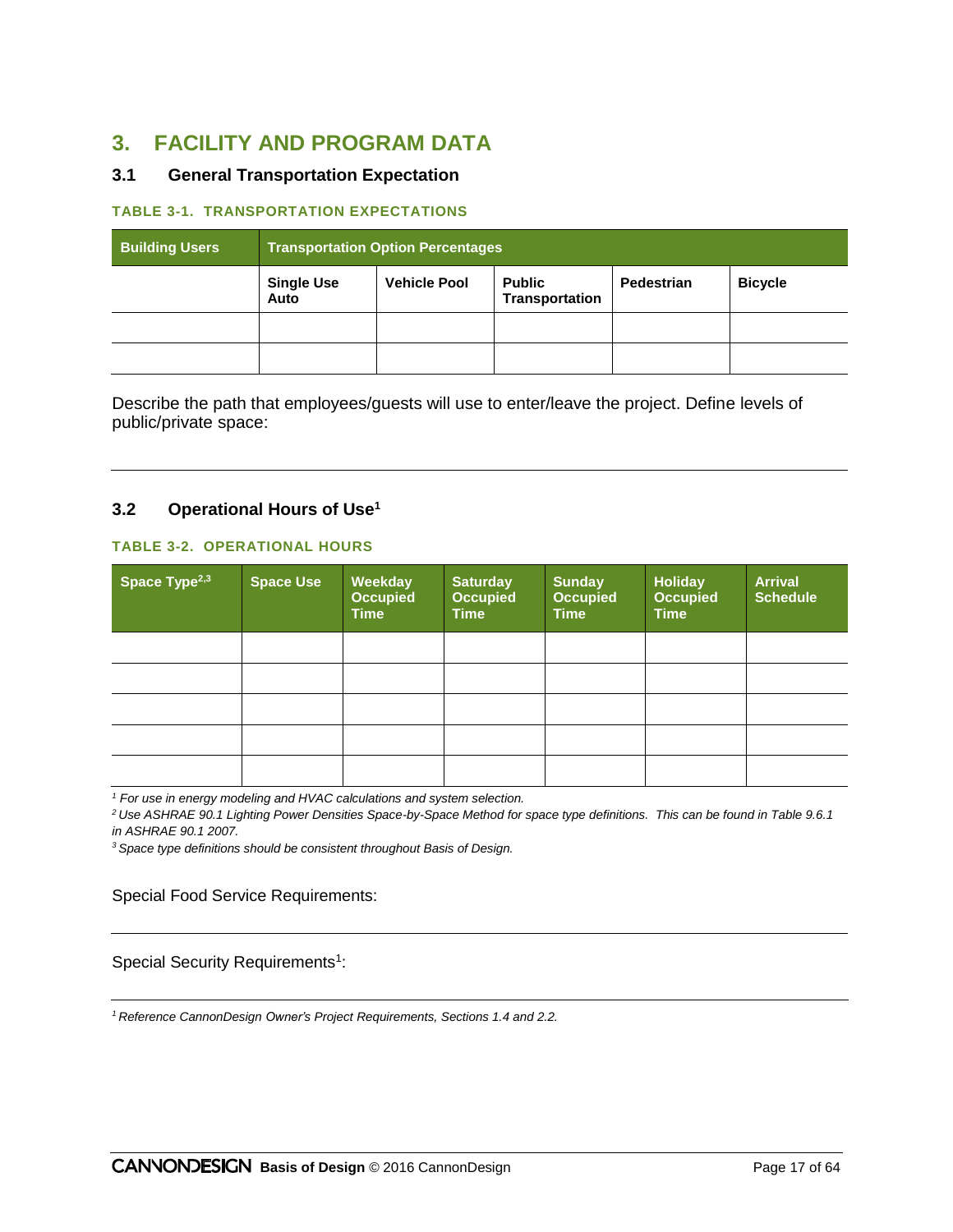# **4. CODES, STANDARDS AND REQUIREMENTS**

# **4.1 Civil** (Including Site Water Management)

#### **TABLE 4-1. CIVIL CODES AND STANDARDS<sup>1</sup>**

| <b>Type</b>      | <b>Name of Code/Standard/Edition</b>         | <b>Why Used</b> |
|------------------|----------------------------------------------|-----------------|
| Professional     |                                              |                 |
| <b>State</b>     |                                              |                 |
| Local            | <b>Rock River Water Reclamation District</b> |                 |
| Owner's Criteria |                                              |                 |

*1 Include Title 1, Reports.*

# **4.2 Architectural/Building**

#### **TABLE 4-2. ARCHITECTURAL/BUILDING CODES AND STANDARDS<sup>1</sup>**

| <b>Type</b>                   | <b>Name of Code/Standard/Edition</b>                  | <b>Why Used</b>                                             |
|-------------------------------|-------------------------------------------------------|-------------------------------------------------------------|
| Professional                  | 2009 International Building Code (With<br>Amendments) | National Building Code adopted by Part<br>180 (School Code) |
| State                         | Illinois Administrative Code Part 180                 |                                                             |
| Local                         | City of Rockford Code of Ordinances                   |                                                             |
| Owner's Criteria <sup>2</sup> |                                                       |                                                             |
| <b>Building Use Licensing</b> | N/A                                                   |                                                             |

*<sup>1</sup> Research any local amendments to technical provisions of model codes.*

*2 Include insurance underwriter design criteria if applicable.*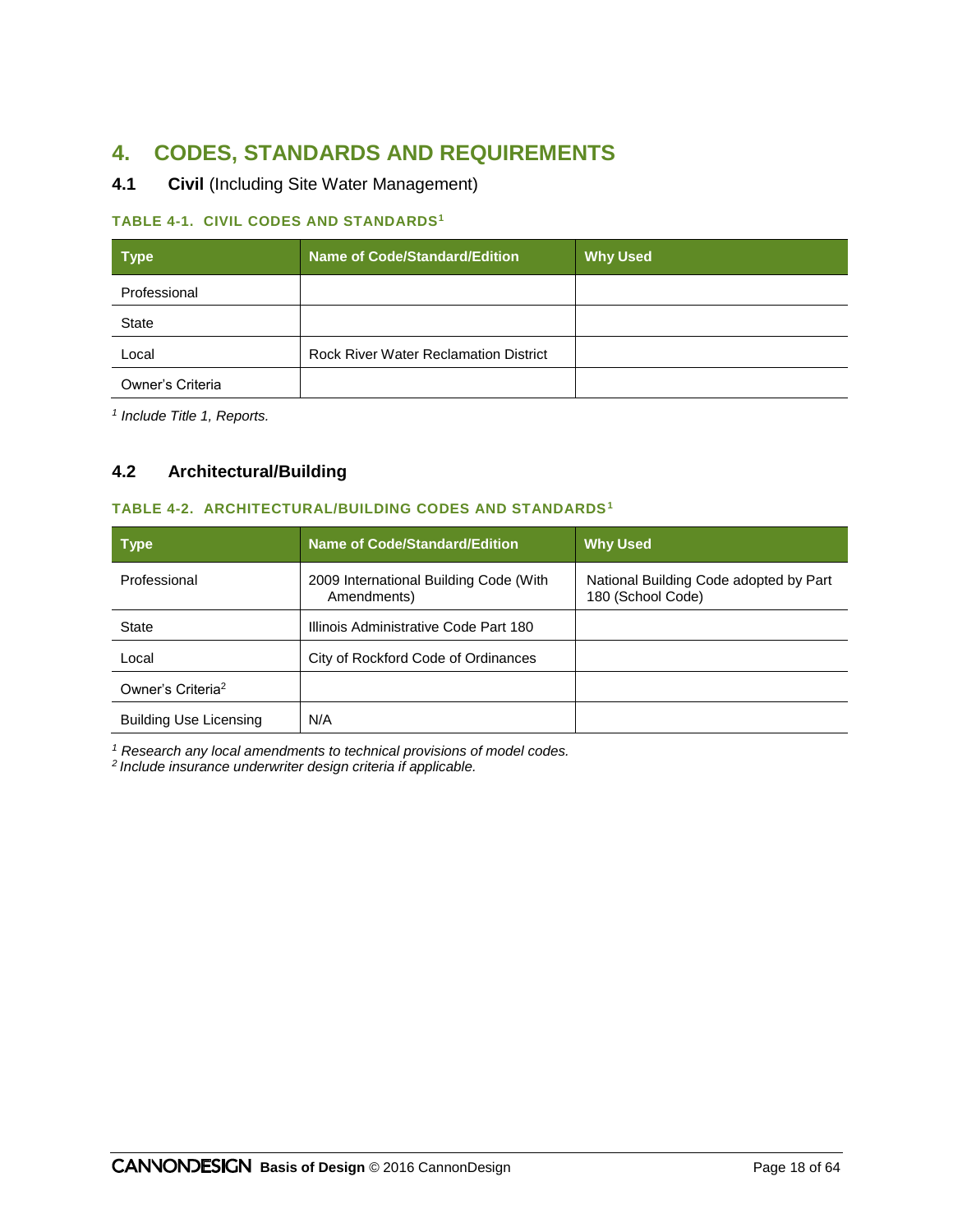### **4.3 Sustainability**

#### **TABLE 4-3. SUSTAINABILITY CODES AND STANDARDS**

| <b>Type</b>               | Name of Code/Standard/Edition | <b>Why Used</b> |
|---------------------------|-------------------------------|-----------------|
| <b>LEED Certification</b> | N/A                           |                 |
| <b>LEED Product</b>       | N/A                           |                 |
| <b>LEED Target Level</b>  | N/A                           |                 |
| <b>Checklist Complete</b> | N/A                           |                 |

# **4.4 Accessibility**

#### **TABLE 4-4. ACCESSIBILITY CODES AND STANDARDS**

| <b>Type</b>      | <b>Name of Code/Standard/Edition</b> | <b>Why Used</b> |
|------------------|--------------------------------------|-----------------|
| Federal          | 2010 ADAAG                           |                 |
| <b>State</b>     | Illinois Accessibility Code 1997     |                 |
| Local            |                                      |                 |
| Owner's Criteria |                                      |                 |

# **4.5 Special Zoning, Landscape, Appearance Laws/Ordinances** (where applicable)

#### **TABLE 4-5. SPECIAL ZONING AND LANDSCAPE CODES AND STANDARDS**

| <b>Type</b>      | <b>Name of Code/Standard/Edition</b> | <b>Why Used</b> |
|------------------|--------------------------------------|-----------------|
| Professional     |                                      |                 |
| State            |                                      |                 |
| Local            |                                      |                 |
| Owner's Criteria |                                      |                 |

# **4.6 Energy Conservation**

#### **TABLE 4-6. ENERGY CONSERVATION CODES AND STANDARDS**

| <b>Type</b>      | <b>Name of Code/Standard/Edition</b> | <b>Why Used</b>              |
|------------------|--------------------------------------|------------------------------|
| Professional     | <b>IECC 2009</b>                     | Energy performance guideline |
| State            | <b>IECC 2009</b>                     | State Board of Education     |
| Local            | <b>IECC 2015</b>                     |                              |
| Owner's Criteria | <b>IECC 2015</b>                     |                              |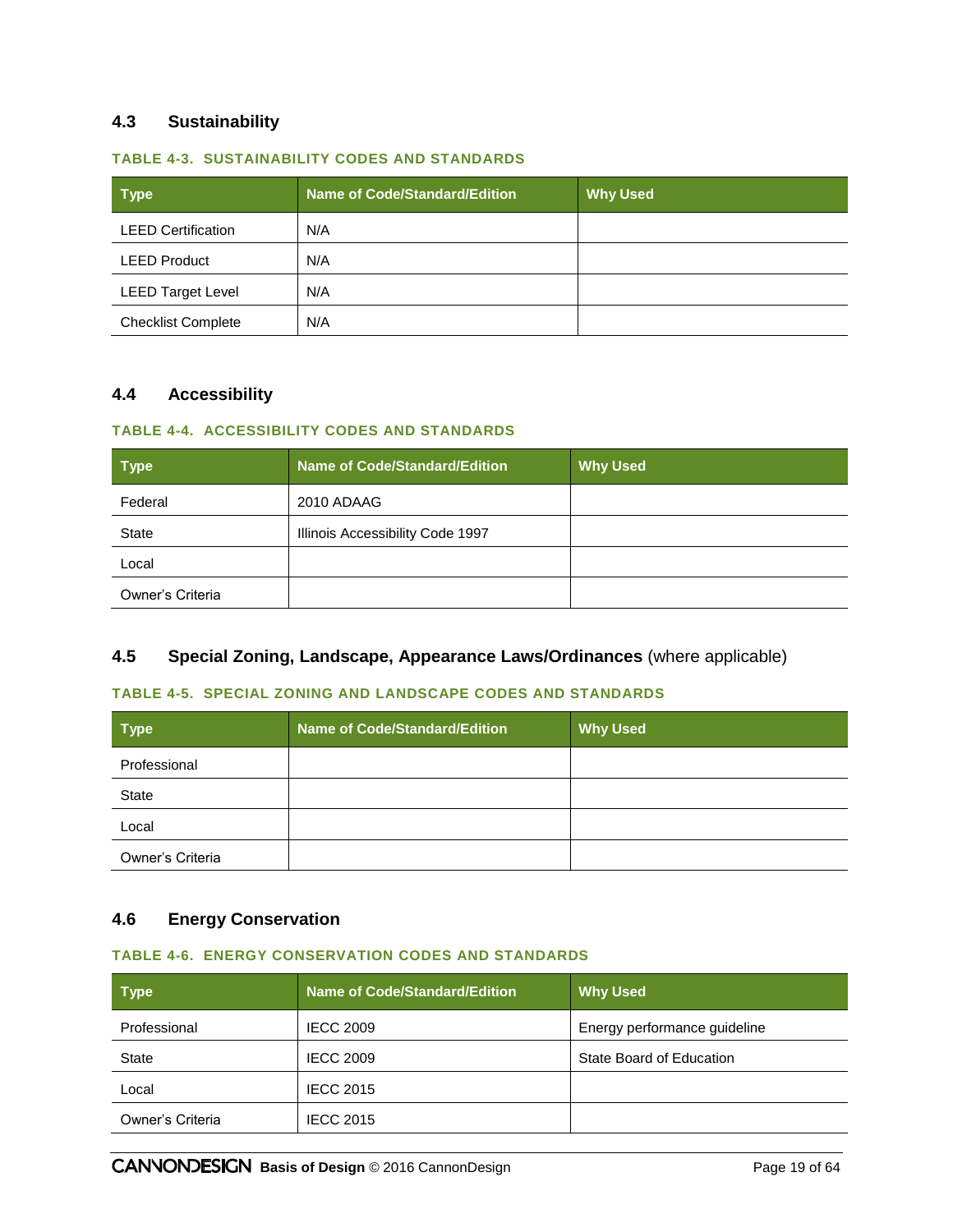# **4.7 Structural** (ASTM UniFormat II A10, A20, & B10)

#### **TABLE 4-7. STRUCTURAL CODES AND STANDARDS**

| <b>Type</b>                        | <b>Name of Code/Standard/Edition</b> | <b>Why Used</b> |
|------------------------------------|--------------------------------------|-----------------|
| <b>Primary Structural Standard</b> |                                      |                 |
| Loads                              | ASCE 7, 2005                         | <b>IBC 2009</b> |
| Concrete                           | ACI 318, 2008                        | <b>IBC 2009</b> |
| Masonry                            | ACI 530, 2008                        | <b>IBC 2009</b> |
| <b>Steel</b>                       | AISC 360, 2005                       | <b>IBC 2009</b> |
| Steel (Seismic)                    | AISC 341, 2005                       | <b>IBC 2009</b> |
| <b>Cold-Formed Steel</b>           | AISI NAS 01, 2007                    | <b>IBC 2009</b> |
| Wood                               | AF&PA NDS, 2005                      | <b>IBC 2009</b> |
| <b>Other Standards</b>             |                                      |                 |
| Welding                            | AWS D1.1, 2004                       | <b>IBC 2009</b> |
| Elevator Loads                     | ASME A17.1, 2007                     | <b>IBC 2009</b> |

# **4.8 Plumbing** (ASTM UniFormat II D20)

*.*

# **TABLE 4-8. PLUMBING CODES AND STANDARDS**

| Type             | <b>Name of Code/Standard/Edition</b> | <b>Why Used</b>      |
|------------------|--------------------------------------|----------------------|
| <b>State</b>     | Illinois Plumbing Code               | <b>ISBE Required</b> |
| Local            | Illinois Plumbing Code               | <b>ISBE Required</b> |
| Owner's Criteria | Illinois Plumbing Code               |                      |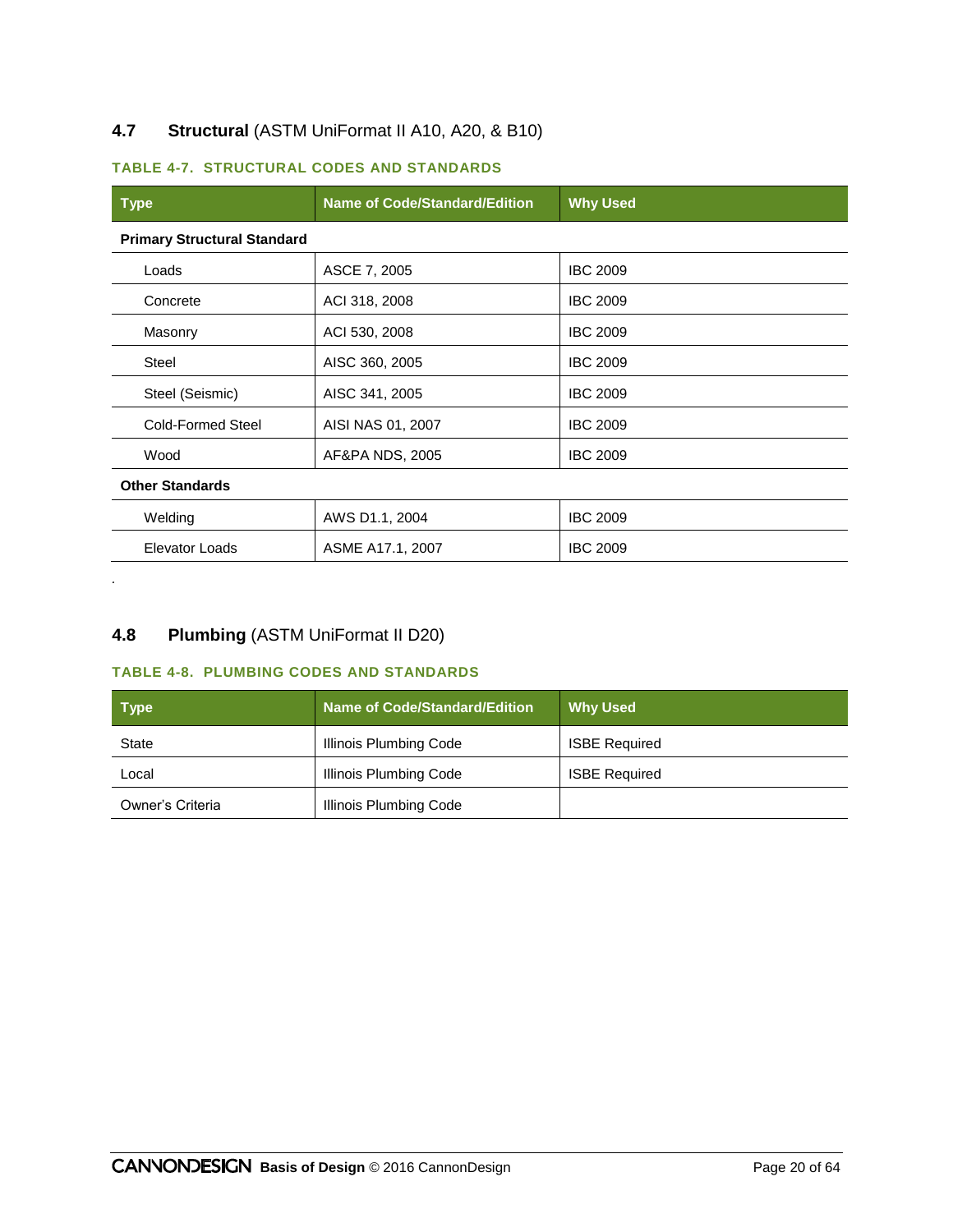# **4.9 Mechanical** (ASTM UniFormat II D30)

| <b>Type</b>      | <b>Name of Code/Standard/Edition</b> | <b>Why Used</b>         |
|------------------|--------------------------------------|-------------------------|
| Professional     | ASHRAE 55, 62.1                      |                         |
| <b>State</b>     | <b>IMC 2009</b>                      | <b>ISBE Requirement</b> |
| Local            | <b>IMC 2009</b>                      | <b>ISBE Requirement</b> |
| Owner's Criteria | <b>IMC 2009</b>                      | <b>ISBE Requirement</b> |

#### **TABLE 4-9. MECHANICAL CODES AND STANDARDS**

# **4.10 Fire Protection** (ASTM UniFormat II D40)

#### **TABLE 4-10. FIRE PROTECTION CODES AND STANDARDS**

| Type         | <b>Name of Code/Standard/Edition</b>                          | <b>Why Used</b>           |  |  |
|--------------|---------------------------------------------------------------|---------------------------|--|--|
| Professional | NFPA 72 - Fire Alarm Code<br>NFPA 13 - Sprinkler Requirements | Minimum industry standard |  |  |
| State        | State Building Code                                           | Minimum industry standard |  |  |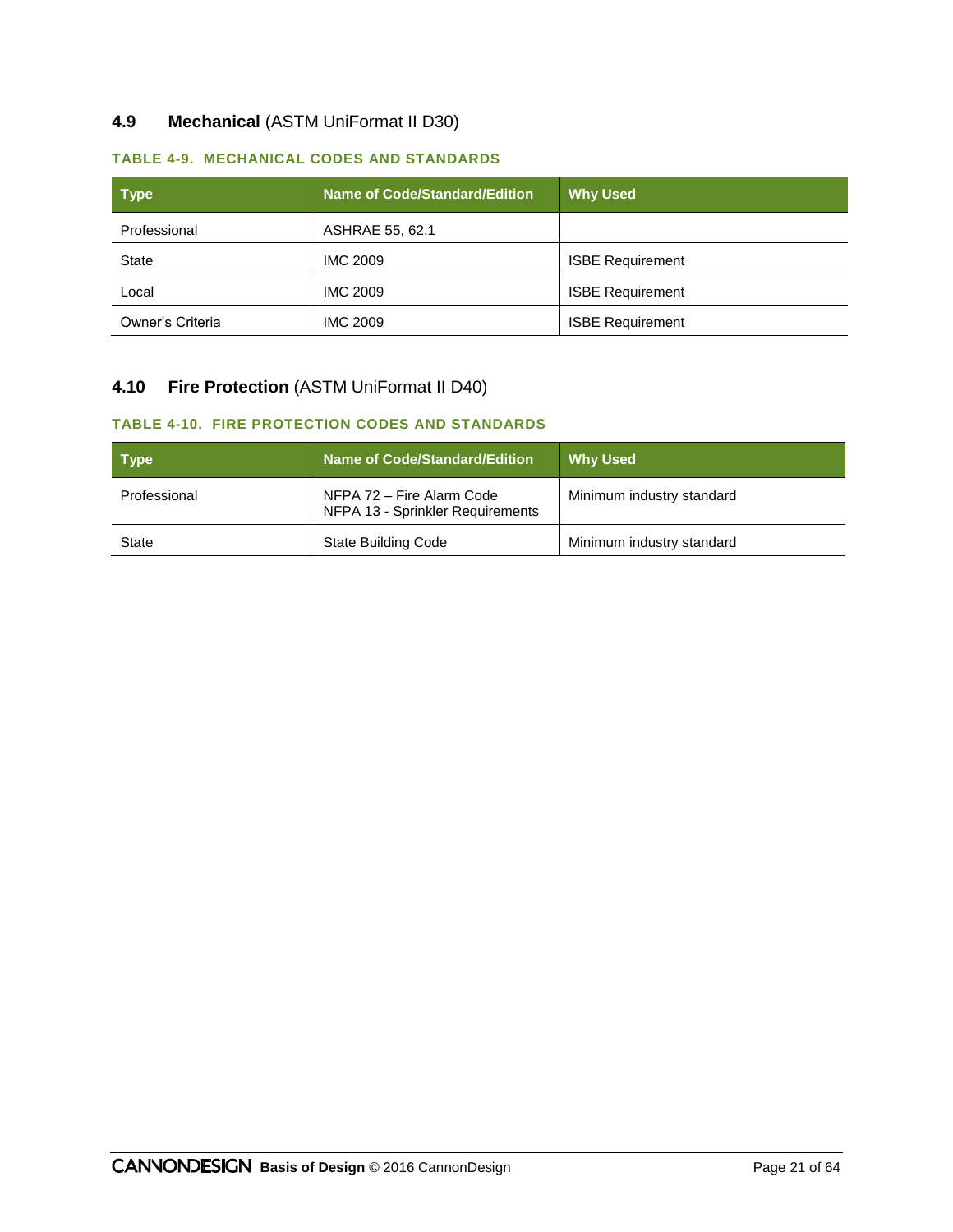# **4.11 Fire Protection Analysis Summary**

The complete project code analysis should be referred to for further detail.

| <b>TABLE 4-11. FIRE PROTECTION ANALYSIS</b> |  |  |  |
|---------------------------------------------|--|--|--|
|---------------------------------------------|--|--|--|

| <b>Consideration</b>                   | <b>Requirement</b>                             |
|----------------------------------------|------------------------------------------------|
| Fire Alarm Design Basis                | ADA, State Codes, NFPA 72, State Fire Marshall |
| Occupancy Classification               | Education                                      |
| <b>Rating of Structure</b>             | 0                                              |
| Maximum Fire Area                      | 58,000 SF + Frontage Increase                  |
| Maximum Smoke Area                     | N/A                                            |
| <b>Rated Separation Requirements</b>   | 2HR Fire Wall                                  |
| Maximum Height                         | 75', 3 Stories                                 |
| <b>Exit Travel Distance</b>            | 250'-0" Max (Sprinklered)                      |
| Atriums                                | N/A                                            |
| Classification/High Rise               | N/A                                            |
| Fan Shutdown or Smoke Control          | Fan Shutdown for greater than 2,000 cfm        |
| Fan Shutdown by Fire Alarm or BAS      | Fan Shutdown by Fire Alarm                     |
| <b>Command Center Location</b>         | <b>Main Entrance</b>                           |
| Voice Communication (YES or NO)        | N/A                                            |
| Firefighter Communication Type         | N/A                                            |
| Fire Pump Annunciation                 | Yes                                            |
| Elevator Shaft Sprinklered w/ Shutdown | N/A                                            |
| <b>Municipal Fire Type</b>             |                                                |
| Mass Notification System Integration   | N/A                                            |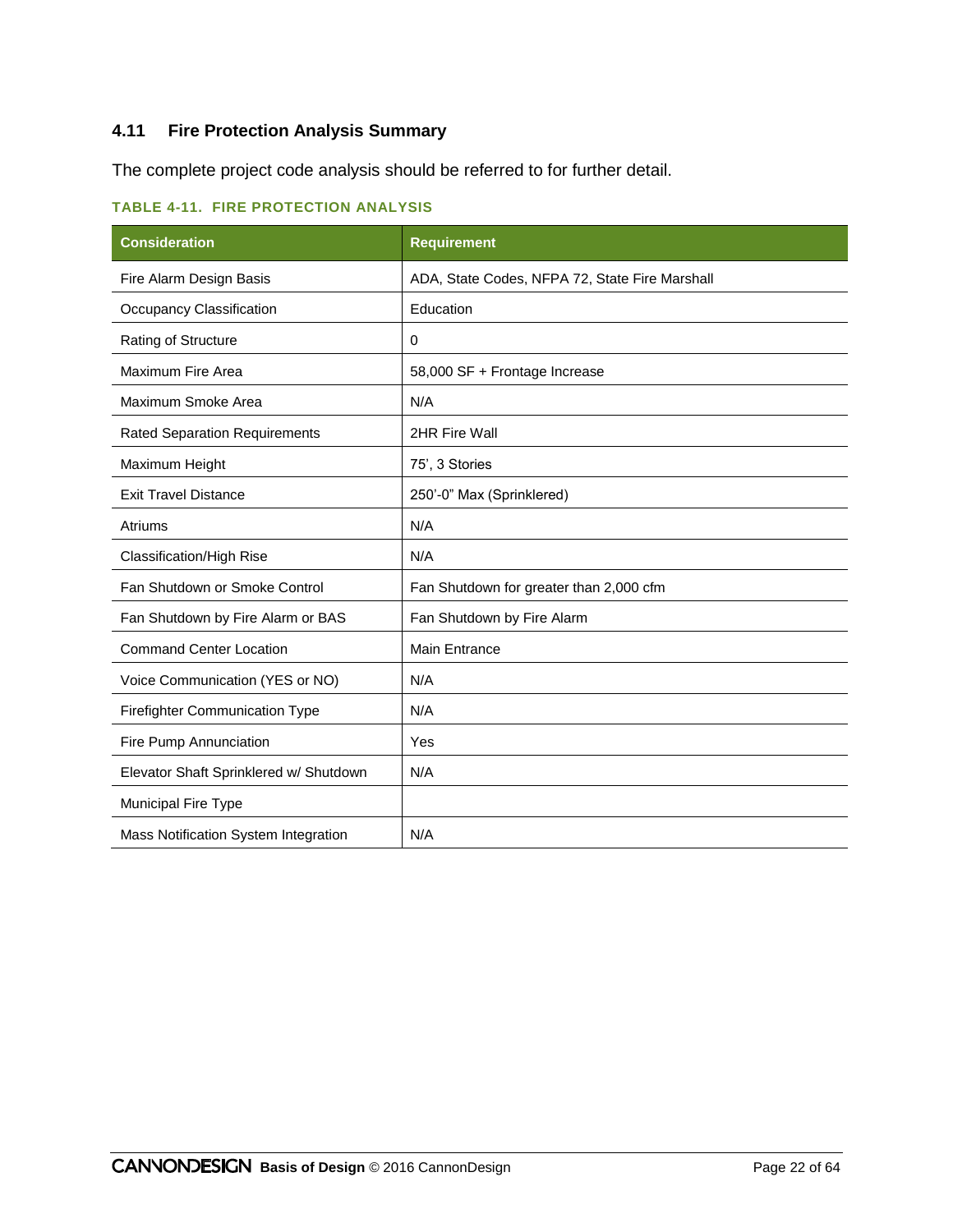# **4.12 Electrical** (ASTM UniFormat II D50)

| <b>Type</b>                                  | <b>Name of Code/Standard/Edition</b>    | <b>Why Used</b> |
|----------------------------------------------|-----------------------------------------|-----------------|
| Professional                                 | NFPA 70 - National Electrical Code 2011 |                 |
| <b>State</b>                                 | NFPA 70 - National Electrical Code 2011 |                 |
| Local                                        | NFPA 70 - National Electrical Code 2014 |                 |
| Owner's Criteria                             | NFPA 70 - National Electrical Code 2011 |                 |
| <b>Building Use Licensing</b><br>Requirement |                                         |                 |

#### **TABLE 4-12. ELECTRICAL CODES AND STANDARDS**

# **4.13 Exterior and Site Lighting**

#### **TABLE 4-13. LIGHTING CODES AND STANDARDS<sup>1</sup>**

| <b>Type</b>      | <b>Name of Code/Standard/Edition</b>                          | <b>Why Used</b>                                                          |
|------------------|---------------------------------------------------------------|--------------------------------------------------------------------------|
| Professional     | . IESNA Handbook 2011/10 <sup>th</sup> Edition<br>2. ICC 2015 | Minimum industry lighting standard<br>Energy performance guideline<br>2. |
| <b>State</b>     | <b>IECC 2009</b>                                              | Illinois State Board of Education                                        |
| Local            | <b>IECC 2015</b>                                              |                                                                          |
| Owner's Criteria | <b>IECC 2015</b>                                              |                                                                          |

*<sup>1</sup> Coordinate with local ordinances and exit discharge lighting requirements.*

# **4.14 Interior Lighting**

### **TABLE 4-14. INTERIOR LIGHTING CODES AND STANDARDS**

| <b>Type</b>      | <b>Name of Code/Standard/Edition</b>            | <b>Why Used</b>                    |
|------------------|-------------------------------------------------|------------------------------------|
| Professional     | 1. IESNA Handbook 2011/10 <sup>th</sup> Edition | Minimum industry lighting standard |
|                  | 2. ICC 2015                                     | Energy performance guideline<br>2. |
| <b>State</b>     | <b>IECC 2009</b>                                | Illinois State Board of Education  |
| Local            | <b>IECC 2015</b>                                |                                    |
| Owner's Criteria | <b>IECC 2015</b>                                |                                    |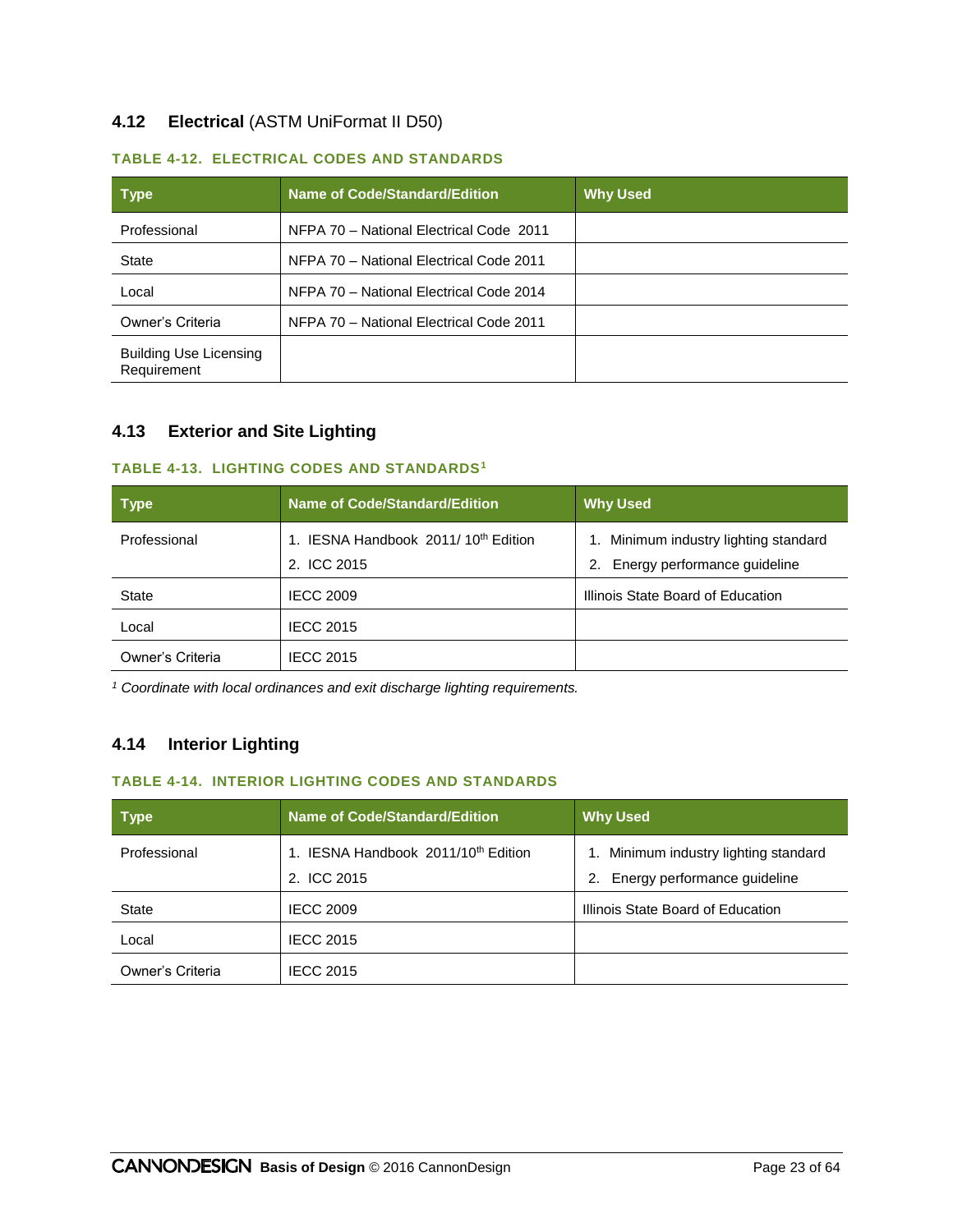# **4.15 Structural Cabling**

| <b>Type</b>      | <b>Name of Code/Standard/Edition</b>    | <b>Why Used</b>           |
|------------------|-----------------------------------------|---------------------------|
| Professional     | <b>Bicsi TDMM</b>                       | Minimum industry standard |
| State            | NFPA 70 - National Electrical Code 2011 |                           |
| Local            | NFPA 70 - National Electrical Code 2014 |                           |
| Owner's Criteria | NFPA 70 - National Electrical Code 2011 |                           |

#### **TABLE 4-15. STRUCTURAL CABLING CODES AND STANDARDS**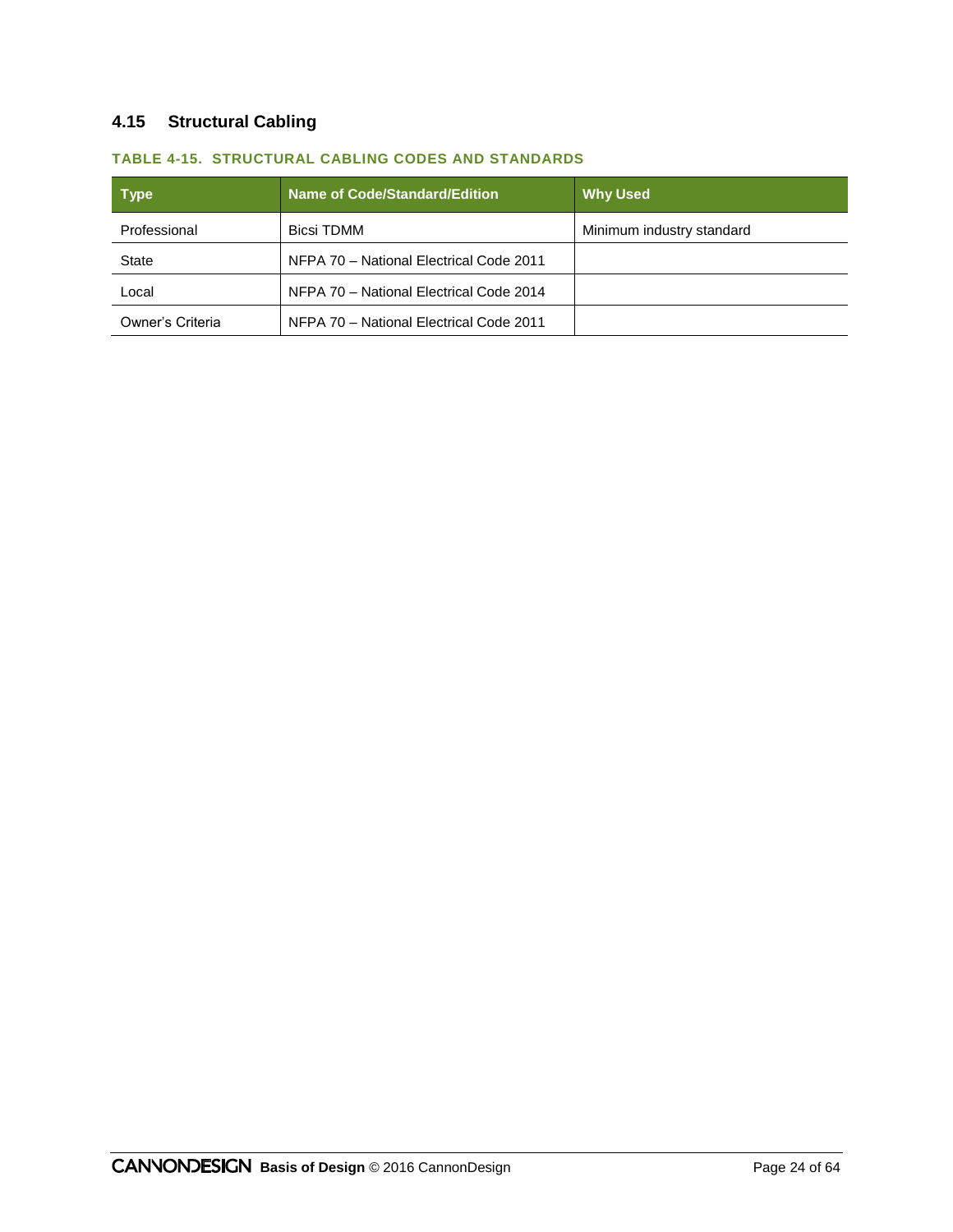# **5. SITE DESIGN**

# **5.1 General**

#### **TABLE 5-1. GENERAL SITE DESIGN**

| <b>Site Component</b>           | <b>Acres</b> | $\frac{9}{6}$ | <b>Rationale</b> |
|---------------------------------|--------------|---------------|------------------|
| Total Site Area/Property Area   |              |               |                  |
| Development Area/Limits of Work |              |               |                  |
| <b>Building Footprint Area</b>  |              |               |                  |
| Hardscape/Impervious Area       |              |               |                  |
| Softscape/Pervious Area         |              |               |                  |
| Open Space Area                 |              |               |                  |

# **5.2 Hardscape/Impervious Area Design**

# **TABLE 5-2. HARDSCAPE DESIGN**

| <b>Component</b>                   | <b>Acres</b> | $\overline{\mathcal{A}}$ | SRI <sub>1</sub> | <b>Runoff</b><br>Coeff. | <b>Rationale</b> |
|------------------------------------|--------------|--------------------------|------------------|-------------------------|------------------|
| Road Area                          |              |                          |                  |                         |                  |
| Parking Footprint Area             |              |                          |                  |                         |                  |
| Pedestrian-Oriented Hardscape Area |              |                          |                  |                         |                  |
| Sidewalk/Path/Curb Area            |              |                          |                  |                         |                  |

*<sup>1</sup> Solar Reflectance Index*

# **5.3 Softscape/Pervious Area Design**

#### **TABLE 5-3. SOFTSCAPE DESIGN**

| <b>Component</b>                               | <b>Acres</b> | $\frac{9}{6}$ | <b>Irrigation</b><br>Req. (July) | <b>Runoff</b><br>Coeff. | <b>Rationale</b> |
|------------------------------------------------|--------------|---------------|----------------------------------|-------------------------|------------------|
| Non-Native Planting Area                       |              |               |                                  |                         |                  |
| Pedestrian-Oriented<br>Planting/Softscape Area |              |               |                                  |                         |                  |
| Native Habitat Area                            |              |               |                                  |                         |                  |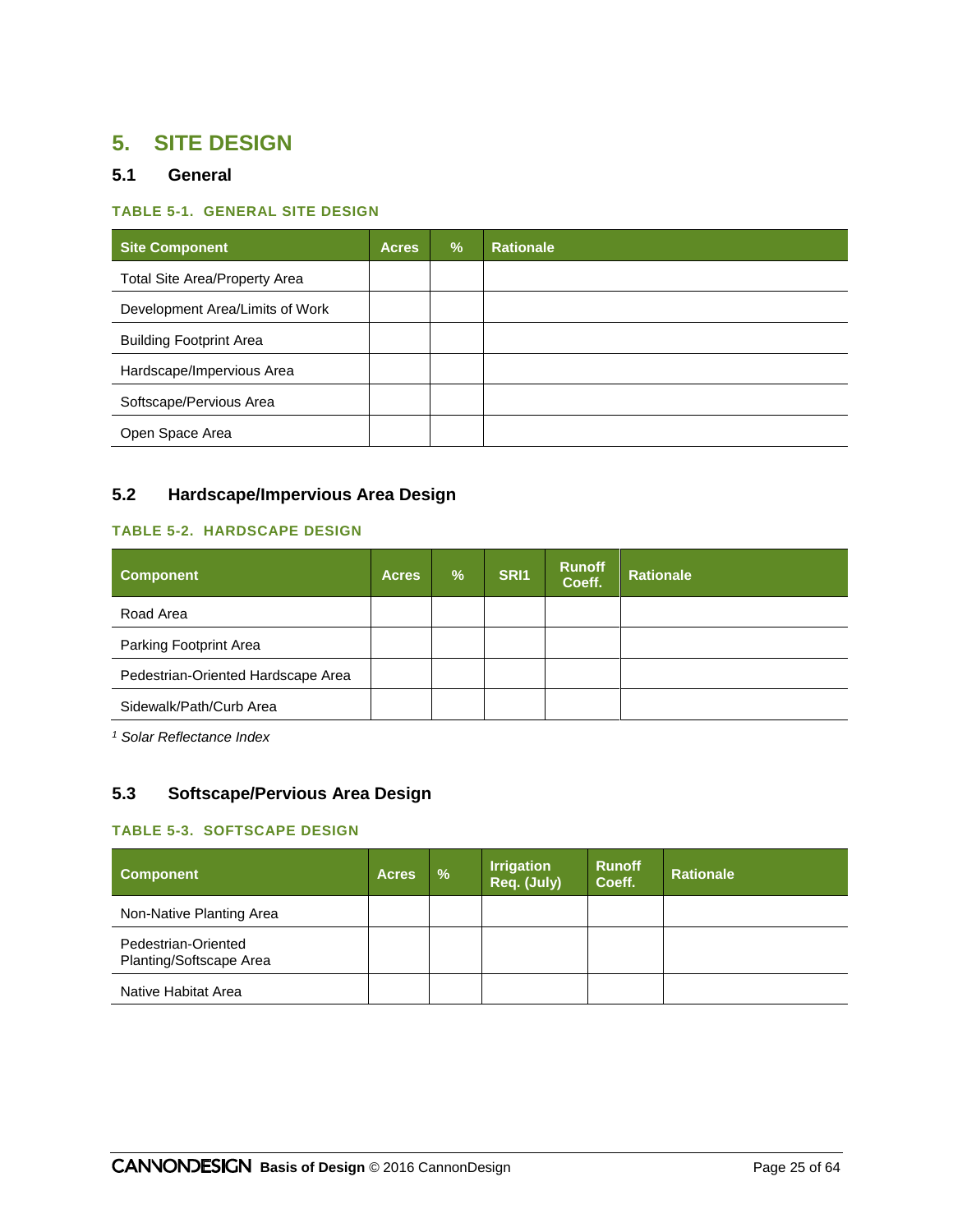# **5.4 Parking/Transportation Design**

### **TABLE 5-4. PARKING DESIGN RATIONALE**

| <b>Parking Type</b>                                     | <b>Acres</b> | <b>Spaces</b> | $\frac{9}{6}$ | <b>Rationale</b>                                   |
|---------------------------------------------------------|--------------|---------------|---------------|----------------------------------------------------|
| On-Grade Parking                                        |              | 90            |               | 75 Staff, 15 Visitor (plus required ADA<br>spaces) |
| On-Grade Covered Parking                                | N/A          |               |               |                                                    |
| <b>Structured Parking</b>                               | N/A          |               |               |                                                    |
| Low-Emitting Vehicle Parking/Plug-in<br><b>Stations</b> | N/A          |               |               |                                                    |
| <b>Bicycle Parking</b>                                  |              |               |               |                                                    |

# **5.5 Stormwater Management Design**

#### **TABLE 5-5. STORMWATER MANAGEMENT DESIGN**

|                                                         | <b>Unit</b> | <b>Rationale</b> |
|---------------------------------------------------------|-------------|------------------|
| Design Storm                                            |             |                  |
| Discharge Rate                                          |             |                  |
| Discharge Volume                                        |             |                  |
| Detention/Retention Volume                              |             |                  |
| Usable Stormwater Storage (July)                        |             |                  |
| Erosion & Sedimentation Control<br>Measures (temporary) |             |                  |
| <b>Water Quality Control Measures</b><br>(permanent)    |             |                  |

*<sup>1</sup> Design Storm should correspond to one of the values listed in Site & Climate.*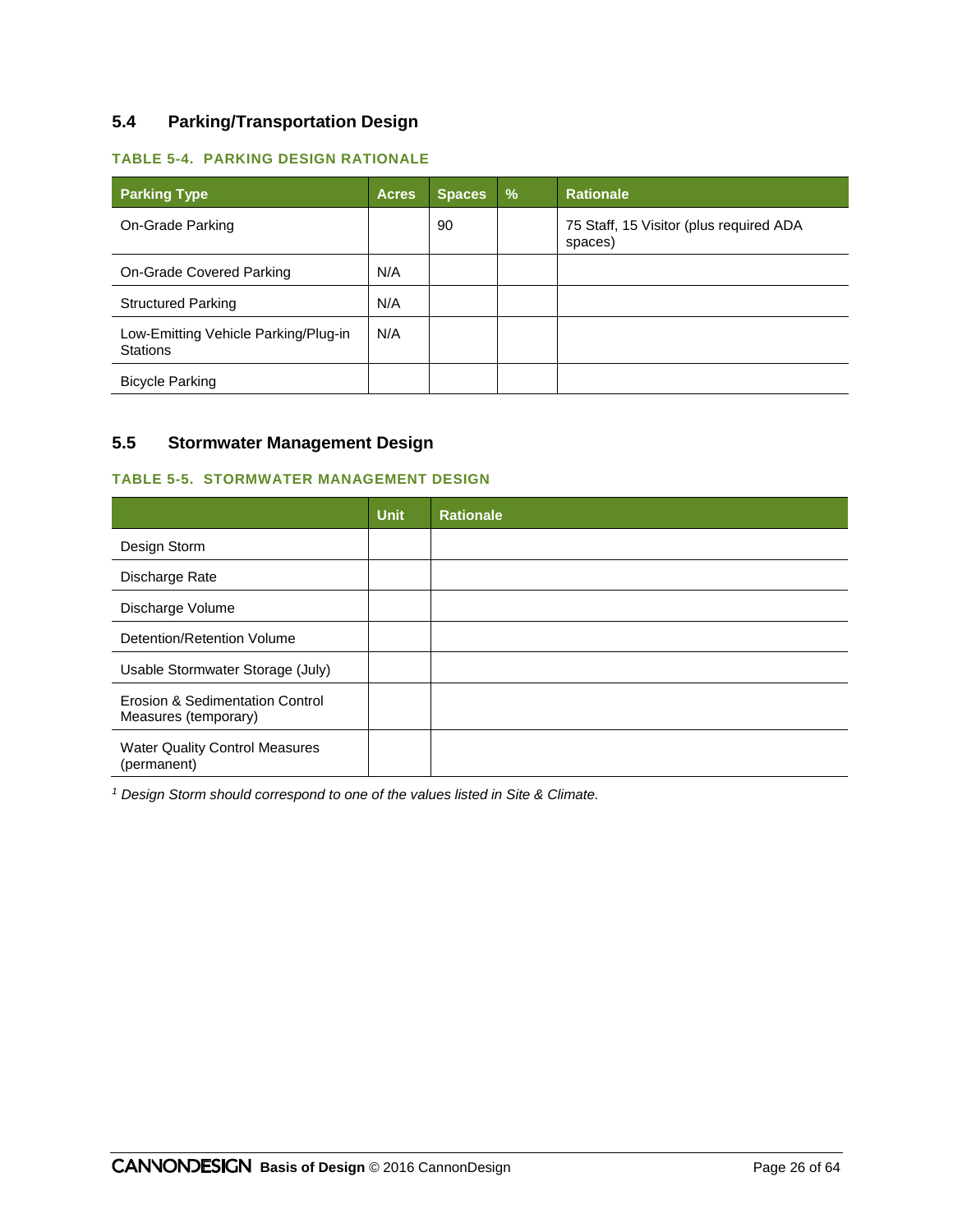# **5.6 Site Utilities/Infrastructure**

### **TABLE 5-6. SITE UTILITIES DESIGN**

| <b>Utility</b>        | <b>Site Location(s)</b> | <b>Source Utility</b>                                     | Rate | <b>Contact</b> |
|-----------------------|-------------------------|-----------------------------------------------------------|------|----------------|
| Electricity           |                         | ComEd                                                     |      |                |
| <b>Natural Gas</b>    |                         | Nicor                                                     |      |                |
| Water (Potable)       |                         |                                                           |      |                |
| <b>Sanitary Sewer</b> |                         | <b>Rock River Water</b><br>Reclamation<br><b>District</b> |      |                |
| <b>Storm Sewer</b>    |                         | <b>Rock River Water</b><br>Reclamation<br><b>District</b> |      |                |
| Telephone             |                         | Comcast                                                   |      |                |
| <b>CATV</b>           |                         | N/A                                                       |      |                |
| Satellite             |                         | N/A                                                       |      |                |

# **5.7 Site Amenities**

### **TABLE 5-7. SITE AMENITIES DESIGN**

| Feature | Rationale |
|---------|-----------|
|         |           |
|         |           |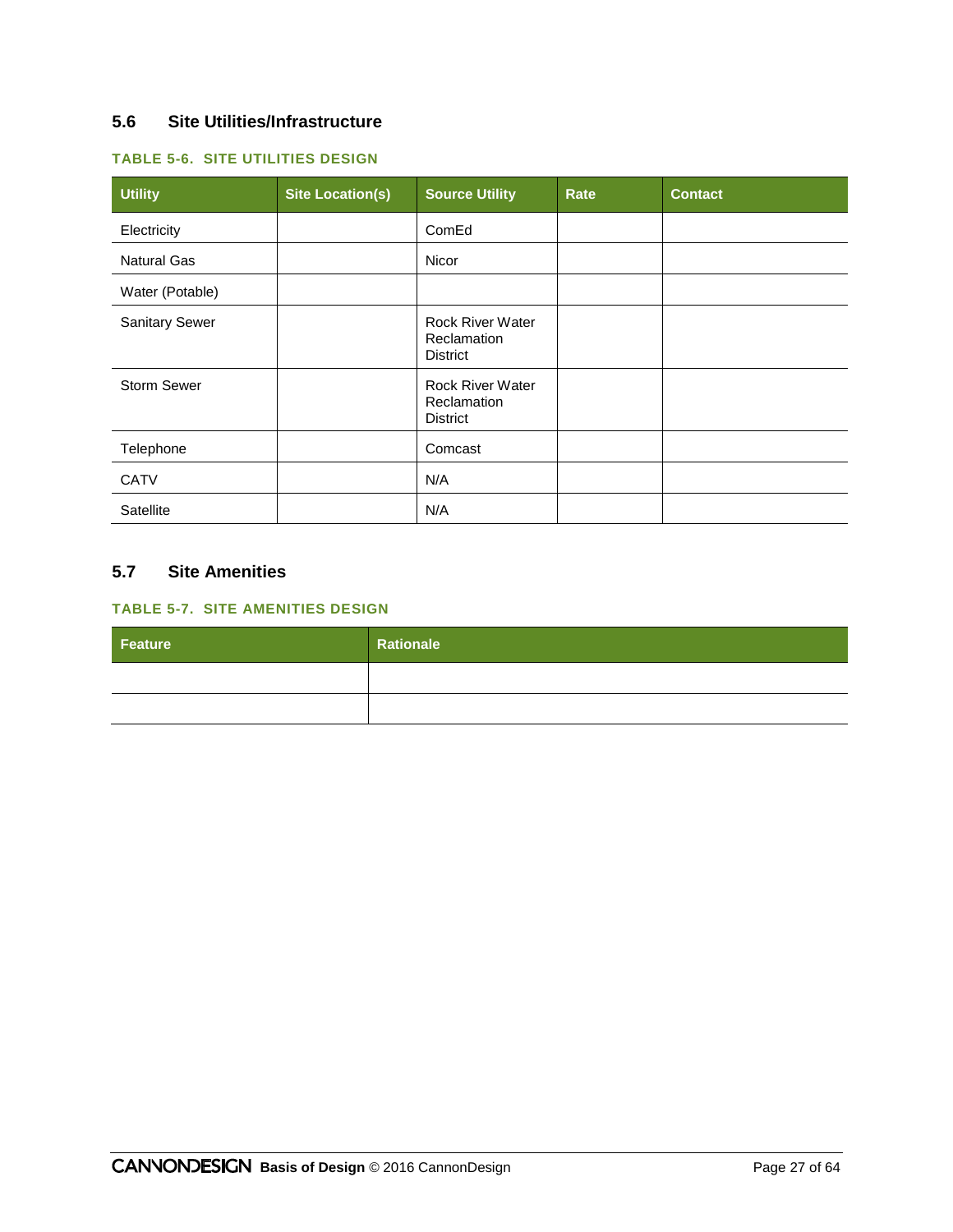# **6. STRUCTURAL**

# **6.1 Design Tools**

#### **TABLE 6-1. STRUCTURAL PROGRAMS USED**

| Type of Design/Analysis Program     | Name of Program(s) Used |
|-------------------------------------|-------------------------|
| General 3D Finite Element Analysis  | RISA 3D, version 13.0   |
| Steel Framing (gravity and lateral) | RAMSteel, release 13.0  |

# **6.2 System/Material Selection**

#### **TABLE 6-2. REASONING FOR BASIC STRUCTURAL GEOMETRY SELECTION**

| <b>Component</b>                     | <b>Span</b>                | Reason               |
|--------------------------------------|----------------------------|----------------------|
| <b>Typical Column Spacing</b>        | N/A                        |                      |
| <b>Typical Beam Spacing</b>          | 6'-8' floor and roof beams | Deck span capability |
| Special - Cantilever                 | N/A                        |                      |
| Special - Transfer Girder            | N/A                        |                      |
| <b>Typical Floor to Floor Height</b> | $12 - 15'$                 |                      |
|                                      |                            |                      |

# **TABLE 6-3. STRUCTURAL SELECTION**

| <b>Component</b>         | <b>System</b>                                                                                                                                | <b>Reason for Selection</b> |
|--------------------------|----------------------------------------------------------------------------------------------------------------------------------------------|-----------------------------|
| <b>Foundation System</b> | Shallow spread footings                                                                                                                      |                             |
| Slab-On-Grade            | 5" normal weight concrete w/ blended fiber<br>reinforcement, compacted sub-base,<br>drainage course, vapor barrier and fine<br>granular fill |                             |
| Floor Slab System        | 5 1/4" composite slab consisting of 3 1/4" light<br>weight concrete on 2" galvanized steel deck                                              |                             |
| Roof System              | 1 1/ <sub>2</sub> " galvanized steel roof deck                                                                                               |                             |
| Beam and Columns         | steel w-columns, floor beams, and girders; K<br>& LH series steel roof joists                                                                |                             |
| Lateral Framing System   | reinforced masonry shear walls                                                                                                               |                             |
| <b>Exterior Skin</b>     | 4" brick and 8"/12" CMU backup                                                                                                               |                             |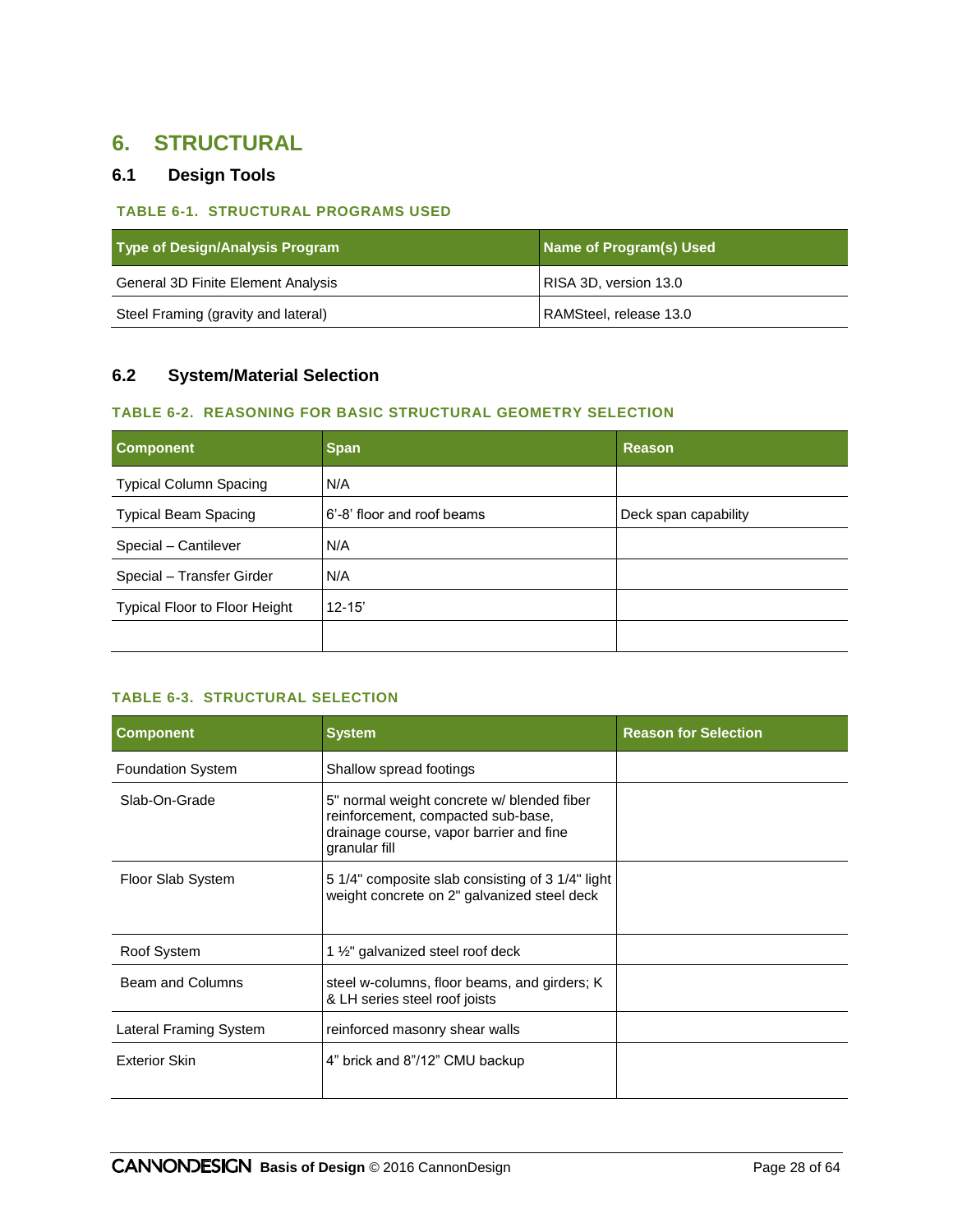#### **TABLE 6-4. SPECIAL SYSTEM/MATERIAL REQUIREMENTS**

| <b>Component</b>             | <b>Special Requirement</b> |
|------------------------------|----------------------------|
| Canopy                       | N/A                        |
| Loading Dock                 | N/A                        |
| Progressive Collapse         | Per ICC 500-2014           |
| Vibration                    | N/A                        |
| <b>Transfer Girder/Truss</b> | N/A                        |
| <b>Storm Shelter</b>         | Per ICC 500-2014           |
|                              |                            |

# **6.3 Serviceability Criteria**

# **TABLE 6-5. SERVICEABILITY REQUIREMENTS**

| <b>Component</b> | <b>Special Requirement</b> |
|------------------|----------------------------|
| Vibration        | N/A                        |
| Deflection       | LLL deflection < L/360     |

# **6.4 Special Gravity Load Considerations**

#### **TABLE 6-6. LIVE LOAD REQUIREMENTS**

| <b>Occupancy or Use</b>           | Uniform, psf | <b>Concentrated, Ibs</b> | <b>Special Requirement</b>   |
|-----------------------------------|--------------|--------------------------|------------------------------|
| <b>Schools</b>                    |              |                          |                              |
| Classrooms                        | 40           | 1000                     |                              |
| Corridors above first floor       | 80           | 1000                     |                              |
| First floor corridors             | 100          | 1000                     |                              |
| Stairs and Exit-ways              | 100          |                          |                              |
| Storage                           |              |                          |                              |
| Lights                            | 125          |                          |                              |
| Heavy                             | 250          |                          |                              |
| Partitions (when LL<100psf)       | 20           |                          |                              |
| <b>Mechanical Rooms</b>           | 125          |                          | Mechanical equipment weights |
| Gymnasium, Main Floors, Balconies | 100          |                          |                              |
| Roof Load                         | 20 minimum   |                          | 100 minimum at Storm Shelter |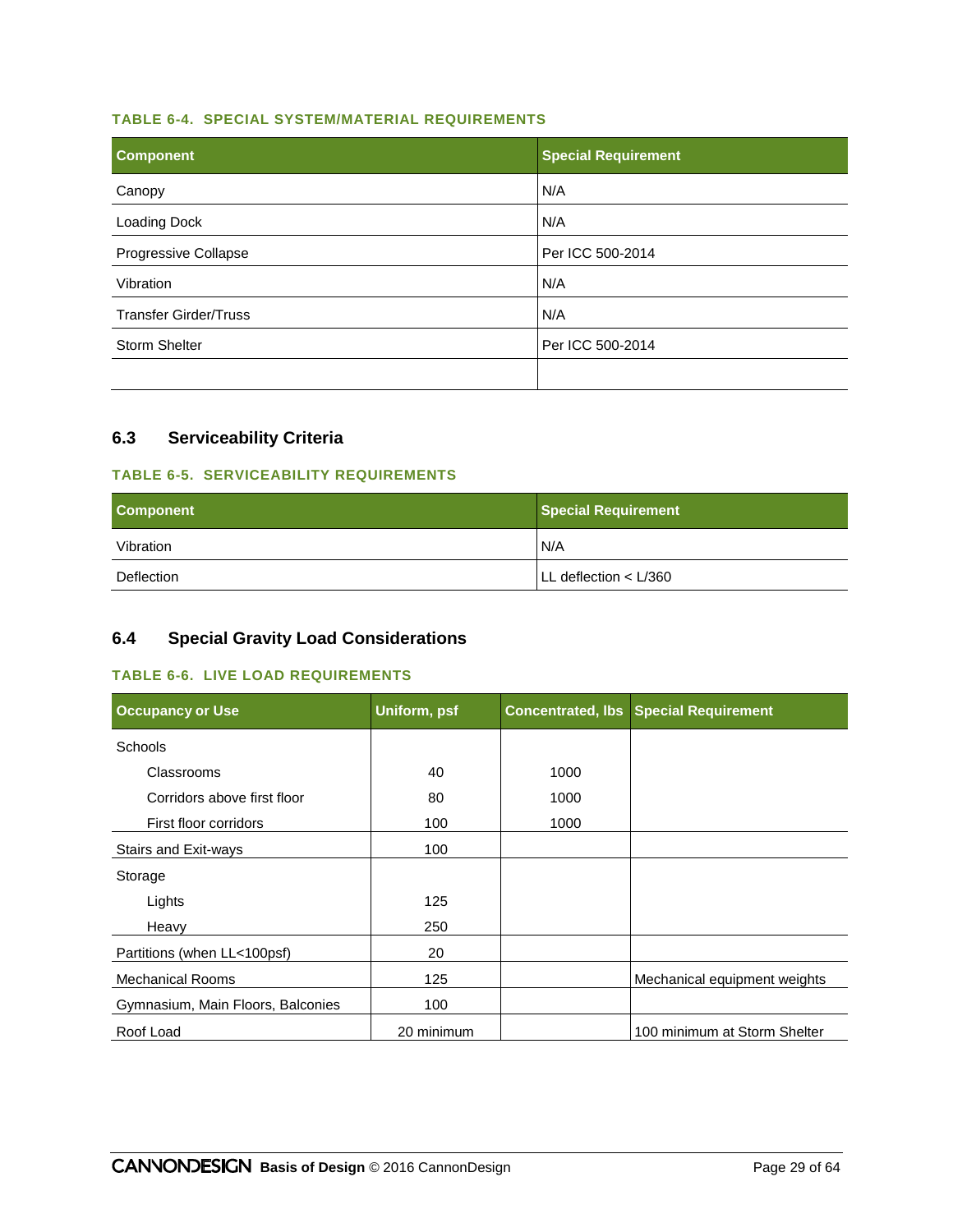#### **TABLE 6-7. DEAD LOAD REQUIREMENTS**

| Load         | Uniform, psf | <b>Materials &amp; Special Requirement</b> |
|--------------|--------------|--------------------------------------------|
| Ceilings/MEP | 10           | lay-in, acoustical, gyp                    |
| Roofing      | 10           | adhered membrane                           |
|              |              |                                            |

#### **6-8. SNOW LOAD REQUIREMENTS**

| <b>Variables</b>       | <b>Materials &amp; Special Requirement</b> |
|------------------------|--------------------------------------------|
| Ground Snow Load       | $Pg = 25$ psf                              |
| <b>Exposure Factor</b> | $Ce = 0.9$                                 |
| Importance Factor      | $\text{Ls} = 1.1$                          |

# **6.5 Special Lateral Load Considerations**

### **TABLE 6-9. WIND DESIGN DATA**

| <b>Variables</b>         | <b>Value</b> | <b>Special Requirement</b> |
|--------------------------|--------------|----------------------------|
| <b>Basic Wind Speed</b>  | 90 mph       | 250 mph (Storm Shelter)    |
| Importance Factor        | 1.15         | 1.00 (Storm Shelter)       |
| <b>Exposure Category</b> | C            |                            |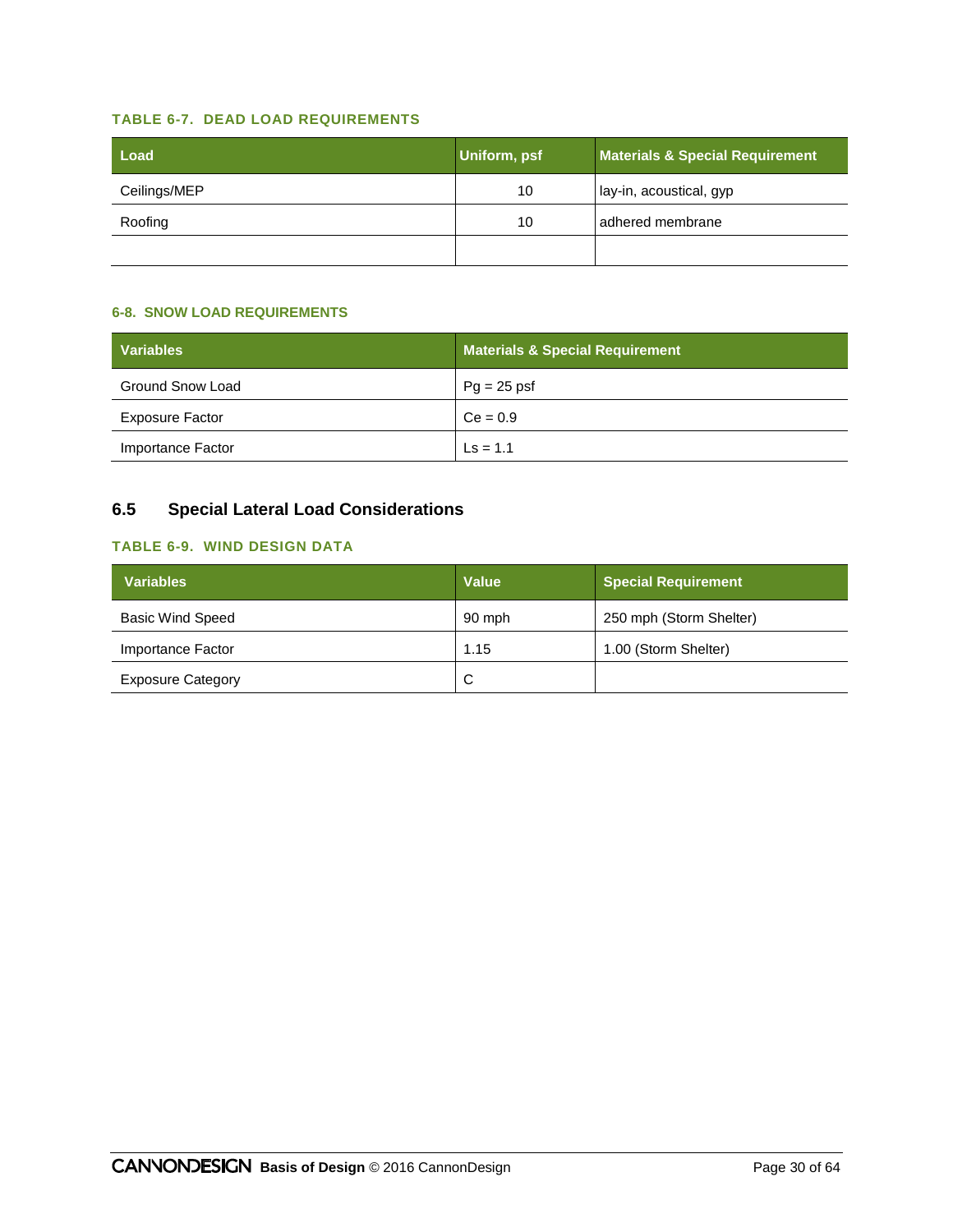#### **TABLE 6-10. SEISMIC DESIGN DATA**

| <b>Variables</b>                                                    | <b>Value</b>                       | <b>Special Requirement</b> |
|---------------------------------------------------------------------|------------------------------------|----------------------------|
| Site Classification                                                 | TBD                                |                            |
| Spectral Response Acceleration, Sds                                 | TBD                                |                            |
| Spectral Response Acceleration, S1                                  | TBD                                |                            |
| <b>Occupancy Category</b>                                           | Ш                                  |                            |
| Importance Factor                                                   | 1.25                               |                            |
| Seismic Design Category                                             | TBD                                |                            |
| Architectural Component Bracing<br>$lp = 1.0$<br>$lp = 1.5$         | Required/Exempt<br>Required/Exempt |                            |
| Mechanical/Electrical Component Bracing<br>$lp = 1.0$<br>$lp = 1.5$ | Required/Exempt<br>Required/Exempt |                            |

#### **6-11. MATERIALS REQUIREMENTS**

| <b>Material</b>                                                                                                                                                                                                                                                                                                                                       | <b>Special Requirement</b>                                                                                                                                                                                          |
|-------------------------------------------------------------------------------------------------------------------------------------------------------------------------------------------------------------------------------------------------------------------------------------------------------------------------------------------------------|---------------------------------------------------------------------------------------------------------------------------------------------------------------------------------------------------------------------|
| Concrete<br>Footings<br>Foundation Walls, Columns, Beams<br><b>Retaining Walls</b><br>Slab on Grade<br>Slab on Steel Deck<br>All Other Concrete                                                                                                                                                                                                       | $fc = 3000$ psi, normal weight<br>$fc = 4000$ psi, normal weight<br>$fc = 4000$ psi, normal weight<br>$fc = 3000$ psi, normal weight<br>$fc = 3000$ psi, normal/light weight<br>$fc = 4000$ psi, normal weight      |
| <b>Reinforcing</b><br><b>Typical Reinforcing Bar</b><br><b>Welded Wire Fabric</b><br><b>Blended Steel Fibers</b><br><b>Welded Reinforcing Bar</b>                                                                                                                                                                                                     | ASTM A615, Grade 60<br>ASTM A185<br>Novomesh (850/950)<br>ASTM A706, Grade 60                                                                                                                                       |
| <b>Structural Steel</b><br>Wide Flange Shapes, WT's<br>Channels & Angles<br>Pipe<br>Hollow Structural Sections (Rectangular &<br>Round)<br>Open Web Steel Joists<br><b>Base Plates</b><br>All Other Steel Members<br>High Strength Bolts, Nuts, & Washers<br><b>Anchor Bolts</b><br><b>Welding Electrodes</b><br><b>Steel Deck Welding Electrodes</b> | <b>ASTM 992</b><br>ASTM 36<br>ASTM A53, Grade B<br>ASTM A500, Grade B<br><b>SJI Compliant</b><br>ASTM A571, Grade 42<br>ASTM A36<br>ASTM A325 or A490 (min 34" diameter)<br><b>ASTM F1554</b><br>E70xx<br>E60xx min |
| <b>Steel Deck</b><br>2" Composite 20 gauge, Galv. G60<br>1 1/2" Type B Roof 20 gauge, Galv. G60                                                                                                                                                                                                                                                       | ASTM A653 SQ, Grade 33 min<br>ASTM A653 SQ, Grade 33 min                                                                                                                                                            |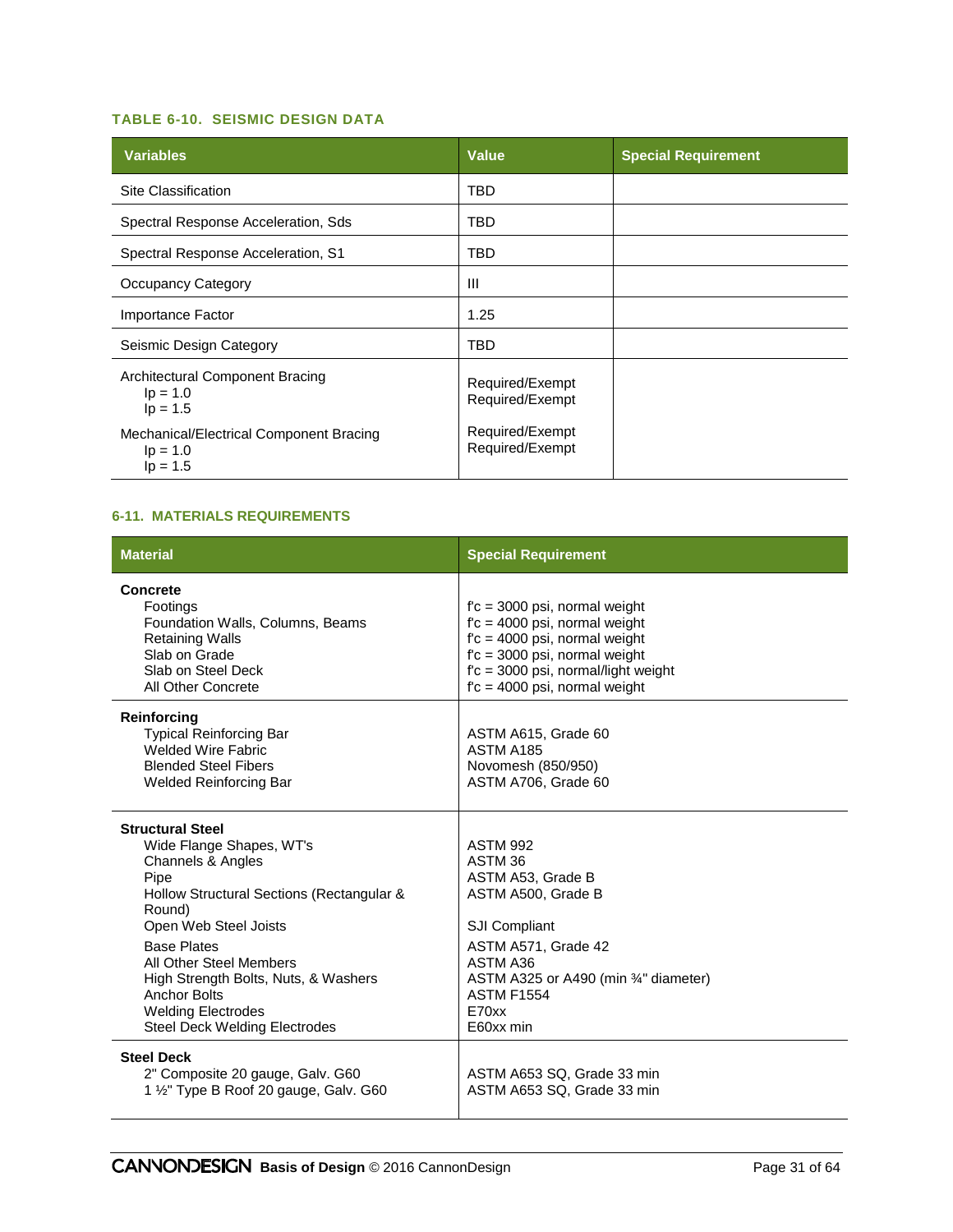# **7. ARCHITECTURAL**

# **7.1 System Modeling**

Simulation programs have been used to increase the accuracy and reduce the time required for calculations of many of the design parameters required.

#### **TABLE 7-1. ARCHITECTURAL SIMULATION PROGRAMS USED**

| <b>Type of Simulation Program</b> | <b>Name of Program(s) Used</b>         |
|-----------------------------------|----------------------------------------|
| Concept Design                    | Sketchup, Adobe Photoshop, Illustrator |
| <b>BIM</b>                        | Revit 2016                             |
| <b>Energy Modeling</b>            | N/A                                    |
| Daylighting                       | N/A                                    |

#### **7.2 Fire Ratings**

Construction Type:

```
IBC 2009, Construction Type 2B
```
#### **TABLE 7-2. REQUIRED HOURS OF FIRE RESISTANCE**

| <b>Component</b>                     | <b>Required Hours of Fire Resistance</b> |
|--------------------------------------|------------------------------------------|
| Columns                              | 0                                        |
| <b>Columns Supporting Roofs Only</b> | 0                                        |
| Beams - Structural Frame             | 0                                        |
| Beams - Secondary Members            | 0                                        |
| Beams Supporting Roofs Only          | 0                                        |
| <b>Floor Construction</b>            | 0                                        |
| <b>Roof Construction</b>             | 0                                        |
|                                      |                                          |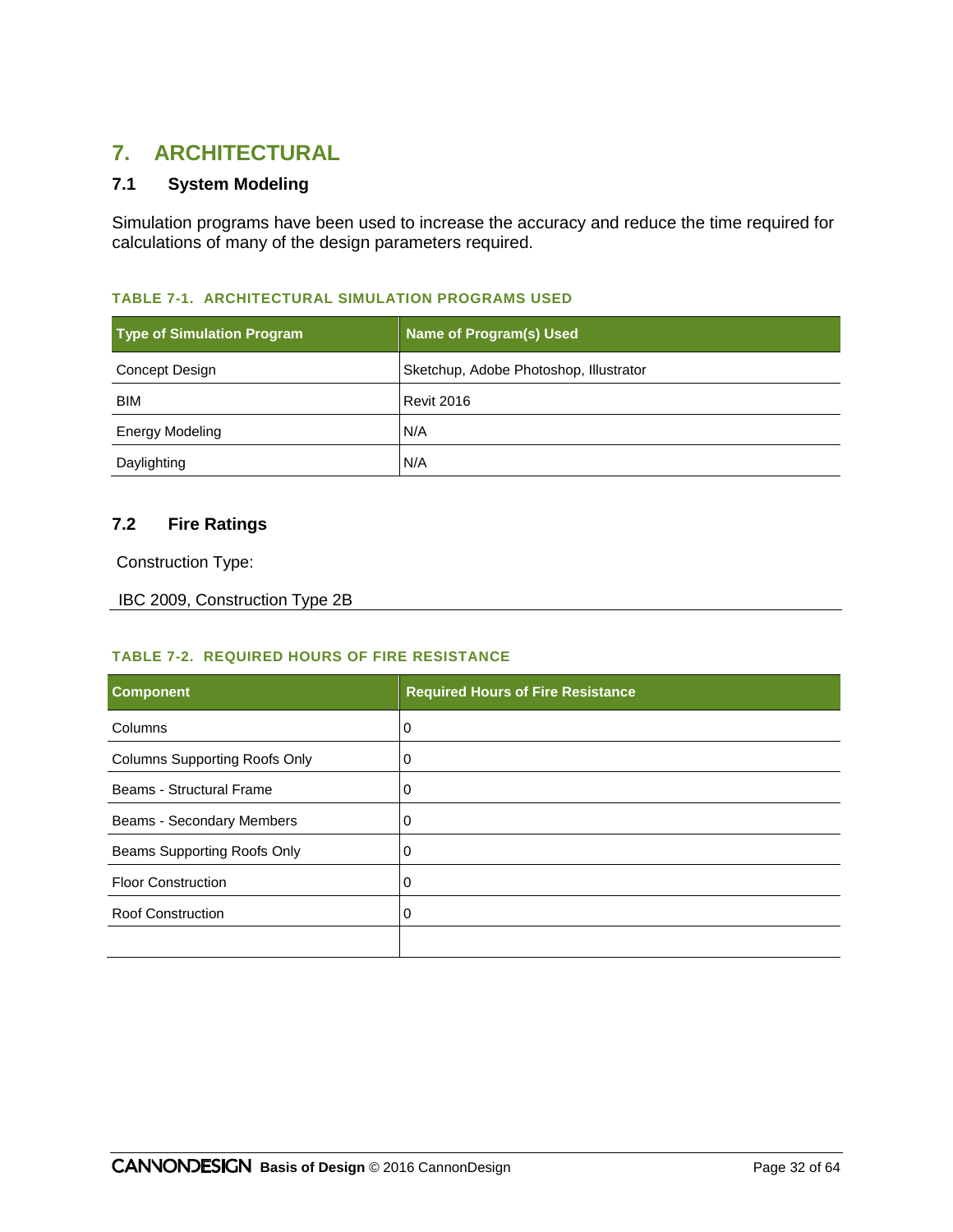# **7.3 Envelope System Selection**

| <b>System</b>                   | <b>Selection Criteria</b>                                                                                                                        | Maintenance (High/Medium/Low) |
|---------------------------------|--------------------------------------------------------------------------------------------------------------------------------------------------|-------------------------------|
| Roof                            | TPO membrane                                                                                                                                     | Low                           |
|                                 | 1/2" cover board                                                                                                                                 |                               |
|                                 | 6" polyisocyanurate roof insulation<br>$(R = 33)$                                                                                                |                               |
| Opaque Walls                    | Masonry cavity walls:                                                                                                                            | Low                           |
|                                 |                                                                                                                                                  |                               |
|                                 | 4" face brick (w/ graffiti coating)<br>2-1/2" polyiso insulation                                                                                 |                               |
|                                 | Fluid-applied air/vapor barrier                                                                                                                  |                               |
|                                 | Reinforced concrete masonry unit<br>(CMU) bearing wall                                                                                           |                               |
|                                 | Minimum 8' high anti-graffiti coating (or<br>as needed for masonry coursing)                                                                     |                               |
|                                 | Metal Framed wall:                                                                                                                               |                               |
|                                 | Composite metal wall panel                                                                                                                       |                               |
|                                 | Weather barrier over plywood faced<br>polyiso insulation (3", R16.5)                                                                             |                               |
|                                 | A/V barrier over 5/8" exterior sheathing                                                                                                         |                               |
|                                 | Cold-formed metal framing                                                                                                                        |                               |
| Glazing System (framing system) | BOD Manufacturer: EFCO 406                                                                                                                       | Low                           |
|                                 | Aluminum frame storefront system,<br>thermally broken, non operable,<br>anodized finish (6 $\frac{1}{2}$ " deep)                                 |                               |
| <b>Opaque Glazing</b>           | 1" insulated units                                                                                                                               | Low                           |
|                                 | Spandrel: Ceramic-coated glazing PPG                                                                                                             |                               |
| Vision Glazing                  | 1" insulated units                                                                                                                               | Low                           |
|                                 | BOD: Solarban R-100 by PPG                                                                                                                       |                               |
|                                 | Window Sizes: Standard and masonry<br>unit opening, keep above floor to<br>accommodate casework                                                  |                               |
|                                 | Security: Laminated glazing by PPG                                                                                                               |                               |
|                                 | Laminated glazing at all entry access<br>points, including interior vestibule doors<br>(for security)                                            |                               |
| <b>Exterior Doors</b>           | Entrances: Thermally-broken aluminum-<br>framed storefront system with insulated<br>glazing, medium style door, outside<br>glazed, BOD: EFCO 406 | Entrances: Low                |

#### **TABLE 7-3. REASONING FOR SELECTION OF BUILDING COMPONENTS**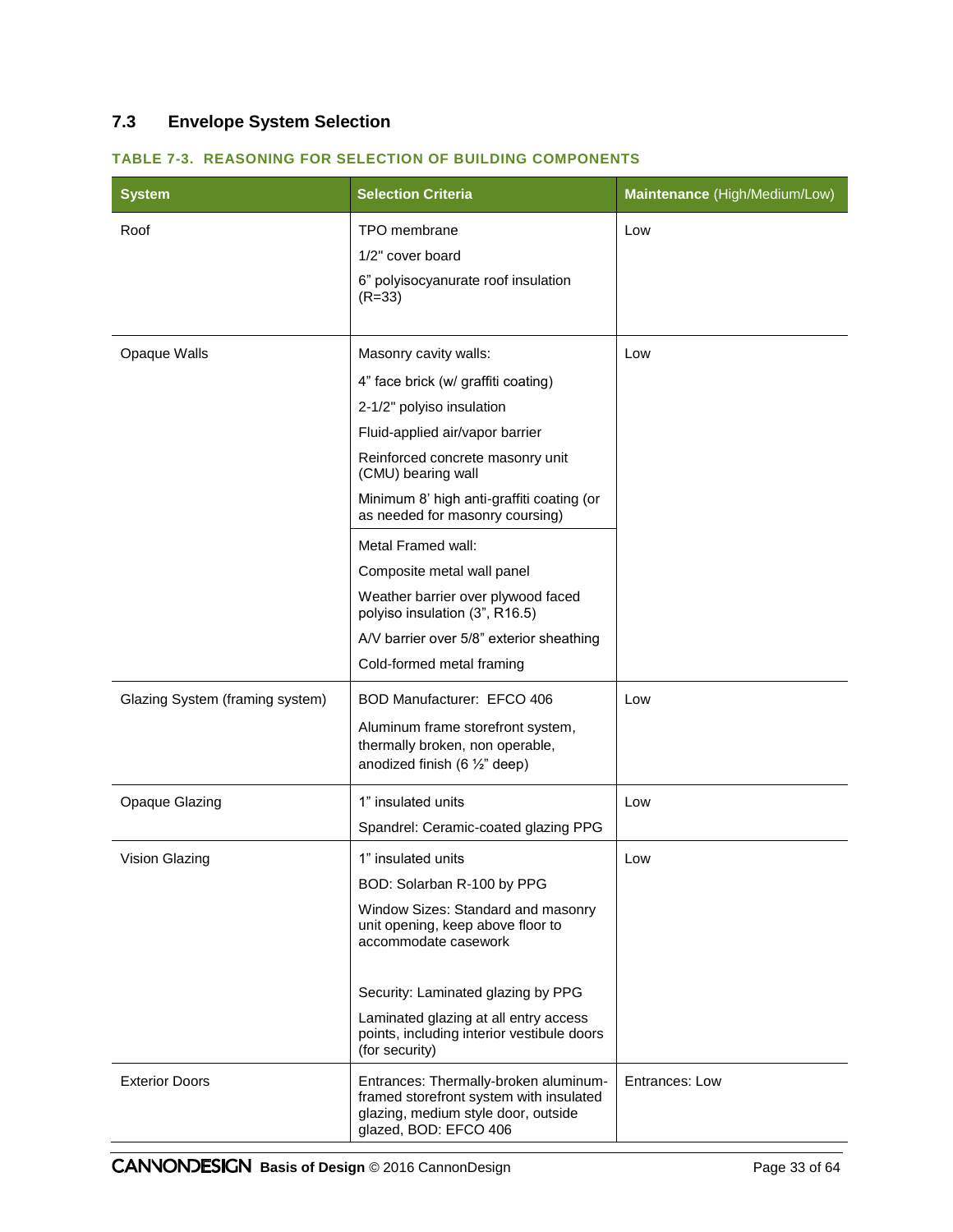| Support Area Doors: Thermally broken<br>heavy gage hollow metal frames w/<br>insulated hollow metal doors, CD<br>investigating fiberglass alternatives | Support Area: Medium |
|--------------------------------------------------------------------------------------------------------------------------------------------------------|----------------------|
|                                                                                                                                                        |                      |

#### **TABLE 7-4. SLAB ON GRADE SELECTION**

|                      | Minimum Energy Code R Value <sup>1</sup> | <b>Project R Value</b> |
|----------------------|------------------------------------------|------------------------|
| Perimeter Insulation | I IECC 2015: R-10 for 24" below          | $R = 10$               |
|                      |                                          |                        |

*<sup>1</sup> Enter minimum R-value per ASHRAE 90.1 (or relevant energy standard). These values will be used for default system design until actual values are determined.*

#### **TABLE 7-5. BELOW GRADE WALLS SELECTION**

|                      | Minimum Energy Code R Value <sup>1</sup> | <b>Project R Value</b> |
|----------------------|------------------------------------------|------------------------|
| Perimeter Insulation | IECC 2015: R-7.5ci                       | $R = 10$               |
|                      |                                          |                        |

*<sup>1</sup> Enter minimum R-value per ASHRAE 90.1 (or relevant energy standard). These values will be used for default system design until actual values are determined.*

#### **TABLE 7-6. ROOFING SELECTION**

| <b>Construction Type<sup>1</sup></b>                   | U-values                                         | SRI <sub>2</sub>       | <b>Maintenance</b><br>(High/Med./Low) | <b>Owner Warranty Req.</b> |
|--------------------------------------------------------|--------------------------------------------------|------------------------|---------------------------------------|----------------------------|
| IECC 2015: Insulation entirely above<br>roof deck      | <b>IECC</b><br>2015:                             | Selection: Low<br>TPO. |                                       | 20 Years                   |
| Selection: TPO, 6" polyisocyanurate<br>roof insulation | $R = 30c$ i<br>Low<br>$U=1/30$ ci<br>$U = 0.033$ | Slope,<br>White: 99    |                                       |                            |
|                                                        | Insulation<br>Selection:<br>$R = 33$             |                        |                                       |                            |
|                                                        |                                                  |                        |                                       |                            |

*<sup>1</sup> Construction types should indicate roofing system used.*

*<sup>2</sup> Solar Reflectance Index:*

*- low-sloped roof (less than 2:12) = 78 or greater*

*- steep-sloped roof (greater than 2:12) = 29 or greater*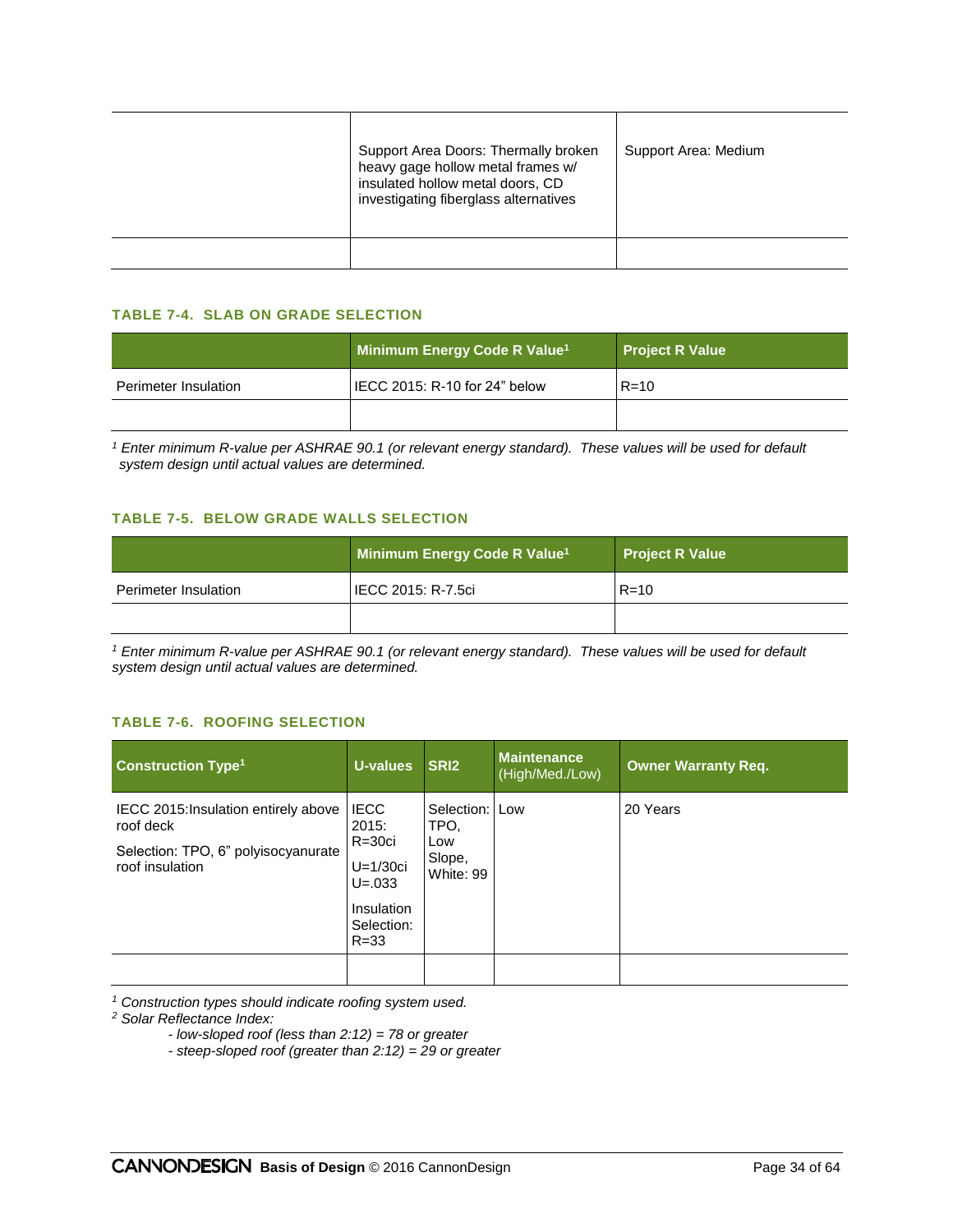#### **TABLE 7-7. OPAQUE WALL SYSTEM(S) SELECTION**

| <b>Construction Type<sup>1</sup></b> | <b>Minimum Energy</b><br>Code R-Value <sup>2</sup>        | <b>Project R Value</b>              | Infiltration<br>(Shell<br>Tightness $)^3$ | <b>Maintenance</b><br>(High/Medium/<br>Low) |
|--------------------------------------|-----------------------------------------------------------|-------------------------------------|-------------------------------------------|---------------------------------------------|
| Masonry Cavity Wall                  | <b>IECC 2015: Mass:</b><br>$R = 11.4ci$                   | 2-1/2" polyiso<br>insulation: 13.75 |                                           | Low                                         |
| Composite metal wall panel           | Metal framed: U-<br>Value=0.064<br>$R = 1/0.064 = 15.625$ | polyiso insulation<br>$3"$ . R=16.5 |                                           | Low                                         |

*<sup>1</sup> List for each type of construction (i.e. insulated metal panel, spandrel, masonry, etc.)*

*<sup>2</sup> Enter minimum R-value per ASHRAE 90.1 (or relevant energy standard). These values will be used for default system design until actual values are determined.*

*<sup>3</sup> List for assembly using firm standard of 0.04 CFM/sq.ft. at 1.57 PSF.*

#### **TABLE 7-8. DAYLIGHTING GOALS**

| Space Type                       | Daylight Foot Candle Range <sup>1</sup>                                                                              |
|----------------------------------|----------------------------------------------------------------------------------------------------------------------|
| All spaces with exterior windows | 30-50 foot candles based on foot candle criteria as indicated for each<br>respective space (classroom, office, etc.) |
|                                  |                                                                                                                      |

*<sup>1</sup> Recommend a min. of 25 fc and a max. of 500 fc in a clear sky condition on September 21 at 9:00 am and 3:00 pm.*

#### **TABLE 7-9. WINDOW SYSTEM(S) SELECTION**

| <b>Wall Area</b>                                | <b>System</b> | Percentage (100%) |
|-------------------------------------------------|---------------|-------------------|
| Vertical Fenestration Area - North              | TBD           | TBD               |
| Vertical Fenestration Area - South              | TBD           | TBD               |
| Vertical Fenestration Area - East               | TBD           | <b>TBD</b>        |
| Vertical Fenestration Area - West               | TBD           | TBD               |
| Vertical Fenestration Area - Total <sup>1</sup> | TBD           | TBD               |
| <b>Skylight Fenestration</b>                    | TBD           | TBD               |

*<sup>1</sup> Recommend no greater than 40% transparent glazing area for overall envelope.*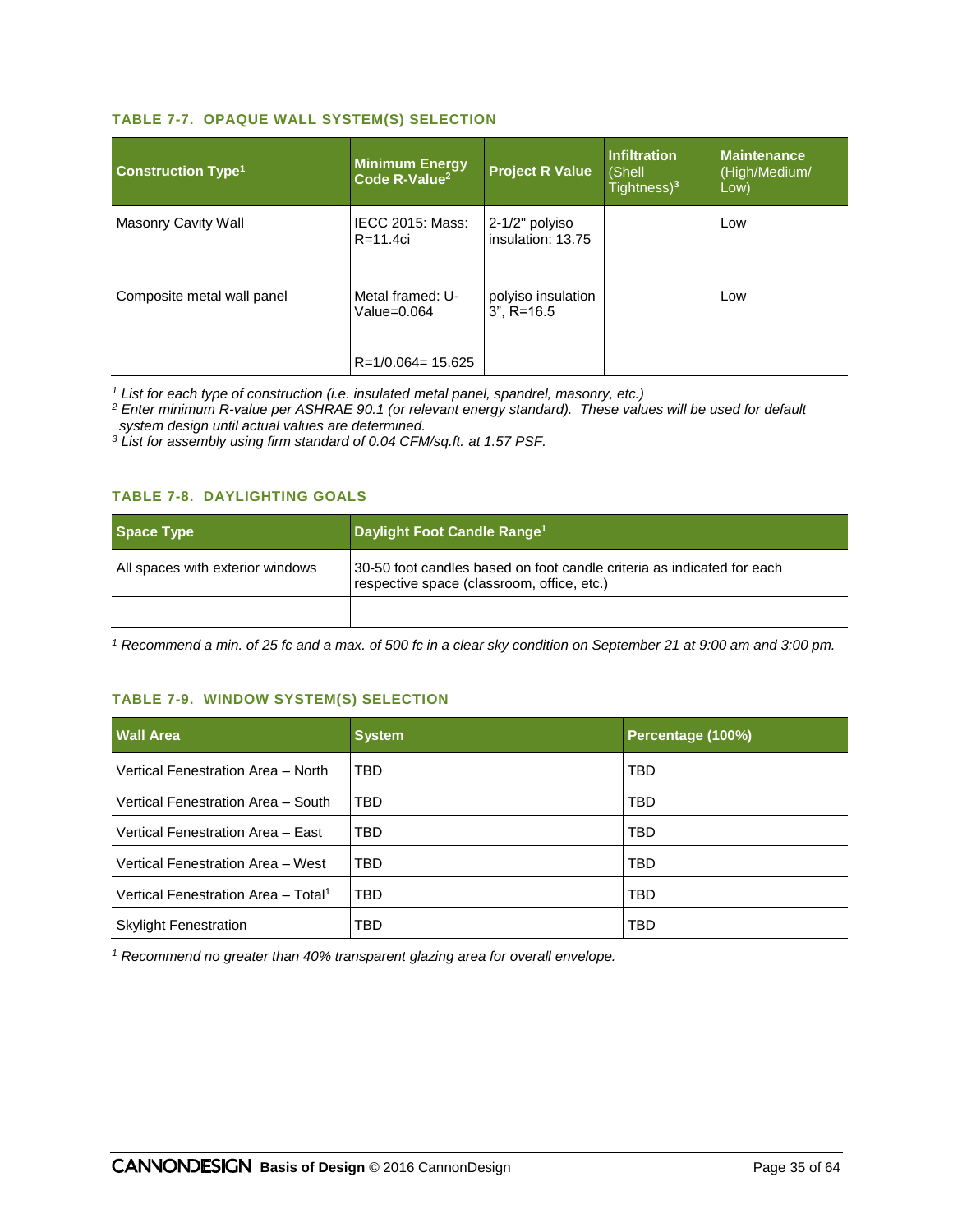#### **TABLE 7-10. WINDOW COMPONENTS SELECTION**

| <b>Construction Type<sup>1</sup></b>                             | <b>Glass</b><br><b>Type</b>     | <b>Frame</b><br><b>Type</b> | <b>Glass U-</b><br>value $^{2,3}$ | <b>Glass shading</b><br>Coefficients <sup>2,3</sup> | <b>Visible Light</b><br><b>Transmittance</b><br>(VLT) <sup>3</sup> | <b>Maintenance</b><br>(High/Medium/Low) |
|------------------------------------------------------------------|---------------------------------|-----------------------------|-----------------------------------|-----------------------------------------------------|--------------------------------------------------------------------|-----------------------------------------|
| Aluminum Frame<br>Storefront System 6 1/2"<br>deep, non operable | <b>PPG</b><br>Solarban<br>R-100 |                             | $U = 27$                          | .27                                                 | 42%                                                                | Low                                     |
|                                                                  |                                 |                             |                                   |                                                     |                                                                    |                                         |
|                                                                  |                                 |                             |                                   |                                                     |                                                                    |                                         |

*<sup>1</sup> Construction types include curtain wall, punched openings, ribbon windows, and skylights.*

*<sup>2</sup> Enter minimum values per ASHRAE 90.1 (or relevant energy standard). These values will be used for default system design until actual values are determined.*

*<sup>3</sup> Recommend minimum U-value of 0.26, Shading coefficient of 0.44 and VLT of 70% (these values are based on Viracon VE1-2M). Glass U-value is not the same as assembly U-value. This value will need to be provided by the manufacturer, when established. Frame material and construction can adversely affect overall opening energy performance.*

#### **TABLE 7-11. EXTERIOR DOOR AREA**

| Gross Wall Area    |  |
|--------------------|--|
| Exterior Door Area |  |

#### **TABLE 7-12. EXTERIOR DOOR SELECTION**

| Door Type <sup>1</sup>                                          | <b>Vestibule Y/N</b> | U-value  |
|-----------------------------------------------------------------|----------------------|----------|
| Exterior aluminum framed storefront   Y at entry only<br>system |                      | $U = 27$ |
| <b>Hollow Metal door</b>                                        | N                    | $U = 7$  |
|                                                                 |                      |          |

*<sup>1</sup> Exterior door type might include flush insulated, revolver, glazed, etc.*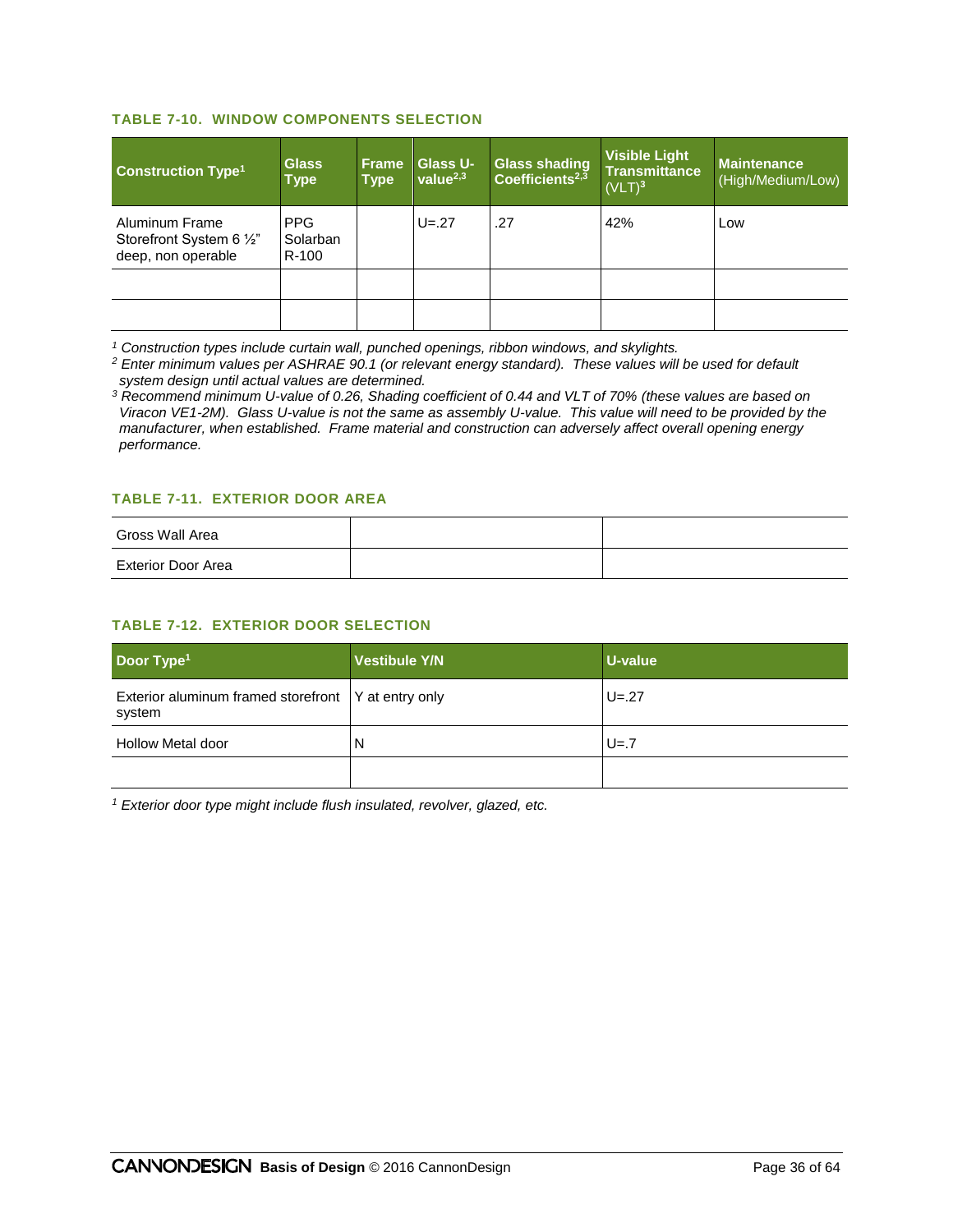# **7.4 Interior Systems Selection**

| <b>System</b>          | <b>Location</b>                                                                                  | <b>Reason Selected</b>                                                                                                                                                         | <b>Maintenance</b><br>(High/Medium/Low) | <b>Reflectance</b><br>Level <sup>2</sup> |
|------------------------|--------------------------------------------------------------------------------------------------|--------------------------------------------------------------------------------------------------------------------------------------------------------------------------------|-----------------------------------------|------------------------------------------|
| <b>Interior Doors</b>  | Finished<br>Areas                                                                                | Wood - Clear Maple                                                                                                                                                             | Low                                     | N/A                                      |
|                        | MEP and<br>back of<br>house areas                                                                | <b>Hollow Metal - Painted</b>                                                                                                                                                  | Low                                     | N/A                                      |
| <b>Interior Frames</b> | All Areas                                                                                        | Hollow Metal - Painted, 4" at<br>head                                                                                                                                          | Low                                     | N/A                                      |
|                        |                                                                                                  |                                                                                                                                                                                |                                         |                                          |
| <b>Interior Walls</b>  | Corridors,<br>student toilet<br>rooms,<br>storage,<br>mechanical<br>and electrical<br>rooms      | Concrete masonry units<br>(CMU), Painted                                                                                                                                       | Low                                     | N/A                                      |
|                        | <b>Between</b><br>classrooms,<br>office areas.<br>staff and<br>kindergarten<br>toilet rooms.     | Gypsum board partition: (2)<br>layers of painted 5/8" gypsum<br>wall board each side of metal<br>stud framing w/ sound<br>attenuation blanket (extend to<br>underside of deck) | Low                                     | N/A                                      |
| <b>Interior Base</b>   | <b>Resilient tile</b><br>/ carpet/<br>sealed<br>concrete                                         | 4" Rubber coved wall base:<br>Johnsonite Traditional Rubber<br>Flooring in cove profile                                                                                        | Low                                     | N/A                                      |
|                        | Ceramic Tile<br>Floor                                                                            | Ceramic Mosaic Tile Base:<br>Daltile - Product to match<br>ceramic mosaic tile flooring                                                                                        | Low                                     | N/A                                      |
|                        | Quarry tile<br>floor                                                                             | Quarry tile base: Daltile -<br>Product to match Quarry Tile<br>Flooring. Cove Profile, 6" high                                                                                 | Low                                     | N/A                                      |
|                        | Gymnasium                                                                                        | Vented Rubber Base, Per<br><b>Athletic Floor Manufacturer</b>                                                                                                                  | Low                                     | N/A                                      |
| Ceiling                | General<br>classrooms,<br>corridors,<br>offices,<br>cafeteria<br>(clouds w/<br>Compasso<br>edge) | 2' x 2' acoustical ceiling tile,<br>tegular edge: USG-Radar<br>Clima Plus                                                                                                      | Low                                     | N/A                                      |
|                        | Kitchen,<br>serving                                                                              | 2' x 2' acoustical ceiling tile:<br>Armstrong - Health Zone<br>Optima                                                                                                          | Low                                     | N/A                                      |

#### **TABLE 7-13. REASONING FOR INTERIOR COMPONENTS SELECTION<sup>1</sup>**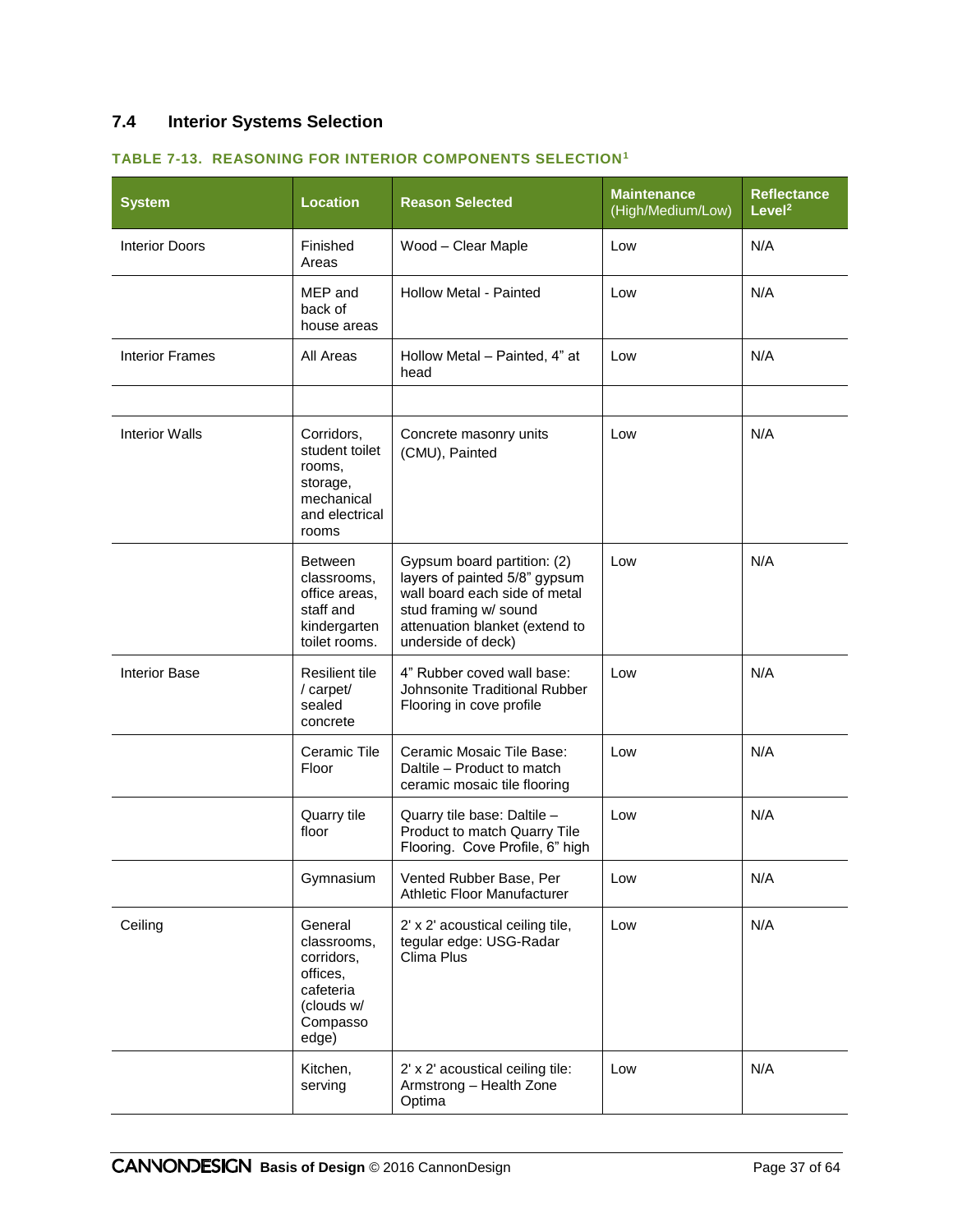|                          | Toilet rooms,<br>entry<br>vestibules,<br>soffits at<br>classroom<br>entries and<br>other<br>specialty<br>spaces | Gypsum Board, painted:<br>Sherwin Williams, Primer:<br>ProMar 200 Zero VOC Interior<br>Latex Primer, B28W2600<br>First&Second Coats: ProMar<br>200 Zero VOC<br><b>Interior Latex</b><br>Flat, B30-2650<br><b>Series</b> |        | N/A |
|--------------------------|-----------------------------------------------------------------------------------------------------------------|-------------------------------------------------------------------------------------------------------------------------------------------------------------------------------------------------------------------------|--------|-----|
|                          | Gymnasium,<br>Cafeteria,<br>Music,<br>storage<br>rooms, MEP<br>areas                                            | Painted overhead exposed<br>structure (Acoustical metal<br>deck at exposed areas, Joists,<br>Steel)                                                                                                                     | Low    | N/A |
| Flooring                 | Classrooms,<br>offices                                                                                          | Carpet tile: Material Used at<br>Gregory                                                                                                                                                                                | Low    | N/A |
|                          | Corridors,<br>Nurse's<br>Office, Staff<br>Lounge<br>(sink), PE<br>Off.                                          | Resilient floor tile: UpoFloor<br>Quartz Tile. Sizes vary per<br>location and pattern                                                                                                                                   | Low    | N/A |
|                          | Gymnasium                                                                                                       | Wood athletic flooring w/<br>striping: Aacer Scissorloc II<br>with Air Flow System                                                                                                                                      | Low    | N/A |
|                          | Vestibules                                                                                                      | Carpet tile walk-off mat<br>(extend approx. 15'-0" into<br>corridor): Use same<br>Manufacturer as Gregory                                                                                                               | Low    | N/A |
|                          | Kitchen/<br>Serving                                                                                             | Quarry tile- 6"x6": Daltile -<br>Quarry Tile, 6" x 6"                                                                                                                                                                   | Low    | N/A |
|                          | Mechanical,<br>electrical,<br>kiln, storage<br>areas                                                            | Sealed concrete                                                                                                                                                                                                         | Low    | N/A |
| Ceramic Tile             | Toilet rooms<br>(floor<br>pattern)                                                                              | Ceramic mosaic tile: Daltile -<br>Keystones Mosaic 2"x2"                                                                                                                                                                | Low    | N/A |
| <b>Interior Glass</b>    | 3"W x 33"H<br>lite in<br>classroom<br>doors                                                                     | 1/4" Clear tempered                                                                                                                                                                                                     | Low    | N/A |
| Metal                    | N/A                                                                                                             | N/A                                                                                                                                                                                                                     | N/A    | N/A |
| <b>Counter Surfacing</b> | Base<br>Cabinets                                                                                                | Solid Surface                                                                                                                                                                                                           | Corian | N/A |
| <b>Wood Species</b>      | N/A                                                                                                             | N/A                                                                                                                                                                                                                     | N/A    | N/A |
| <b>Specialty Finish</b>  | Wall                                                                                                            | Paint- gypsum board - Satin or                                                                                                                                                                                          | Med    | N/A |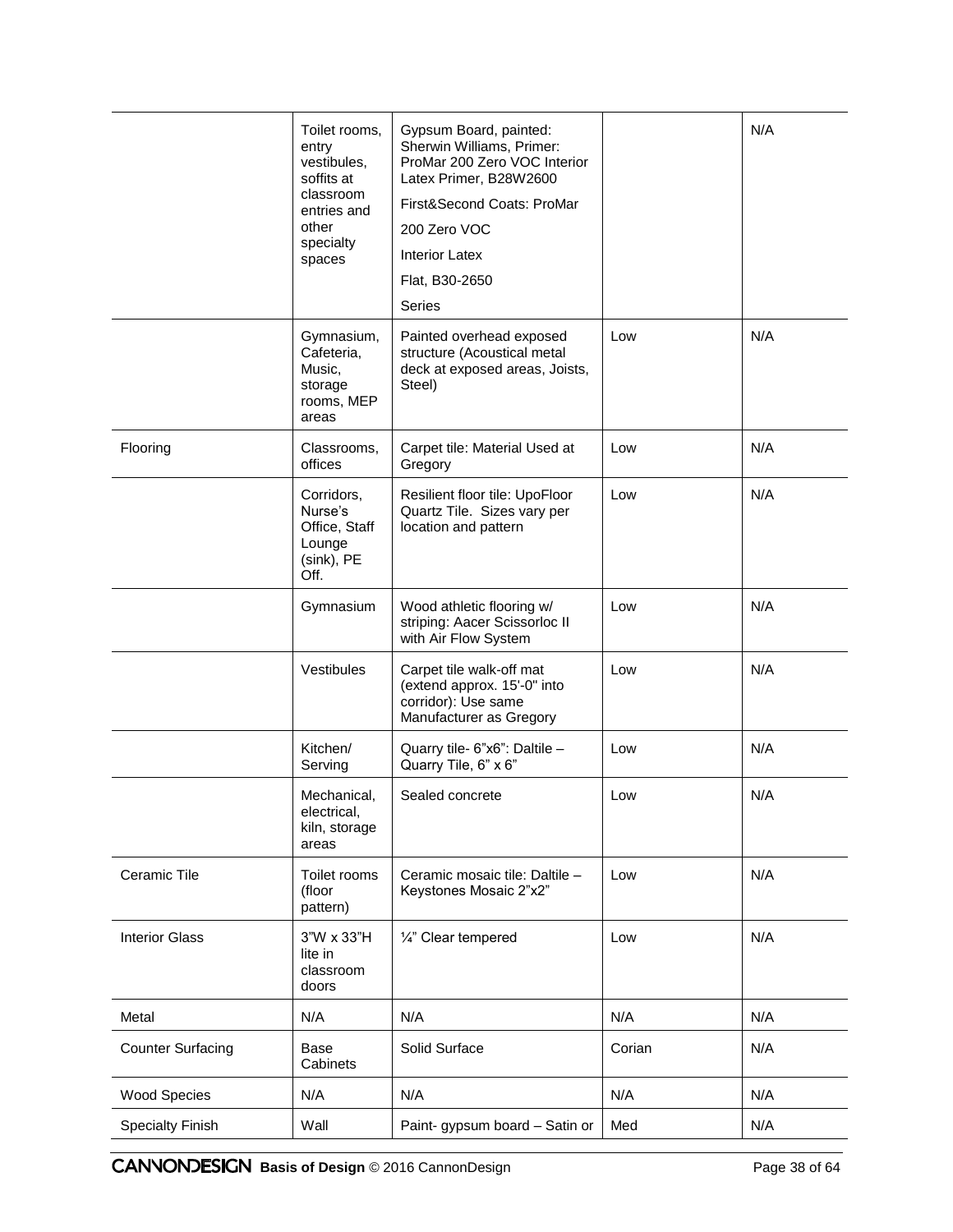| Finishes | Eggshell                                                                             |  |
|----------|--------------------------------------------------------------------------------------|--|
|          | <b>Sherwin Williams</b>                                                              |  |
|          | Primer: ProMar 200 Zero VOC<br>Interior Latex Primer,<br>B28W2600                    |  |
|          | First&Second Coats: Pro<br>Industrial Pre-Catalyzed,<br>Water-Based Epoxy, K45-150   |  |
|          | Paint-gypsum board - Flat<br>Sheet for Ceilings above 8'-0"                          |  |
|          | <b>Sherwin Williams</b>                                                              |  |
|          | Primer: ProMar 200 Zero VOC<br>Interior Latex Primer,<br>B28W2600                    |  |
|          | First&Second Coats: ProMar<br>200 VOC Interior Latex Flat,<br><b>B30-2650 Series</b> |  |
|          | Paint- CMU                                                                           |  |
|          | <b>Sherwin Williams</b>                                                              |  |
|          | <b>Block Filler: PrepRite Latex</b><br>Block Filler B25W25                           |  |
|          | First&Second Coats: Pro<br>Industrial Pre-Catalyzed,<br>Water-Based Epoxy, K-46-150  |  |
|          | Paint - Ferrous Metal - Semi-<br>Gloss Sheen                                         |  |
|          | <b>Sherwin Williams</b>                                                              |  |
|          | Primer: Pro-Cryl Universal<br>Primer, B66-310 Series                                 |  |
|          | First&Second Coats: Pro<br>Industrial 0 VOC Acrylic, B66-<br>650 Series              |  |
|          | Paint - Zinc-Coated<br>(Galvanized) Metal - Semi-<br>Gloss Sheen                     |  |
|          | <b>Sherwin Williams</b>                                                              |  |
|          | Primer: ProCryl Universal<br>Primer, B66-310 Series                                  |  |
|          | First&Second Coats: Pro<br>Industrial 0 VOC Acrylic, B66-<br>650 Series              |  |
|          | Ceramic tile, 1/2 running bond<br>pattern                                            |  |
|          | Daltile: Rittenhouse Square, 3"<br>x 6"                                              |  |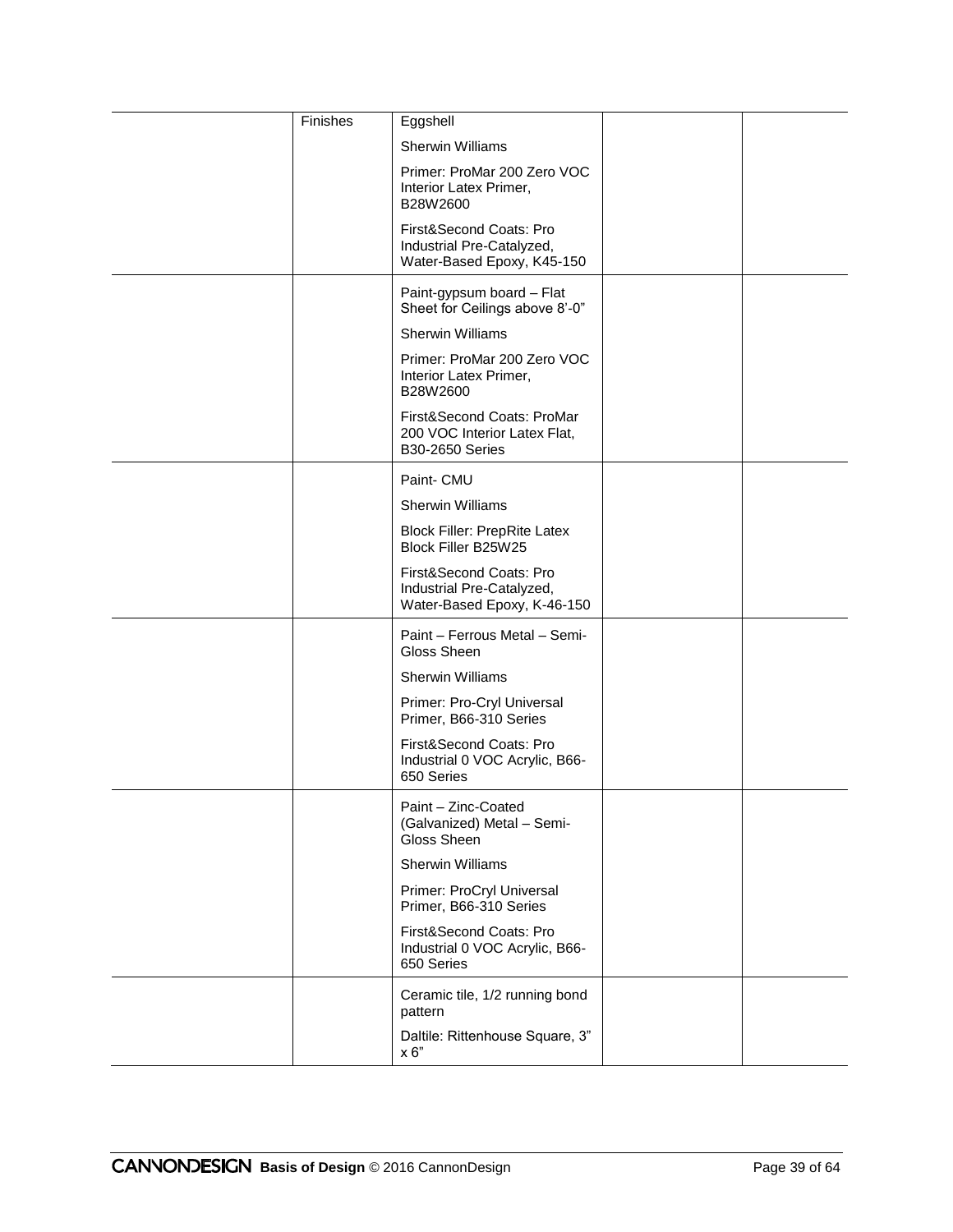# **7.5 Interior Accessories Selection**

| <b>Item</b>                 | <b>Reason Selected</b>                                        | <b>Location</b>                                                                     | <b>Maintenance</b><br>(High/Medium/Low) |
|-----------------------------|---------------------------------------------------------------|-------------------------------------------------------------------------------------|-----------------------------------------|
| <b>Washroom Accessories</b> | 18" Grab Bar, Bobrick, Surface Mount;                         |                                                                                     |                                         |
|                             | 42" Grab Bar, Bobrick, B-6881 Satin<br>Finish, Surface Mount; |                                                                                     |                                         |
|                             | 36" Grab Bar, Bobrick, B6806, Satin<br>Finish, Surface Mount; |                                                                                     |                                         |
|                             | Hand Dryer, American Specialties Inc,<br>0165, Surface Mount; |                                                                                     |                                         |
|                             | Mirror, Bobrick, B-290 2436, Surface<br>Mount 3'-4" AFF       |                                                                                     |                                         |
|                             | <b>Toilet Partition, Floor Mount</b>                          |                                                                                     |                                         |
|                             | Paper Towel Dispenser, Bobrick, Surface<br>Mount              |                                                                                     |                                         |
|                             | Toilet Paper Dispenser, Bobrick, Surface<br>Mount             |                                                                                     |                                         |
|                             | Sanitary Napkin Vendor, Bobrick, B-3706<br>25, Semi Recessed  |                                                                                     |                                         |
|                             | Sanitary Napkin Disposal, Bobrick,<br>Partition Mounted.      |                                                                                     |                                         |
| Visual Display Units        | Tackboard                                                     | Classrooms                                                                          |                                         |
|                             | Primary Teaching Wall:                                        | Natural-Cork<br>Tackboard with                                                      |                                         |
|                             | Kindergarten $-$ (1) 4' x 6'                                  | Aluminum Trim                                                                       |                                         |
|                             | Upper Grades $-$ (1) 4' x 6'                                  | Equal                                                                               |                                         |
|                             | Secondary Teaching Wall:                                      | Manufacturers:<br>Claridge,                                                         |                                         |
|                             | Kindergarten $-$ (1) 4' x 8'                                  | PolyVision,<br><b>AARCO</b>                                                         |                                         |
|                             | Upper Grades - zero                                           | Products, Inc.,<br>Best-Rite Manuf.,<br>Marsh Industries,<br><b>Tri-Best Visual</b> |                                         |

#### **TABLE 7-14. REASONING FOR INTERIOR ACCESSORIES SELECTION**

Display Products.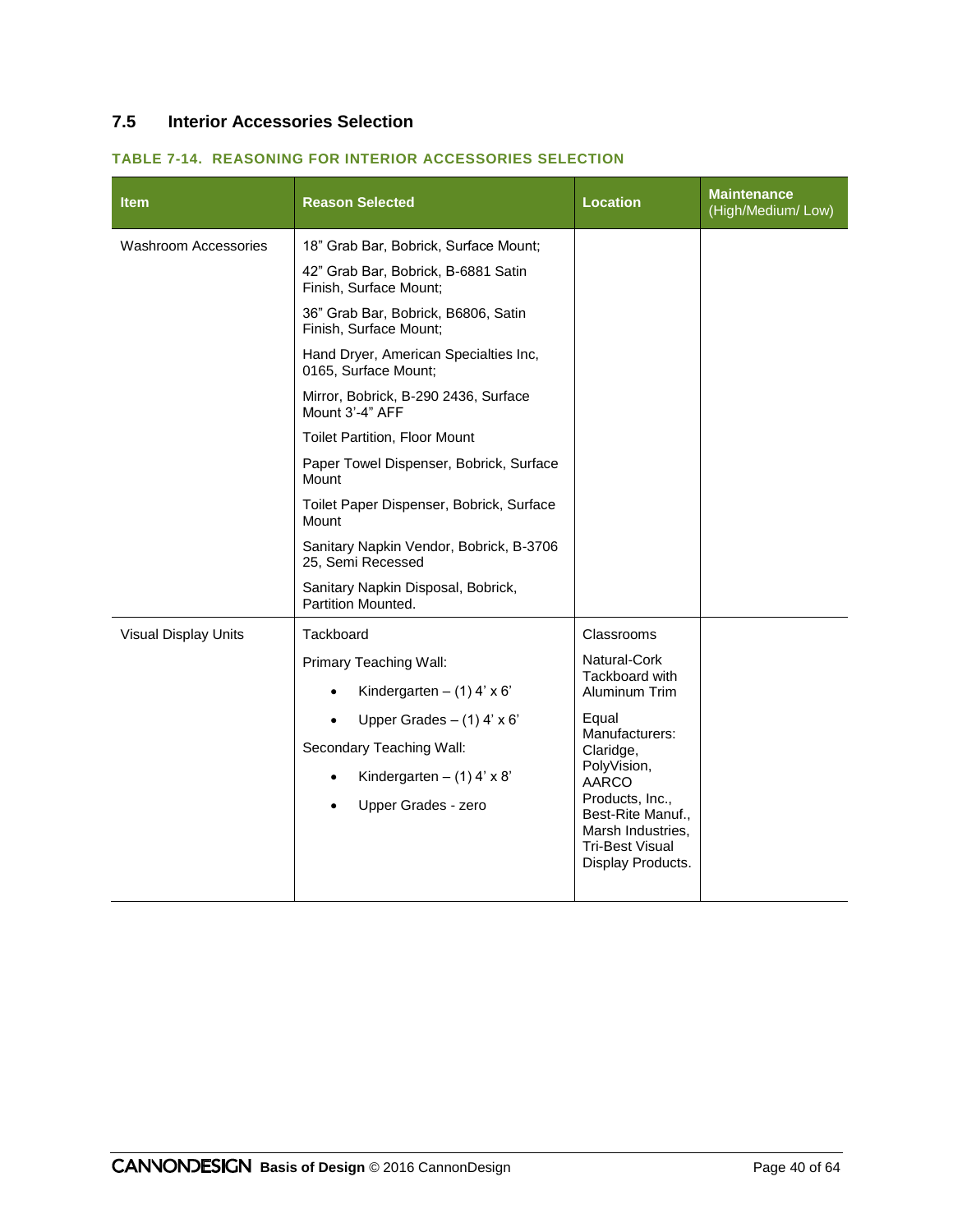|                                             | Markerboard<br>Primary Teaching Wall:<br>Kindergarten $-$ (1) 4' x 6'<br>Upper Grades $-$ (1) 4' x 6'<br>Secondary Teaching Wall:<br>Kindergarten $-$ (1) 4' x 8'<br>Upper Grades $-$ (2) 4' x 8' | Classrooms<br>Porcelain-<br>Enamel<br>Markerboard, low<br>gloss finish<br>Equal<br>Manufacturers:<br>Claridge,<br>PolyVision,<br><b>AARCO</b><br>Products, Inc.,<br>Best-Rite Manuf.,<br>Marsh Industries,<br><b>Tri-Best Visual</b><br>Display Products. |  |
|---------------------------------------------|---------------------------------------------------------------------------------------------------------------------------------------------------------------------------------------------------|-----------------------------------------------------------------------------------------------------------------------------------------------------------------------------------------------------------------------------------------------------------|--|
| Smartboard                                  | District furnished, district installed                                                                                                                                                            | Classrooms                                                                                                                                                                                                                                                |  |
| Graphics/Signage                            |                                                                                                                                                                                                   |                                                                                                                                                                                                                                                           |  |
| <b>Window Treatments</b>                    | Manual roller shade:<br>Draper Inc.<br>Woven fabric, with 1% openness factor                                                                                                                      | Classrooms,<br>offices                                                                                                                                                                                                                                    |  |
| Lockers                                     | Metal 15"W x 12"D x 36"H                                                                                                                                                                          | Corridors<br>(Grades 1-5) 100<br>lockers per<br>strand                                                                                                                                                                                                    |  |
| <b>Acoustical Wall Panels</b>               | 2" fabric wrapped panel<br>Rebound by Conwed Designscape,<br>Designtex fabric                                                                                                                     | Music<br>Classroom,<br>Gymnasium<br>(entire perimeter)                                                                                                                                                                                                    |  |
| <b>Ceiling Suspended</b><br>Reflector Panel | Ovation reflector panel by Kinetics Noise<br>Control                                                                                                                                              | <b>Music</b><br>Classroom,                                                                                                                                                                                                                                |  |
| Gymnasium Equipment                         | Basketball backstops (4 motorized) BOD:<br>Model 2000 FS by AALCO Manufacturing                                                                                                                   | (7 panels) 6'H x<br>2'W)Behind<br>backstops                                                                                                                                                                                                               |  |
|                                             | Athletic wall mats                                                                                                                                                                                |                                                                                                                                                                                                                                                           |  |
|                                             | Volleyball standards and inserts (2)                                                                                                                                                              |                                                                                                                                                                                                                                                           |  |
|                                             | Scoreboard (1)                                                                                                                                                                                    | Nevco, Model<br>2700 (Indoor)<br>Basketball /<br>Volleyball /<br>Wrestling<br>Scoreboard, 8' x<br>3' x 8", Digit size<br>13"/9", Digit<br>Color Super<br>Bright Red and<br>Amber                                                                          |  |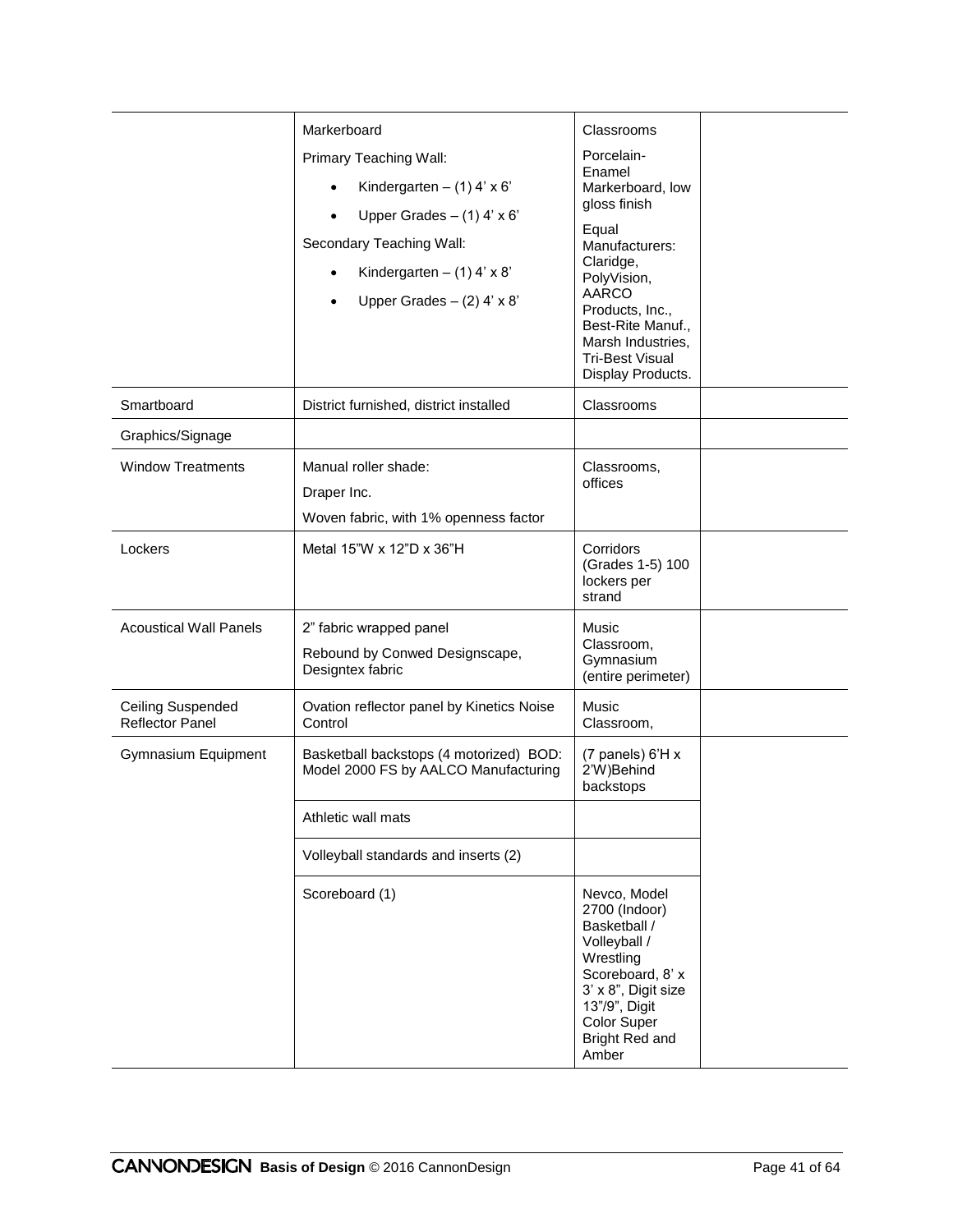|                          | <b>Bleachers</b>                                      | <b>Hussey Seating</b><br>Company Gym<br>Bleachers,<br>available space<br>to courtline 11'-<br>2", Open Size 8'-<br>2", Walking<br>Space 3'-0", 4<br>Rows at 24",<br>Available Width<br>70', Capacity 118 |  |
|--------------------------|-------------------------------------------------------|----------------------------------------------------------------------------------------------------------------------------------------------------------------------------------------------------------|--|
| Casework                 | Plastic laminate base cabinet with sink,<br>Wilsonart | Art, Music,<br>Teacher's<br>Lounge, Nurse<br>Office                                                                                                                                                      |  |
| <b>Counter Surfacing</b> | Solid Surface, Corian                                 | <b>Base Cabinets</b>                                                                                                                                                                                     |  |
|                          |                                                       |                                                                                                                                                                                                          |  |

# **7.6 Acoustical Environment**

#### **TABLE 7-15. SPECIAL VIBRATION CONCERNS**

| <b>Space Type</b>          |  |
|----------------------------|--|
| Autism Rooms               |  |
| Learning Studios           |  |
| <b>Collaboration Areas</b> |  |
| Commons Area               |  |
| Gymnasium                  |  |
| Library/Media Center       |  |
| Music                      |  |
| Cafeteria                  |  |

#### **TABLE 7-16. SPECIAL ACOUSTICAL REQUIREMENTS AT PROPERTY LINE (ZONING REQUIREMENTS, COMMUNITY CONCERNS, SITE CONDITIONS)**

| North |  |
|-------|--|
| South |  |
| East  |  |
| West  |  |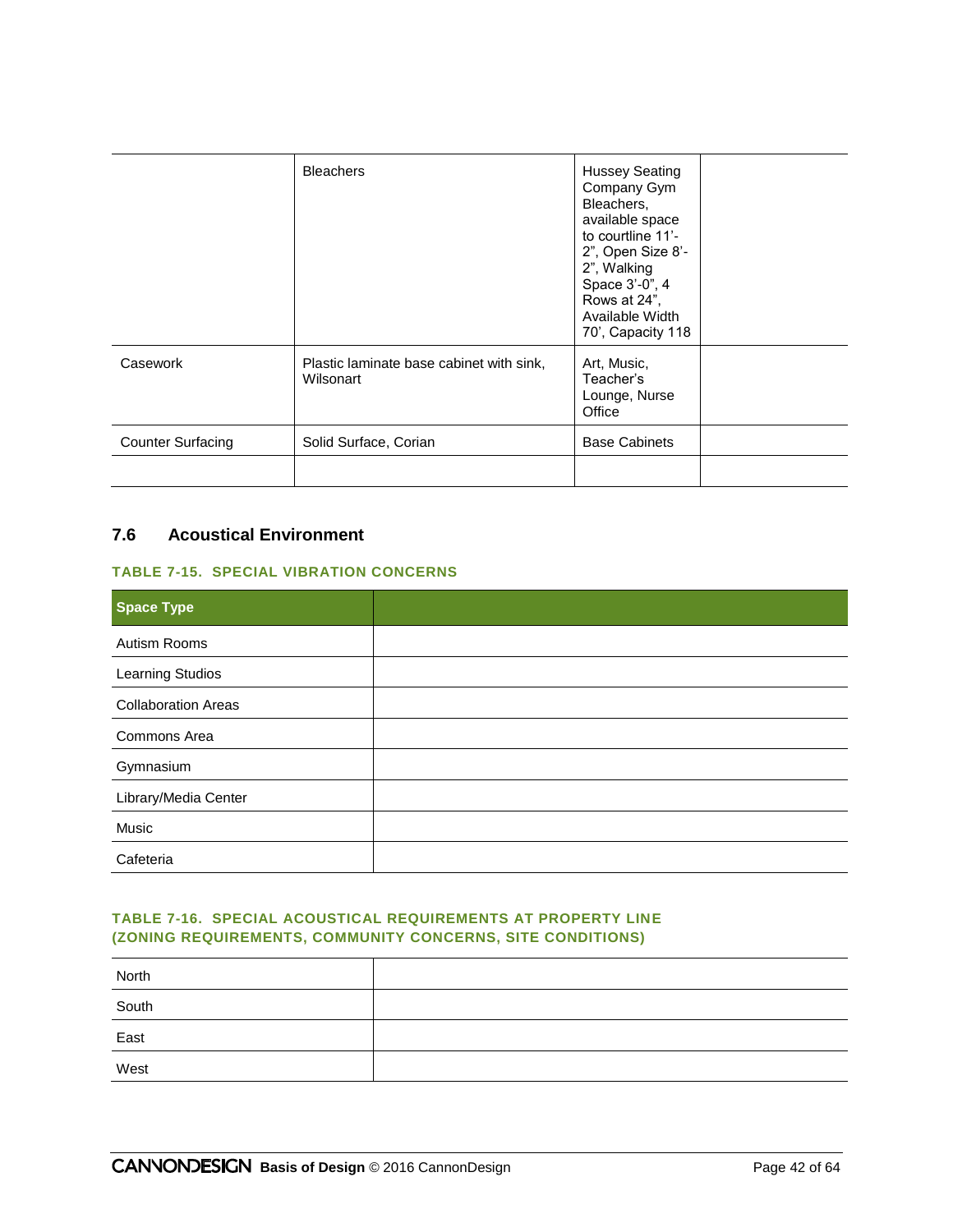# **TABLE 7-17. REASONING FOR CRITERIA**

| <b>Space Types</b>                        | <b>Ceiling / Floor Assembly Sound</b><br><b>Transmission Rating (STC)</b> | <b>Wall Assembly</b><br>(STC) | <b>Ceiling</b><br><b>CAC</b> | <b>SRC/</b><br><b>NRC</b> | <b>Reason</b><br><b>Selected</b> |
|-------------------------------------------|---------------------------------------------------------------------------|-------------------------------|------------------------------|---------------------------|----------------------------------|
| <b>Overall Project Goal</b>               | <b>TBD</b>                                                                |                               |                              |                           |                                  |
|                                           |                                                                           |                               |                              |                           |                                  |
| Special Space Types:<br>Autism Classrooms | <b>TBD</b>                                                                |                               |                              |                           |                                  |
|                                           |                                                                           |                               |                              |                           |                                  |
| <b>Public Spaces</b>                      | TBD                                                                       |                               |                              |                           |                                  |
| Corridors                                 | TBD                                                                       |                               |                              |                           |                                  |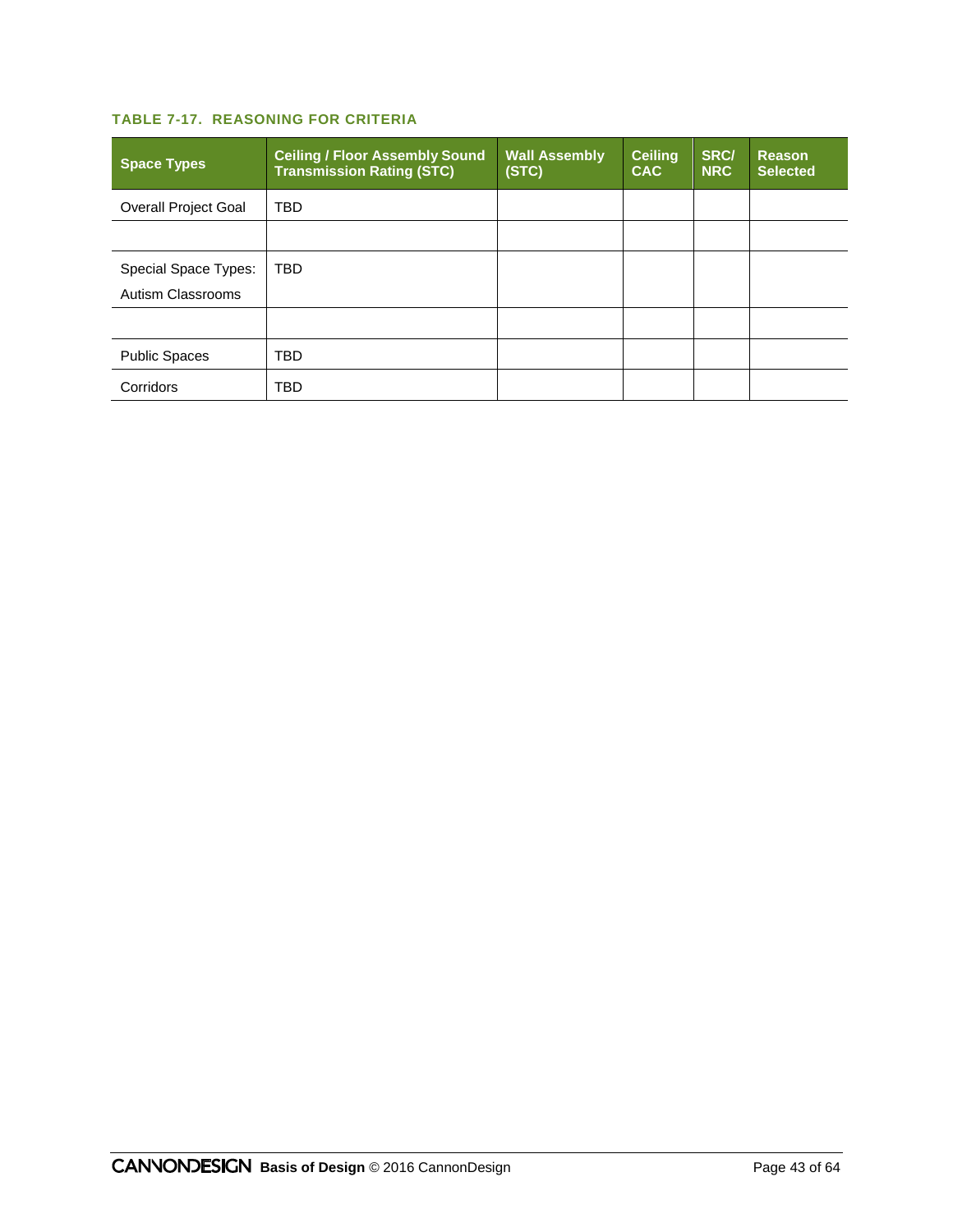# **8. MECHANICAL/HVAC DESIGN**

# **8.1 System Modeling**

Simulation programs have been used to increase the accuracy and reduce the time required for calculations of many of the design parameters required. Assumptions needed for the simulations are documented herein.

#### **TABLE 8-1. HVAC SIMULATION PROGRAMS USED**

| <b>Type of Simulation Program</b>   | <b>Name of Program(s) Used</b>                |
|-------------------------------------|-----------------------------------------------|
| Energy Modeling <sup>1</sup>        | E-Quest, as necessary                         |
| Cooling/Heating Load Design Program | Trane Trace 700                               |
| Ductwork Sizing Program             | N/A - Calculated via a ductulator             |
| Piping Sizing Program               | $N/A$ – Calculated with a B & G sizing guide. |
| Air Handling Unit Selection Program | <b>Vendor Selections</b>                      |
| Noise Calculation Program           |                                               |

*<sup>1</sup> Reference Architectural Section. If different mechanical software is used, not this here.*

# **8.2 Criteria**

#### **TABLE 8-2. PRELIMINARY LOAD ASSUMPTIONS<sup>1</sup>**

|                                   | <b>Assumption</b> | <b>Reasons for Assumption</b> |
|-----------------------------------|-------------------|-------------------------------|
| Heating (Btu per square foot)     | 30                |                               |
| Cooling (square feet per ton)     | 500               |                               |
| Ventilation (cfm per square foot) | 1.2               |                               |

*<sup>1</sup> To be used in concept design.*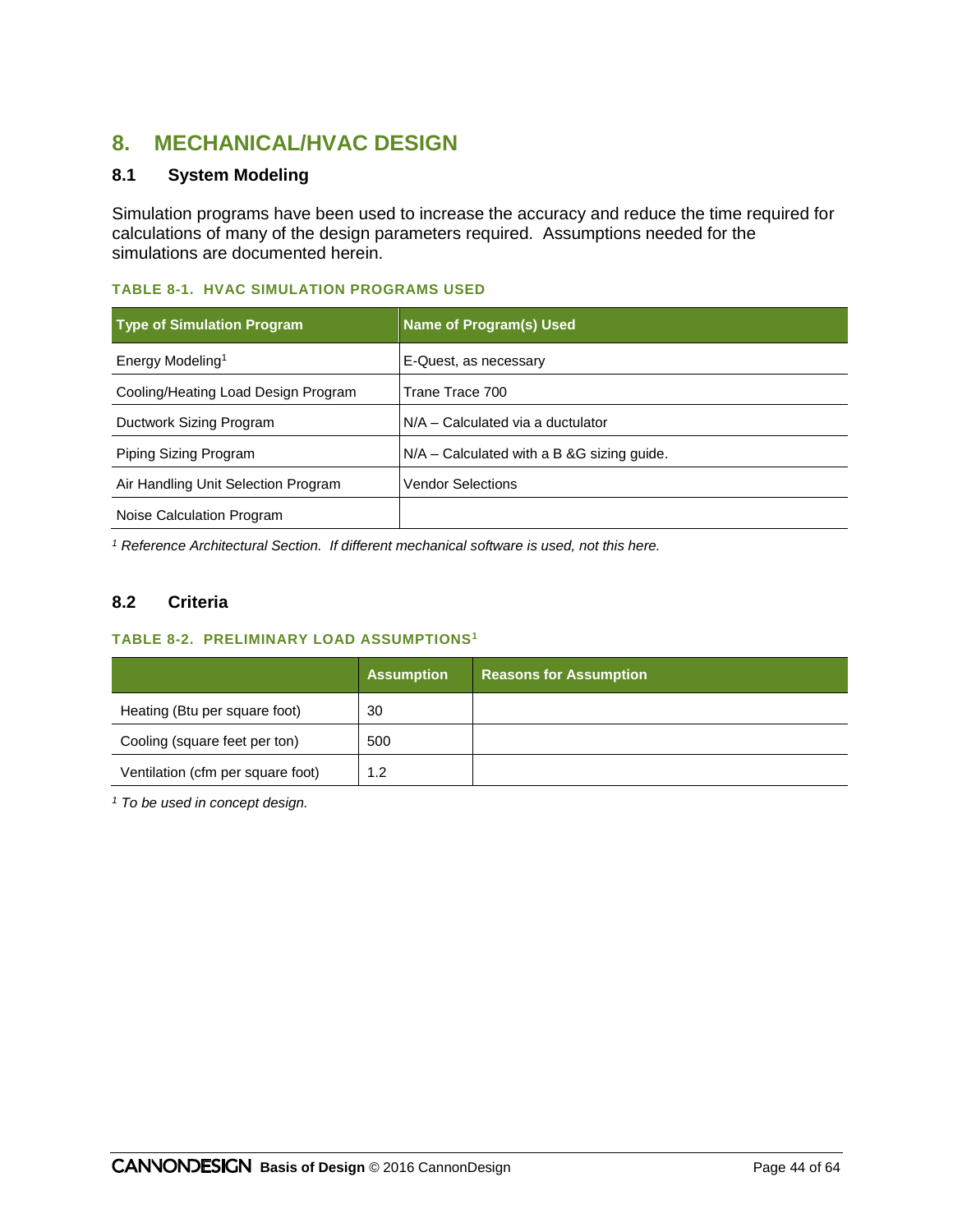#### **8.3 Zone Criteria**

|                       | Lighting <sup>2,4</sup> |            | <b>Occupants</b>      |                                  |                                | <b>Equip</b><br>General <sup>3,4</sup> | Equip 1 <sup>4</sup> | Equip 2 <sup>4</sup> |
|-----------------------|-------------------------|------------|-----------------------|----------------------------------|--------------------------------|----------------------------------------|----------------------|----------------------|
| <b>Space Type</b>     | W/sq.ft                 | $\pmb{\#}$ | Sq.ft./<br><b>Occ</b> | <b>Sensible</b><br>Heat<br>Btu/h | Latent<br><b>Heat</b><br>Btu/h | W/sq. ft                               | W/sq. ft             | W/sq. ft             |
| Open Office           |                         |            |                       |                                  |                                |                                        |                      |                      |
| <b>Private Office</b> |                         |            |                       |                                  |                                |                                        |                      |                      |
| Corridor              |                         |            |                       |                                  |                                |                                        |                      |                      |
|                       |                         |            |                       |                                  |                                |                                        |                      |                      |
|                       |                         |            |                       |                                  |                                |                                        |                      |                      |

#### **TABLE 8-3. INTERNAL LOADS CRITERIA** (OCCUPIED MODE)**<sup>1</sup>**

*<sup>1</sup> To be used as design progresses to corroborate preliminary design assumptions.*

*<sup>2</sup> Coordinate lighting w/sq. ft. with electrical engineer.*

*<sup>3</sup> Use Equip General for assumed values at early stage and numbered equipment for specific items at later stage.*

*<sup>4</sup> Reference Electrical Section for lighting and equipment load criteria.*

*\* Internal load notes:*

#### **8.4 Airflows**

#### **TABLE 8-4. AIRFLOW CRITERIA<sup>1</sup>**

| <b>Space Type</b>     | <b>Outside Airflow</b> |                | <b>Supply</b><br><b>Airflow</b> | <b>Exhaust</b><br><b>Airflow</b> | <b>VAV</b><br><b>Minimum</b> | <b>Infiltration</b> |
|-----------------------|------------------------|----------------|---------------------------------|----------------------------------|------------------------------|---------------------|
|                       | <b>CFM/Person</b>      | CFM/<br>sq.ft. | CFM/ sq.ft.                     | CFM/ sq.ft.                      | Sq.ft./Occ                   | CFM/sq.ft.          |
| Open Office           |                        |                |                                 |                                  |                              |                     |
| <b>Private Office</b> |                        |                |                                 |                                  |                              |                     |
| Corridor              |                        |                |                                 |                                  |                              |                     |
|                       |                        |                |                                 |                                  |                              |                     |

*<sup>1</sup> To be used as design progresses to corroborate preliminary design assumptions.*

#### **8.5 Design Conditions**

#### **TABLE 8-5. AMBIENT/OUTDOOR DESIGN CONDITIONS**

| Season | Dry Bulb /<br><b>Coincident Wet Bulb (F°)</b> | Wet Bulb /<br><b>Coincident Dry Bulb (Fº)</b> | % ASHRAE |
|--------|-----------------------------------------------|-----------------------------------------------|----------|
| Summer | 92/74                                         |                                               |          |
| Winter | -8                                            |                                               |          |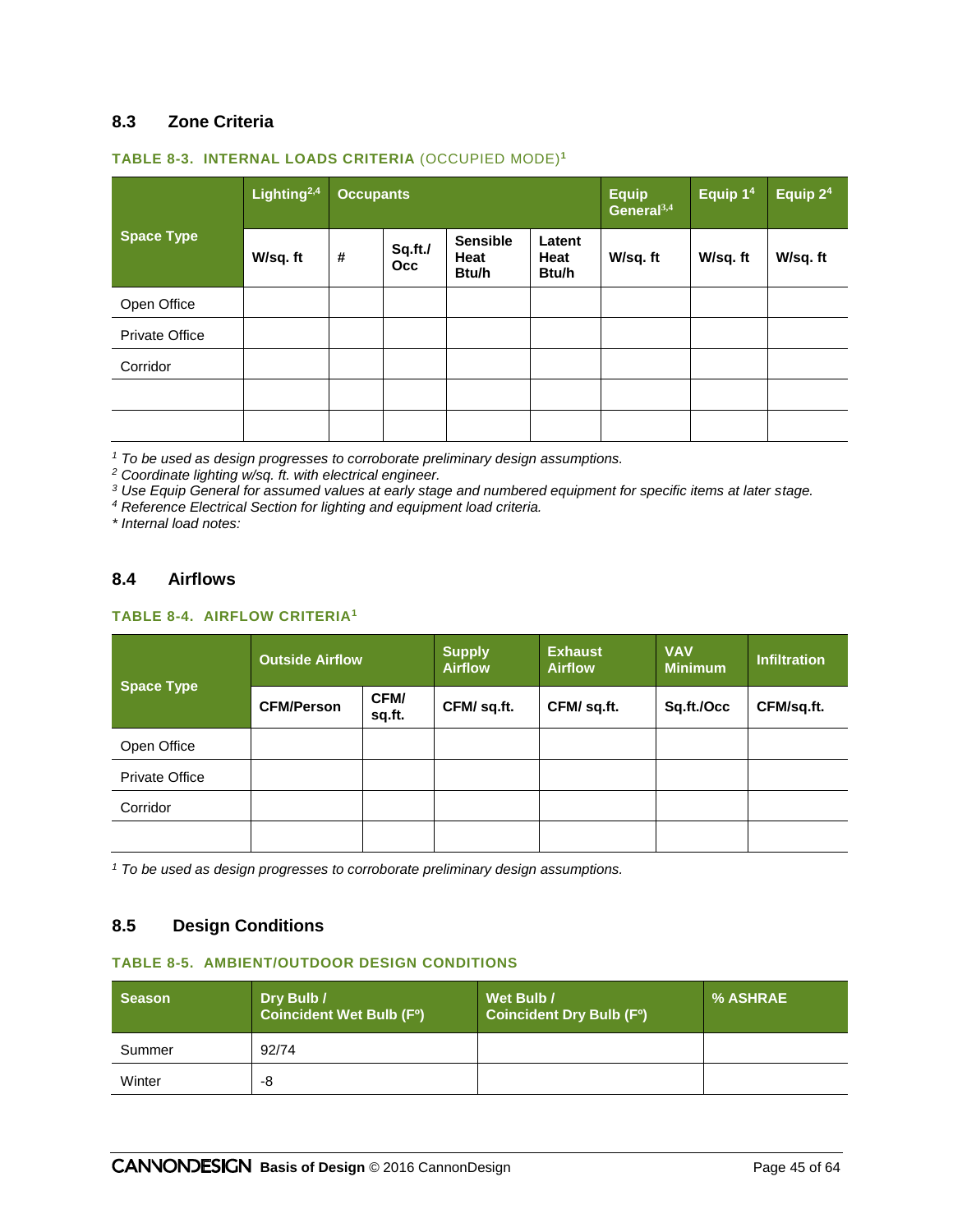#### **TABLE 8-6. INDOOR DESIGN CONDITIONS**

| <b>Summer Indoor Design</b> |                         | <b>Winter Indoor Design</b> | <b>Noise Level</b> |              |     |
|-----------------------------|-------------------------|-----------------------------|--------------------|--------------|-----|
| <b>Space Type</b>           | Dry Bulb F <sup>o</sup> | RH (%)<br>Range             | Dry Bulb ºF        | RH (%) Range | NC. |
| Open Office                 | 78                      | 30-60%                      | 72                 |              |     |
| <b>Private Office</b>       | 78                      | 30-60%                      | 72                 |              |     |
| Corridor                    | 78                      | 30-60%                      | 72                 |              |     |

# **8.6 Preliminary System Options**

*Refer to Mechanical Narrative.*

# **8.7 System Design Criteria**

#### **TABLE 8-7. AIR-SIDE SYSTEM DESIGN CRITERIA<sup>1</sup>**

| <b>Design Assumptions</b>                               | <b>Value (units)</b> | <b>Reason for Value</b> |
|---------------------------------------------------------|----------------------|-------------------------|
| Supply Air Temperature (summer/winter)                  | 55/60                |                         |
| Airflow Control (constant/variable)                     | Variable             |                         |
| Air Distribution System Diversity                       | 90%                  |                         |
| Cooling Coil Entering Air Dry Bulb/Wet Bulb Temperature | 81/68                |                         |
| Cooling Coil Leaving Air Dry Bulb/Wet Bulb Temperature  | 55/54                |                         |
| Heating Entering/Leaving Air Dry Bulb Temperature       | 35                   |                         |
| <b>Infiltration Value</b>                               |                      |                         |
| Outside Air Percentage (max/min)                        |                      |                         |
| Intake Sizing Requirements                              |                      |                         |
| Economizer High Limit Dry Bulb Switch Over Point        |                      |                         |
| System Peak Cooling Load (hour ___ of ___ month)        |                      |                         |
| Design System Peak Cooling Load                         |                      |                         |
| <b>Reheat Minimum Value</b>                             |                      |                         |
| Maximum Duct Noise Level/Ceiling Effect                 |                      |                         |
| Fan Heat Gain Accounted For                             |                      |                         |
| Duct Heat Gain Accounted For                            |                      |                         |
| Duct Leakage Accounted For                              |                      |                         |
| Spare/Future Capacity                                   | N/A                  | No future growth        |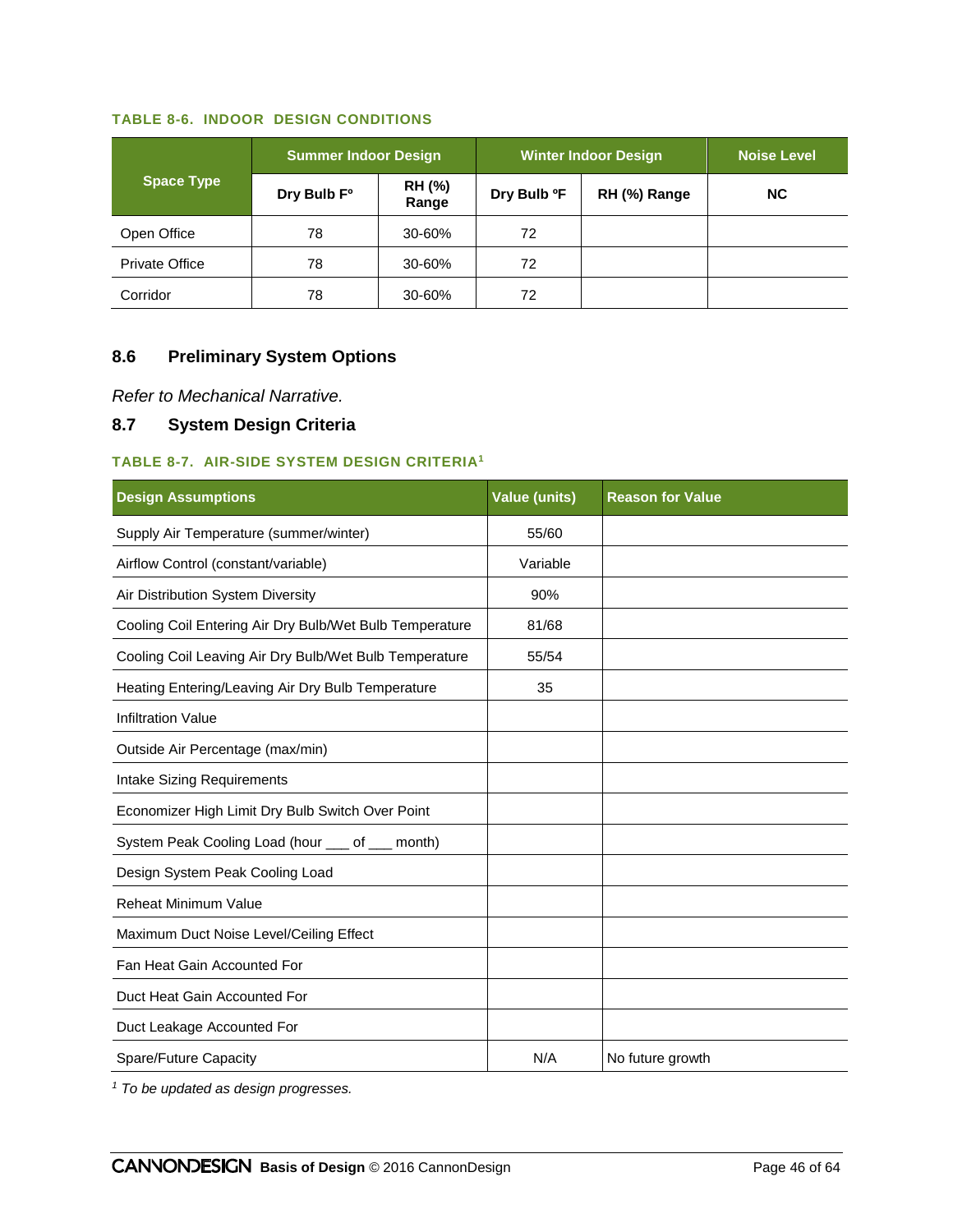#### **TABLE 8-8. WATER-SIDE SYSTEM DESIGN CRITERIA: HOT WATER SYSTEM<sup>1</sup>**

| <b>Design Assumption</b>                                                         | <b>Value (units)</b> | <b>Reason for Value</b>                                     |
|----------------------------------------------------------------------------------|----------------------|-------------------------------------------------------------|
| Supply Water Temperature                                                         | 150                  |                                                             |
| Return Water Temperature                                                         | 120                  | Desire to operate in condensing<br>mode                     |
| Flow Control (constant/variable)                                                 | Variable             |                                                             |
| Pumping Arrangement (primary/secondary, primary only,<br>variable primary, etc.) | <b>Primary Only</b>  |                                                             |
| Coil Control Valves (two-way/three-way)                                          | Two-way              | Three-way provided for minimum flow<br>control              |
| Freeze Protection (ethylene glycol/propylene glycol/etc.)                        | Propylene            | Freeze protection of heating coils in<br>Roof Mounted AHU's |
| Spare/Future Capacity                                                            | N/A                  |                                                             |

*<sup>1</sup> To be updated as design progresses.*

#### **TABLE 8-9. WATER-SIDE SYSTEM DESIGN CRITERIA: CHILLED WATER SYSTEM<sup>1</sup>**

| <b>Design Assumption</b>                                                         | <b>Value (units)</b> | <b>Reason Selected</b>                                            |
|----------------------------------------------------------------------------------|----------------------|-------------------------------------------------------------------|
| Supply Water Temperature                                                         | 44                   |                                                                   |
| <b>Return Water Temperature</b>                                                  | 54                   |                                                                   |
| Flow Control (constant/variable)                                                 | variable             |                                                                   |
| Pumping Arrangement (primary/secondary, primary only,<br>variable primary, etc.) | Variable primary     |                                                                   |
| Coil Control Valves (two-way/three-way)                                          | Two way              | Minimum flow will be provided via a<br>three-way or bypass valve. |
| Freeze Protection (ethylene glycol/propylene glycol/etc.)                        | Propylene            |                                                                   |
| Spare/Future Capacity                                                            | N/A                  |                                                                   |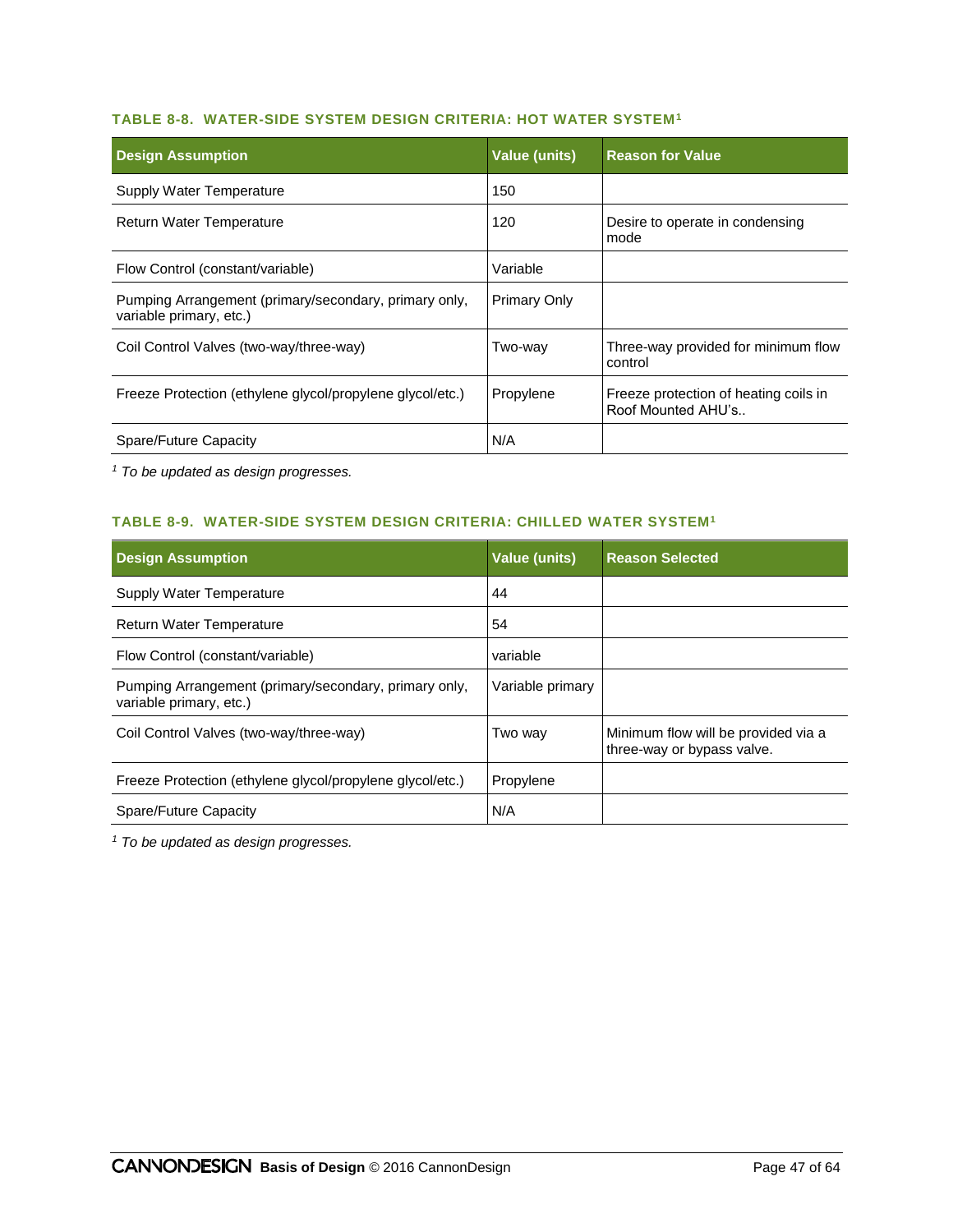#### **TABLE 8-10. WATER-SIDE SYSTEM DESIGN CRITERIA: CONDENSER WATER SYSTEM<sup>1</sup>**

| <b>Design Assumption</b>                                       | <b>Value(units)</b> | <b>Reason Selected</b> |
|----------------------------------------------------------------|---------------------|------------------------|
| Supply Water Temperature                                       | N/A                 |                        |
| <b>Return Water Temperature</b>                                | N/A                 |                        |
| Flow Control (constant/variable)                               | N/A                 |                        |
| Pumping Arrangement (primary/secondary, primary only,<br>etc.) | N/A                 |                        |
| Coil Control Valves (two-way/three-way)                        | N/A                 |                        |
| Freeze Protection (ethylene glycol/propylene glycol/etc.)      | N/A                 |                        |

*<sup>1</sup> To be updated as design progresses.*

#### **TABLE 8-11. WATER-SIDE SYSTEM DESIGN CRITERIA: STEAM SYSTEM<sup>1</sup>**

| <b>Design Assumption</b>  | <b>Value (units)</b> | <b>Reason Selected</b> |
|---------------------------|----------------------|------------------------|
| <b>Supply Temperature</b> | N/A                  |                        |
| Pressure                  | N/A                  |                        |
| Condensate Return         | N/A                  |                        |
| Coil Control              | N/A                  |                        |

*<sup>1</sup> To be updated as design progresses.*

#### **Other systems to be considered:**

**Natural Gas**

#### **TABLE 8-12. SYSTEM DESIGN CRITERIA FOR ADDITIONAL SYSTEMS<sup>1</sup>**

| <b>Design Assumption</b> | Value (units) | <b>Reason Selected</b>                     |
|--------------------------|---------------|--------------------------------------------|
| <b>Natural Gas</b>       | PSI           | Smaller Gas piping ahead of<br>regulators. |
|                          |               |                                            |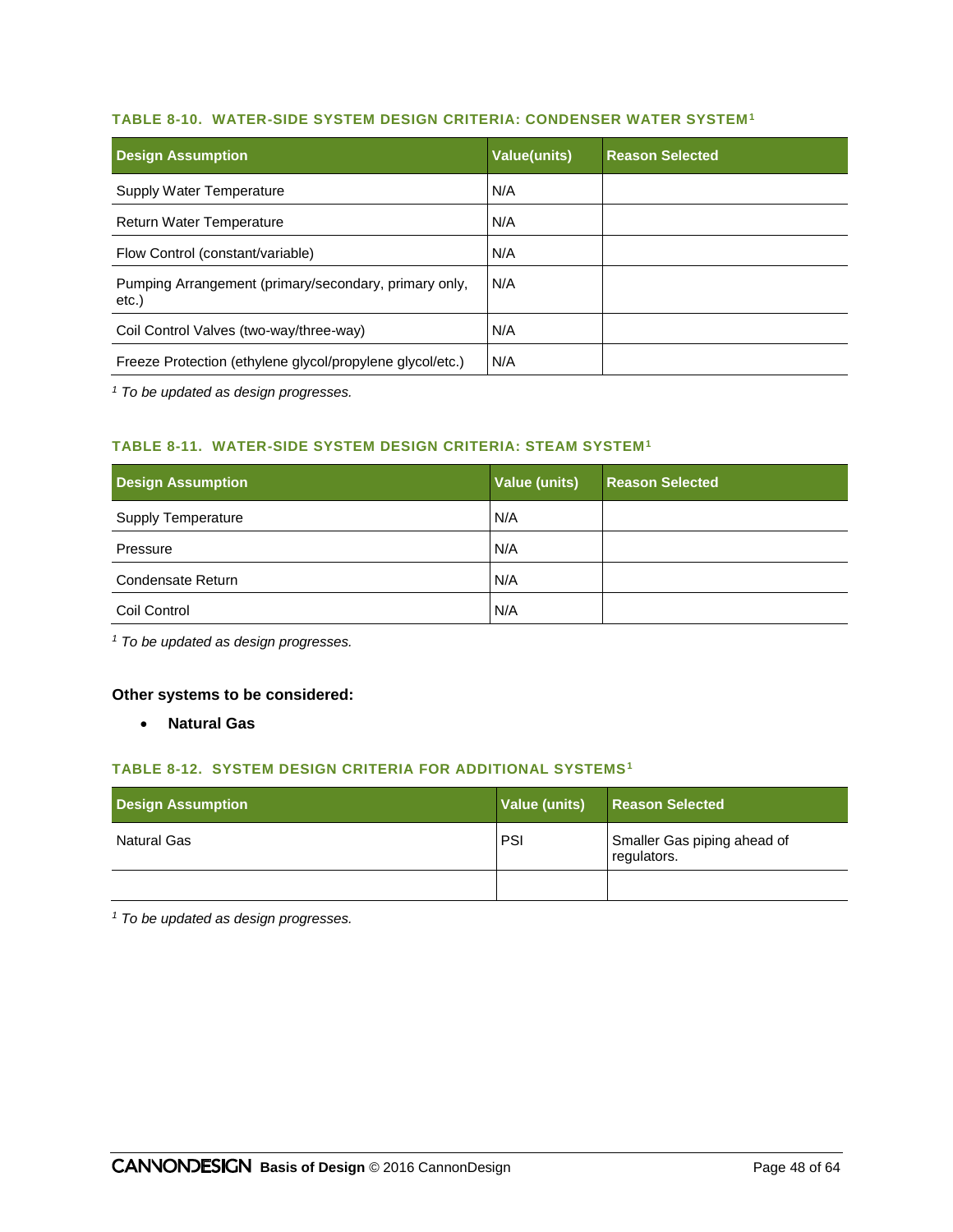# **8.8 Component Selection Criteria - Reasoning for Selection of Equipment**

#### **TABLE 8-13. COMPONENT SELECTION CRITERIA**

| <b>Equipment</b>              | <b>Type</b>           | <b>Criteria for Selection</b>                                                                        |
|-------------------------------|-----------------------|------------------------------------------------------------------------------------------------------|
| Chillers                      | Air Cooled            |                                                                                                      |
| <b>Boilers</b>                | Condensing            |                                                                                                      |
| <b>HVAC Pumps</b>             | <b>Base Mounted</b>   |                                                                                                      |
| Air Handling Units            | Modular               | Roof mounted                                                                                         |
| <b>Humidifiers</b>            | N/A                   |                                                                                                      |
| <b>Computer Room Units</b>    | Split system Cassette | Small load and wall mounted units.                                                                   |
| Sound Attenuators             | Inline                |                                                                                                      |
| VAV Boxes                     | Hot water reheat      |                                                                                                      |
| Variable Frequency Drives     |                       |                                                                                                      |
| <b>Exhaust Fans</b>           | Centrifugal Roof      |                                                                                                      |
| Smoke Exhaust System          | N/A                   |                                                                                                      |
| <b>Cabinet Heaters</b>        | Recessed              |                                                                                                      |
| <b>Hot Water Unit Heaters</b> | Exposed               |                                                                                                      |
| <b>Electric Unit Heaters</b>  | N/A                   |                                                                                                      |
| Fan Coil Units                | N/A                   |                                                                                                      |
| <b>Control System</b>         | <b>DDC</b>            | Tied into a JACE panel and communicated to district                                                  |
| <b>Ductwork</b>               | Galvanized            | Ductwork will be medium pressure upstream of VAV-<br>Boxes and low pressure downstream of VAV-Boxes. |
| Diffusers/Grilles             | <b>Painted Steel</b>  | Painted steel diffusers and grilles will used<br>throughout                                          |
| <b>Chilled Water Piping</b>   | Steel and Copper      | Welded pipe used for greater than 4" pipe, threaded<br>and solder below 4"                           |
| Hot Water Piping              | Steel and Copper      | Welded pipe used for greater than 4" pipe, threaded<br>and solder below 4"                           |
| Fin Tube Radiation            | Hot water             | Limited locations and will be ceiling mounted radiant<br>panels where possible.                      |
| <b>Expansion Tanks</b>        | <b>Bladder</b>        |                                                                                                      |
| Fuel Oil/ Natural Gas/Propane | N/A                   |                                                                                                      |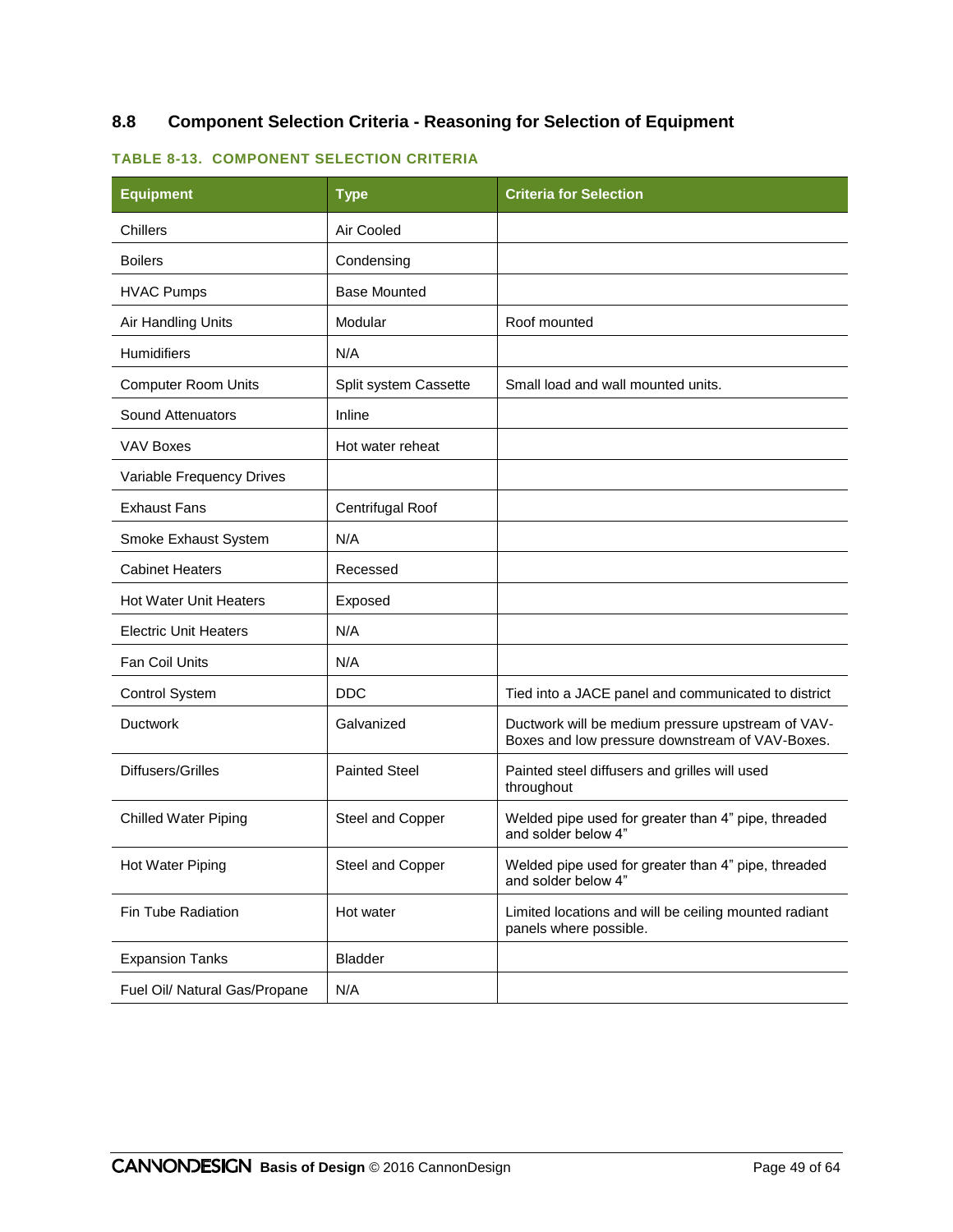# **9. ELECTRICAL DESIGN**

# **9.1 System Modeling**

Simulation programs have been used to increase the accuracy and reduce the time required for calculations of many of the design parameters required. Assumptions needed for the simulations are documented herein.

#### **TABLE 9-1. ELECTRICAL SYSTEM SIMULATION PROGRAMS USED**

| <b>Type of Simulation Program</b>                              | <b>Name of Program(s) Used</b>          |
|----------------------------------------------------------------|-----------------------------------------|
| Interior Lighting Software                                     | AGI                                     |
| <b>Exterior Lighting Software</b>                              | AGI                                     |
| Power Systems Studies (load flow, short circuit, voltage drop) | <b>SKM</b>                              |
| Power Systems Studies (coordination, arc flash)                | <b>SKM</b>                              |
| <b>Generator Sizing</b>                                        | <b>SKM &amp; Manufacturer's Program</b> |

# **9.2 Load Criteria**

This section documents specific numbers used in the design of the building. These assumptions are an essential part of making the transition from the Project Intent to installed equipment.

#### **TABLE 9-2. DESIGN ELECTRIC UTILITY LOADS<sup>1</sup>**

| <b>Occupancy or</b><br><b>Equipment Type</b> | <b>Lighting</b><br>(VA/sq.ft.) | <b>Receptacle Load</b><br>(Plug Load)<br>(VA/sq.ft.) | Miscellaneous<br><b>Equipment</b><br>(Process)<br>(VA/sq.ft.) | <b>HVAC</b><br><b>Equipment</b><br>(VA/sq.fit.) | <b>Miscellaneous</b><br><b>Equipment</b><br>(KVA) |
|----------------------------------------------|--------------------------------|------------------------------------------------------|---------------------------------------------------------------|-------------------------------------------------|---------------------------------------------------|
| School                                       | 0.87 VA/sqft                   | 3 VA/sqft                                            |                                                               | 5 VA/sqft                                       | 1 VA/sgft                                         |
|                                              |                                |                                                      |                                                               |                                                 |                                                   |
|                                              |                                |                                                      |                                                               |                                                 |                                                   |
|                                              |                                |                                                      |                                                               |                                                 |                                                   |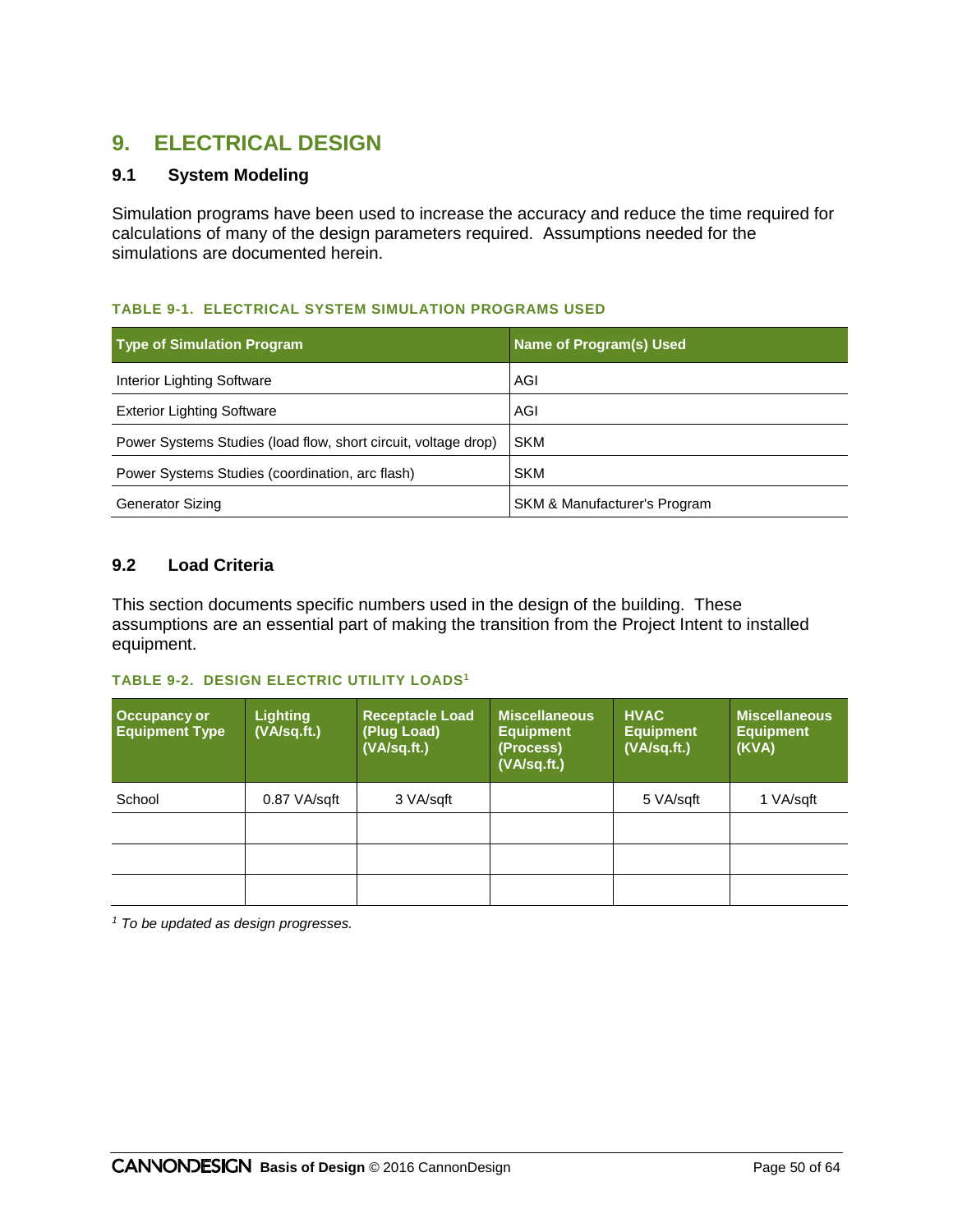# **9.3 Utility Service**

#### **TABLE 9-3. UTILITY SERVICE SELECTION**

| <b>Locations</b>               | <b>New or Existing</b> | Metered Voltage Overhead or   | <b>Underground</b> | <b>Single or Dual</b><br><b>Feeders</b> | <b>Notes</b> |
|--------------------------------|------------------------|-------------------------------|--------------------|-----------------------------------------|--------------|
| <b>Main Electrical</b><br>Room | <b>New</b>             | Yes 480V / 3<br>Phase, 4 Wire | Underground        | Single                                  |              |
|                                |                        |                               |                    |                                         |              |
|                                |                        |                               |                    |                                         |              |

# **9.4 Equipment and Circuit Sizing Criteria**

# **TABLE 9-4. EQUIPMENT AND CIRCUIT SIZING CRITERIA**

| Load                               | <b>Voltage</b> | <b>Phase</b> | <b>Long Continuous</b><br><b>Load/Demand Factors</b> | <b>Circuiting Criteria</b> |
|------------------------------------|----------------|--------------|------------------------------------------------------|----------------------------|
| Interior Lighting                  | 120            |              | 100%                                                 | 1800 VA max/ckt            |
| <b>Exterior Lighting</b>           | 120/208        |              | 100%                                                 | 1800 VA max/ckt            |
| Motors $\frac{1}{2}$ HP and Larger | 208/480        | 3            | 100%                                                 |                            |
| Motors Less Than 1/2 HP            | 120            |              | 100%                                                 |                            |
| Receptacles                        | 120            |              | Per NEC 220.44                                       | 1800 VA & 5-6 max/ckt      |
| Fire Pump                          | 480            | 3            | 100%                                                 | 2-hour rated               |
| Elevators                          | 480            | 3            | Per NEC 620.14                                       |                            |
| Miscellaneous Equipment            |                |              |                                                      |                            |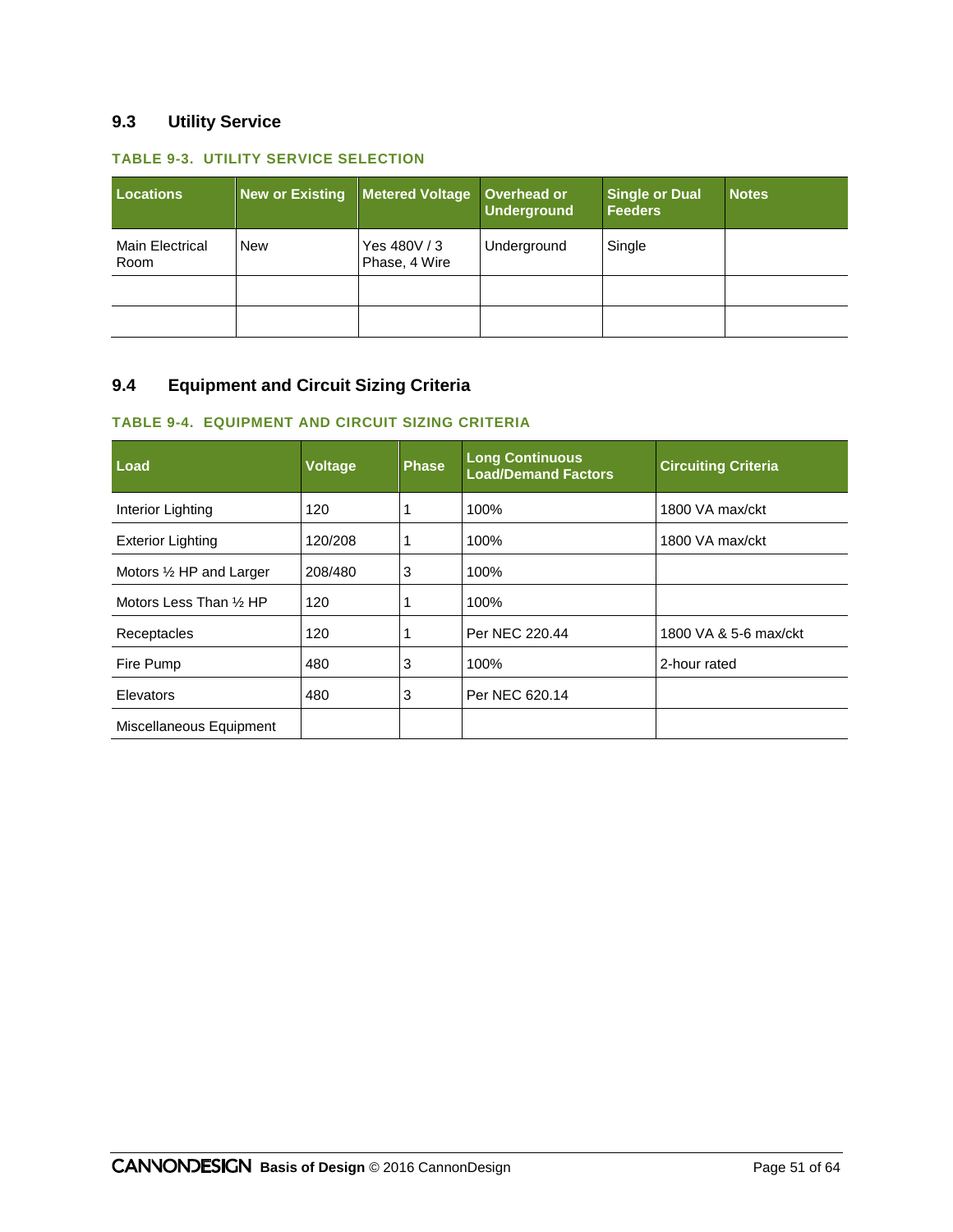# **9.5 Interior Lighting Design Criteria**

#### **TABLE 9-5. INTERIOR LIGHTING DESIGN CRITERIA<sup>1</sup>**

| <b>Space Type</b>         | <b>Foot-Candle Level</b> | <b>Type of Lighting System</b> | <b>Controls</b> |
|---------------------------|--------------------------|--------------------------------|-----------------|
| Classroom                 | 40-50                    | <b>LED</b>                     | VS/OS/PC/LD     |
| Office (Perimeter)        | 30                       | LED                            | PC/VS/LD        |
| Corridor                  | 20-30                    | <b>LED</b>                     | Relay           |
| <b>MEP Equipment Room</b> | 25                       | <b>LED</b>                     | <b>LMS</b>      |
| Gym                       | 50                       | <b>LED</b>                     | VS/OS/PC/LD     |
| <b>Toilets</b>            | $30 - 40$                | <b>LED</b>                     | VS              |
| Cafeteria                 | 30                       | <b>LED</b>                     | VS/OS/PC/LD     |

*<sup>1</sup> Reference Architectural Section for reflectance levels. Abbreviations:*

*BAS = Building Automation System LMS = Local Manual Switch*

*BL = Bi-Level Switching OS = Occupancy Sensor*

*CS* = Central System<br>*LD* = Local Dimming

*CD = Centralized Dimming PC = Photocell/Ambient Light Sensor*

*LD = Local Dimming VS = Vacancy Sensor*

# **9.6 Exterior Lighting Design Parameters**

#### **TABLE 9-6. EXTERIOR LIGHTING DESIGN PARAMETERS**

| <b>Exterior Area</b>            | <b>Foot-Candle Level</b> | <b>Controls</b> | Lamp<br><b>Type</b> | <b>Ground</b><br><b>Reflectance</b> | <b>Property Line</b><br><b>Light Level</b> | <b>IESNA</b><br><b>Lighting</b><br><b>Zone</b> |
|---------------------------------|--------------------------|-----------------|---------------------|-------------------------------------|--------------------------------------------|------------------------------------------------|
| <b>Exterior Building Façade</b> | Per IECC                 | PC/TC           |                     |                                     |                                            |                                                |
| Signage                         | $5 - 15$                 | PC/TC           |                     |                                     |                                            |                                                |
| <b>General Site</b>             | Per IECC                 | PC/TC           |                     |                                     |                                            |                                                |
| Parking Lot                     | 0.5 UNO                  | PC/TC           |                     |                                     |                                            |                                                |

*Abbreviations:*

*BAS = Building Automation System PC = Photocell*  $LMS = Local$  *Manual Switch* 

*OS = Occupancy Sensor*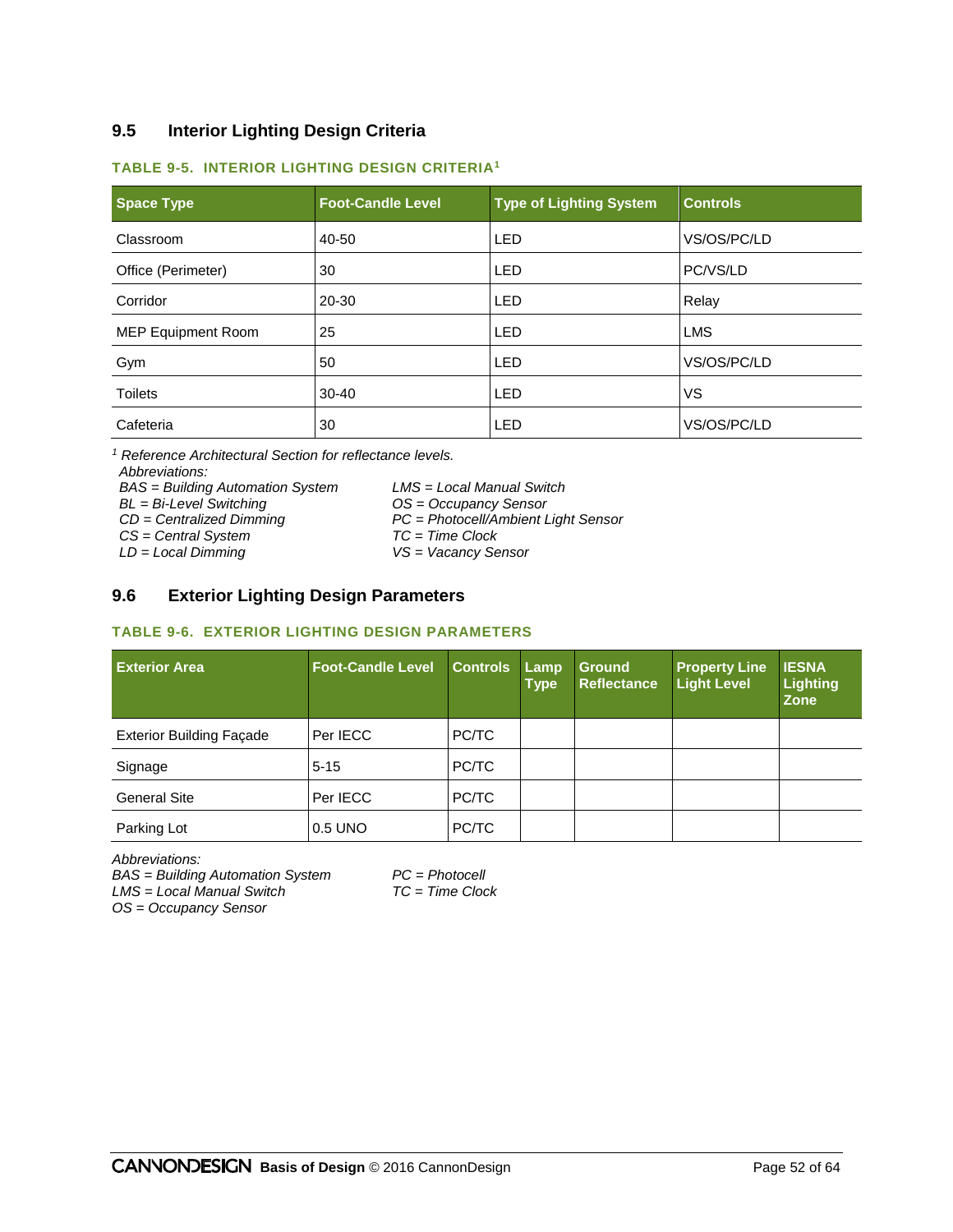# **9.7 Receptacle (Plug Load) Requirements**

| <b>Space Type</b>                                         | <b>Type</b>                 | <b>Quantity</b>                                                            | <b>Control</b> |
|-----------------------------------------------------------|-----------------------------|----------------------------------------------------------------------------|----------------|
| <b>Offices</b>                                            | Standard                    | 1 Quad at desk location and N/A<br>2 Duplexes                              |                |
| Classrooms                                                | Standard                    | <b>Teaching Wall</b>                                                       | N/A            |
|                                                           | <b>GFCI</b> if next to sink | 1. Quad at teacher station                                                 |                |
|                                                           |                             | 2. Quad at smartboard<br>location                                          |                |
|                                                           |                             | 3. Duplex at middle of wall                                                |                |
|                                                           |                             | 4. Duplex near door                                                        |                |
|                                                           |                             | <b>Back Wall</b>                                                           |                |
|                                                           |                             | 1.3 Duplexes for student<br>workstations                                   |                |
|                                                           |                             | 2. Duplex at middle of wall                                                |                |
|                                                           |                             | 3. Quad at 1 end.                                                          |                |
|                                                           |                             | <b>Exterior Wall</b>                                                       |                |
|                                                           |                             | 1.2 Duplexes                                                               |                |
|                                                           |                             | <b>Corridor Wall</b>                                                       |                |
|                                                           |                             | 1.1 Duplex                                                                 |                |
| <b>Computer Classrooms</b>                                | Standard                    | 1 duplex per workstation,<br>and other requirements to<br>match classrooms | N/A            |
| Corridors                                                 | Standard                    | 50 feet O.C.                                                               | N/A            |
| Toilets, Janitor's Closets,<br>Kitchens Adjacent to Sinks | <b>GFCI</b>                 | Minimum 1 Duplex per<br>location                                           | N/A            |
| Vending/Pantry                                            | Standard                    | 1 Duplex on dedicated<br>circuit per equipment                             | N/A            |
| <b>Conference Rooms</b>                                   | Standard                    | 1 duplex at 3 walls                                                        | N/A            |
|                                                           |                             | 1 quad at 4 <sup>th</sup> wall                                             |                |
|                                                           |                             | 1 quad at smartboard<br>location                                           |                |
| <b>Systems Furniture</b>                                  | Standard                    | Local as required                                                          | N/A            |
| <b>External Door Locations</b>                            | <b>GFCI</b>                 | 1 near each entry                                                          | N/A            |
| <b>Other Areas</b>                                        | Generally standard          | Local as required                                                          |                |

# **TABLE 9-7. RECEPTACLE REQUIREMENTS**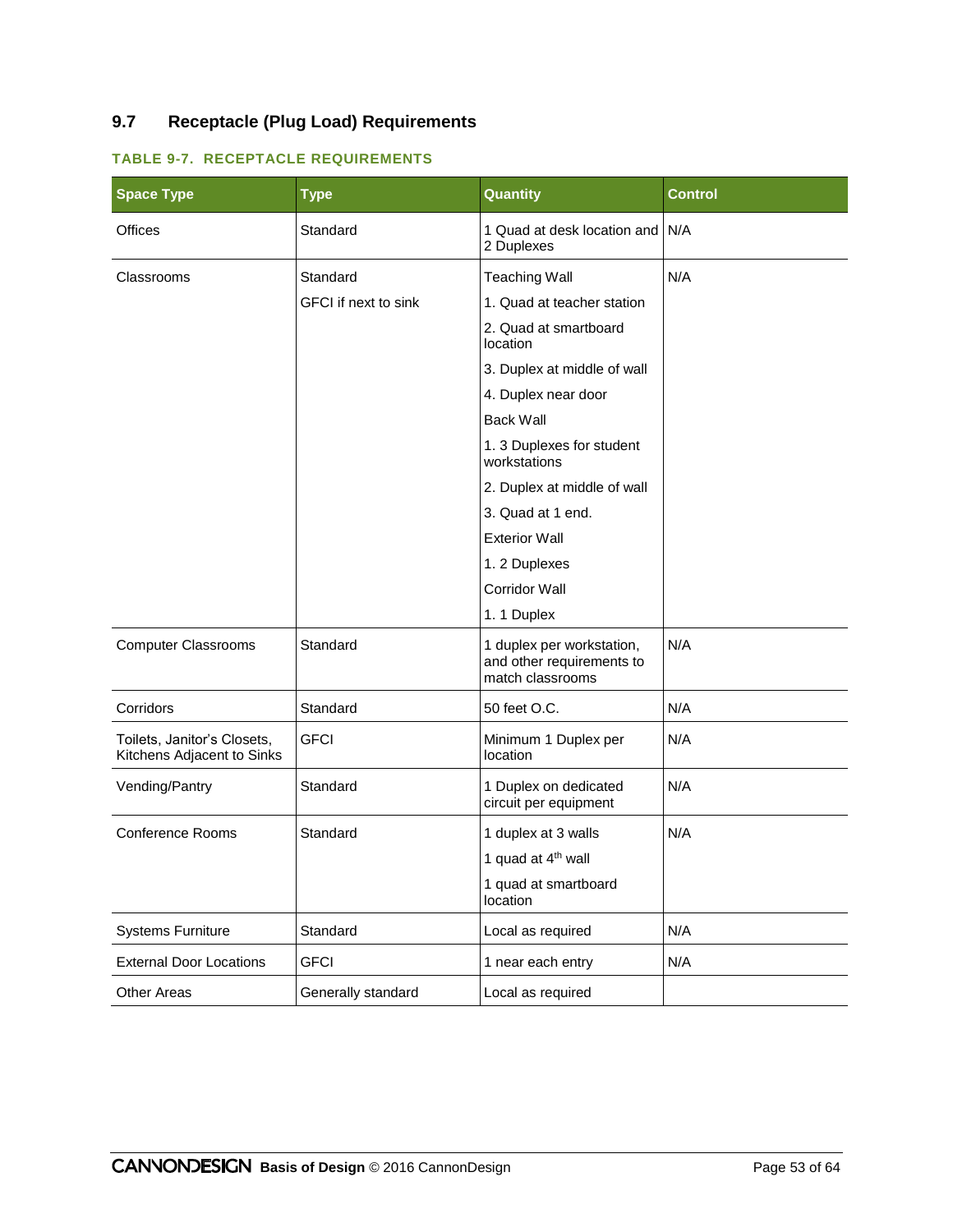# **9.8 Emergency Power Supply Load Requirements (Non-Healthcare)**

| <b>Equipment</b>                                                 | <b>NEC Branch</b>                | <b>Gen Set Step</b>                                                                                                                                               | VA/sq.ft. | <b>VA Load</b> |
|------------------------------------------------------------------|----------------------------------|-------------------------------------------------------------------------------------------------------------------------------------------------------------------|-----------|----------------|
| <b>Egress Lighting</b>                                           | Emergency (NEC 700)              | 1                                                                                                                                                                 | 0.2       |                |
| Exit Signs                                                       | Emergency (NEC 700)              | 1                                                                                                                                                                 | Included  |                |
| Fire Alarm                                                       | Emergency (NEC 700)<br>1<br>0.02 |                                                                                                                                                                   |           |                |
| Elevators                                                        | Standby (NEC 701)                | 2                                                                                                                                                                 |           |                |
| Lighting - MEP Rooms                                             | Standby (NEC 701)                | 2                                                                                                                                                                 | 0.1       |                |
| IT/Technology Equipment                                          | Optional (NEC 702)               | 3                                                                                                                                                                 | 0.5       |                |
| <b>Mechanical Equipment</b>                                      | Optional (NEC 702)               | 3                                                                                                                                                                 |           |                |
| <b>Security Equipment</b>                                        | Optional (NEC 702)               | 3                                                                                                                                                                 |           |                |
| <b>Storm Shelter</b><br>(based on passive ventilation<br>scheme) | Emergency IBC 500                | <b>Battery Light</b><br>Fixtures,<br>Emergency<br><b>Battery Units and</b><br><b>Battery Exit</b><br>Signs, small<br>UPS unit for<br>exhaust fan bac-<br>up power |           |                |

#### **TABLE 9-8. NON-HEALTHCARE EMERGENCY POWER SUPPLY LOAD REQUIREMENTS**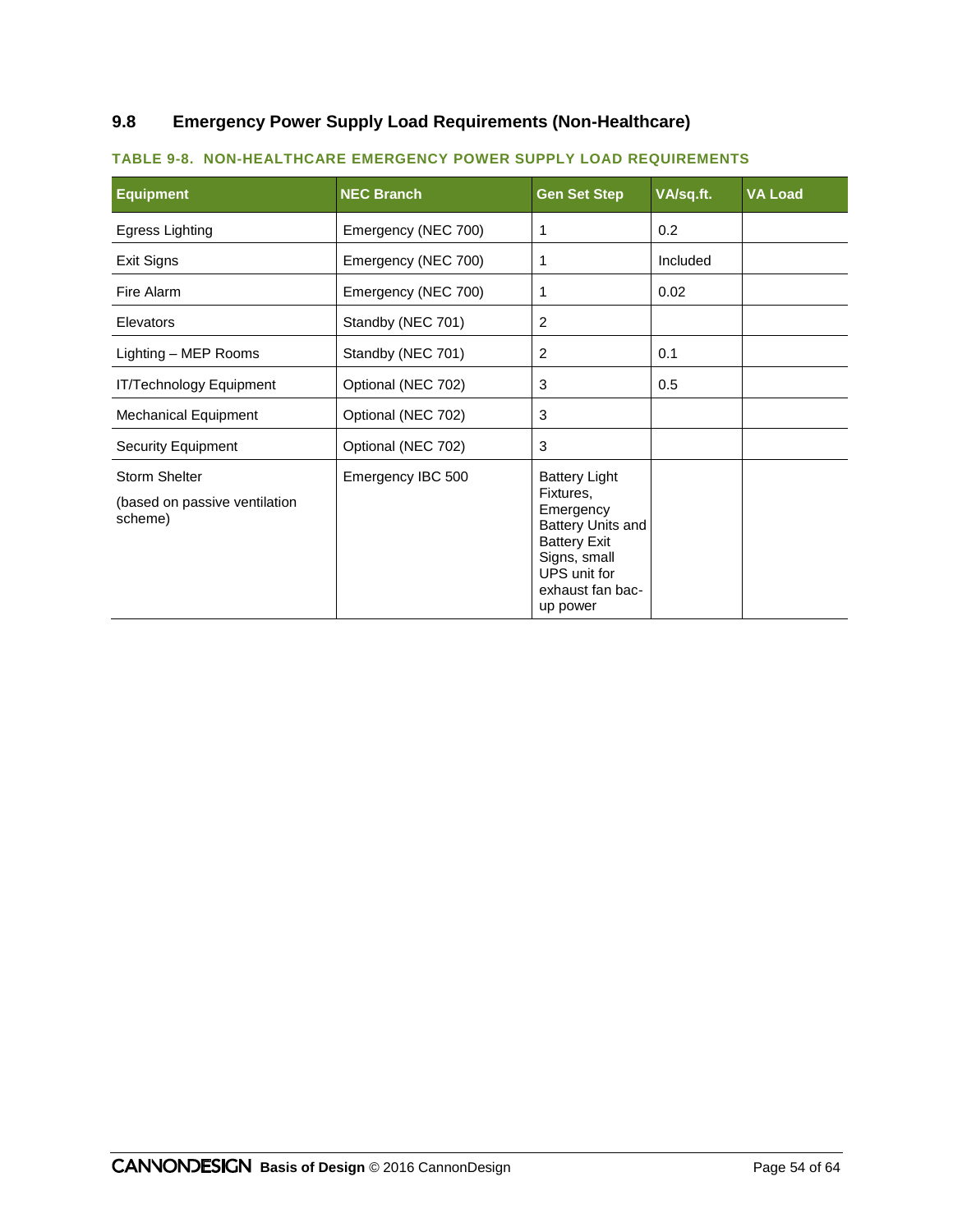# **9.9 Component Selection**

### **TABLE 9-9. COMPONENT SELECTION**

| <b>Equipment</b>                           | <b>Product Type</b>             | <b>Basis of Design Mfrs</b>            | <b>Reason for Selection</b>                                       | Test <sup>1</sup> | $Cx^1$ |
|--------------------------------------------|---------------------------------|----------------------------------------|-------------------------------------------------------------------|-------------------|--------|
| <b>Life Safety Equipment</b>               |                                 |                                        |                                                                   |                   |        |
| Fire Alarm System                          | Analog addressable              | EST, Notifier                          | Code/Risk/Quality                                                 |                   | Υ      |
| <b>Engine-Generator Sets</b>               | Diesel/Natural gas              | Caterpillar, Cummins                   | Code/Risk/Quality                                                 |                   | Y      |
| <b>Automatic Transfer</b><br>Switch        | Contactor<br>type/bypass        | ASCO, Russelectric                     | Risk/Quality                                                      |                   | Y      |
| <b>Lightning Protection</b>                | Franklin Rod<br>(Faraday Cage)  | Erico, Thompson                        | Risk (See Assessment)<br>(Client Declination<br>Letter)           |                   | Y      |
| <b>Control Equipment</b>                   |                                 | Big 4: Eaton, GE,<br>Siemens, Square D |                                                                   |                   |        |
| Occupancy/Vacancy<br>Sensors               | Local area zoning               | Wattstopper, n-Lite                    | Code/Options/Quality                                              | C                 | Y      |
| <b>Electric Power</b><br>Management System | Digital monitoring &<br>control | Big 4                                  | Proactive<br>FM/Microgid/Smartgrid/<br>LEED/Energy<br>Performance |                   | Y      |
| Low Voltage Control<br>System              | Relay/Ckt Bkr/Digital           | GE/Big 4/Encillium, n-<br>Lite         | <b>Energy Performance</b>                                         |                   | Y      |
| Dimming System                             | Scene selection                 | Lutron, n-Lite                         | Function/Task/Quality                                             | C                 |        |

| Low Voltage (LV)<br><b>Equipment</b>    | <b>Copper Bus</b>                                                                  |                                                               | <b>Quality</b>                             |              |   |
|-----------------------------------------|------------------------------------------------------------------------------------|---------------------------------------------------------------|--------------------------------------------|--------------|---|
| Electronic Panelboards                  | Bolt-on<br>Breakers/Door-in-<br>door                                               | Big 4                                                         |                                            | C            |   |
| Switchboards                            |                                                                                    | Big 4                                                         |                                            | C            |   |
| Transformers                            | CSL-3 Rated/75-225<br>KVA range                                                    | Big 4                                                         | Payback/Low Arc Flash                      | C            |   |
| <b>Motor Controllers</b>                | Motor circuit<br>protector/fuse                                                    | Big 4                                                         | Adjustability/Cost                         | $\mathsf{C}$ |   |
| Luminaire Systems                       | Premium/<br>Commercial/<br>Economy                                                 | As selected<br>Lamps: GE, Philips<br><b>Ballasts: Advance</b> | Quality/LEED/<br>Aesthetics                |              | Υ |
| <b>Wiring Devices</b>                   | Hospital/Commercial<br>/Residential                                                | Hubbell, Leviton, P&S                                         | Quality                                    | C            |   |
| <b>Filtering Devices</b>                |                                                                                    |                                                               |                                            |              |   |
| Surge Suppression<br><b>Devices</b>     | Shunt spikes for<br>electronic protection                                          | <b>Current Technologies</b>                                   | <b>Risk</b>                                | C            |   |
| Uninterruptible Power<br>Supplies (UPS) | Static (battery)/<br>Rotary (flywheel)/<br>Hybrid/included with<br>owner equipment | Powercon/Liebert/<br>Vycon                                    | Reliability/Maintenance/<br>Sustainability | $\mathbf{I}$ | Υ |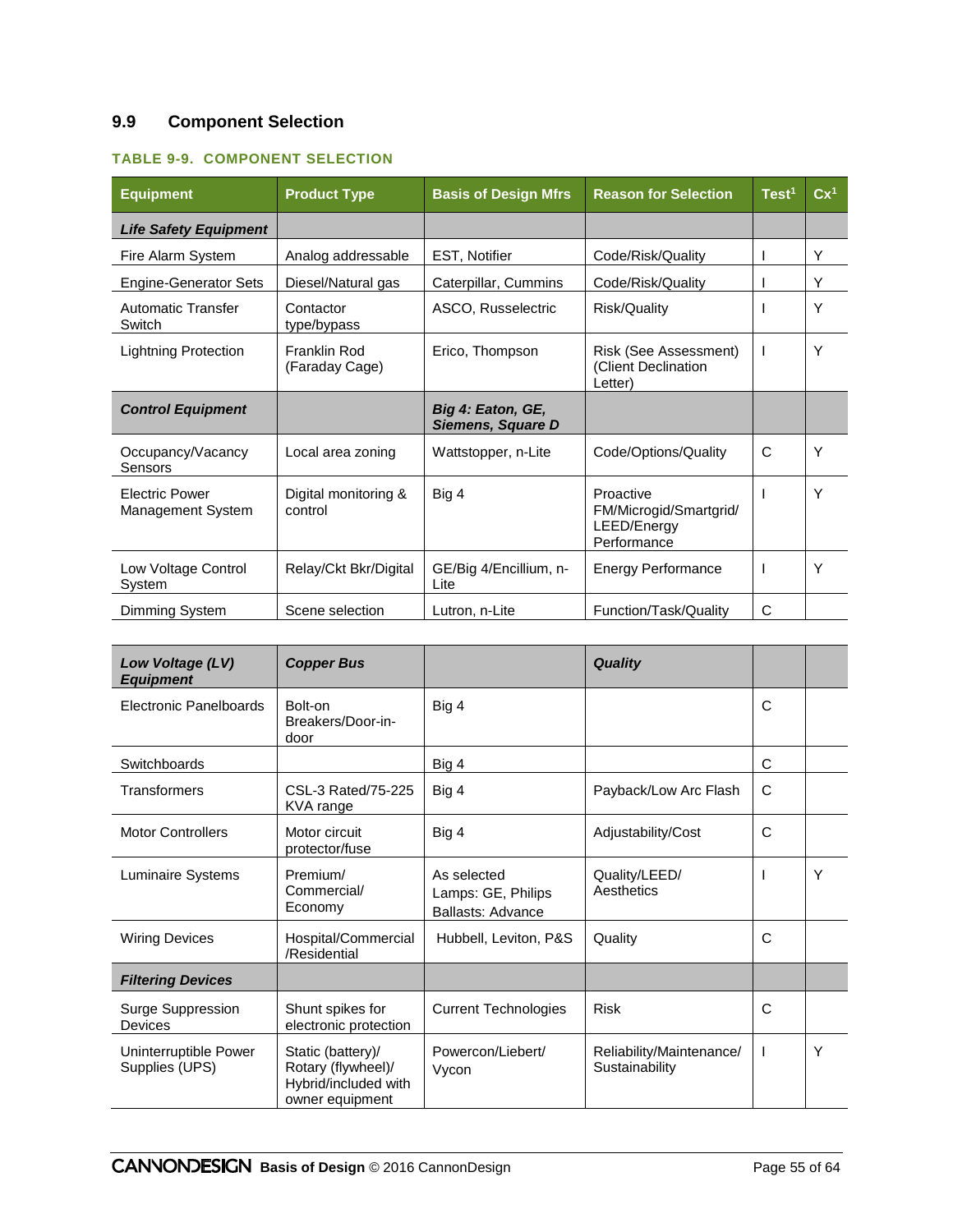| <b>Wiring Methods</b>                          |                                                                                         |             |                                 |   |   |
|------------------------------------------------|-----------------------------------------------------------------------------------------|-------------|---------------------------------|---|---|
| Wireways                                       | Metal                                                                                   | Wiremold    | Flexibility                     | C |   |
| Wind                                           | Climate                                                                                 | As Selected | Carbon Footprint,<br>Microgrid  |   | Y |
| <b>Miscellaneous</b>                           |                                                                                         |             |                                 |   |   |
| Protective Device<br><b>Coordination Study</b> | Fault/Arc Flash/Load<br>Flow/Coordination<br>study by successful<br>equipment supplier  | Big 4       | Code/Reliability/Safety         | I | Y |
| <b>Equipment Labels</b>                        | Screw-on Lamacoid<br><b>ID/Adhesive</b><br>raceway<br>labels/Warning<br>signs/Barcoding |             | Code/Safety/Maintainab<br>ility |   | Y |
| <b>Rubber Mats</b>                             | At electrical<br>assemblies for<br>grounding & slip<br>protection                       |             | Safety                          |   | Y |
|                                                |                                                                                         |             |                                 |   |   |

*1 Testing and Commissioning Key:*

*C = Contractor O = Owner*

*I = Independent Y = Yes*

Note: See Electrical Schematic Narrative and/or Specifications for additional manufacturers, systems or products details.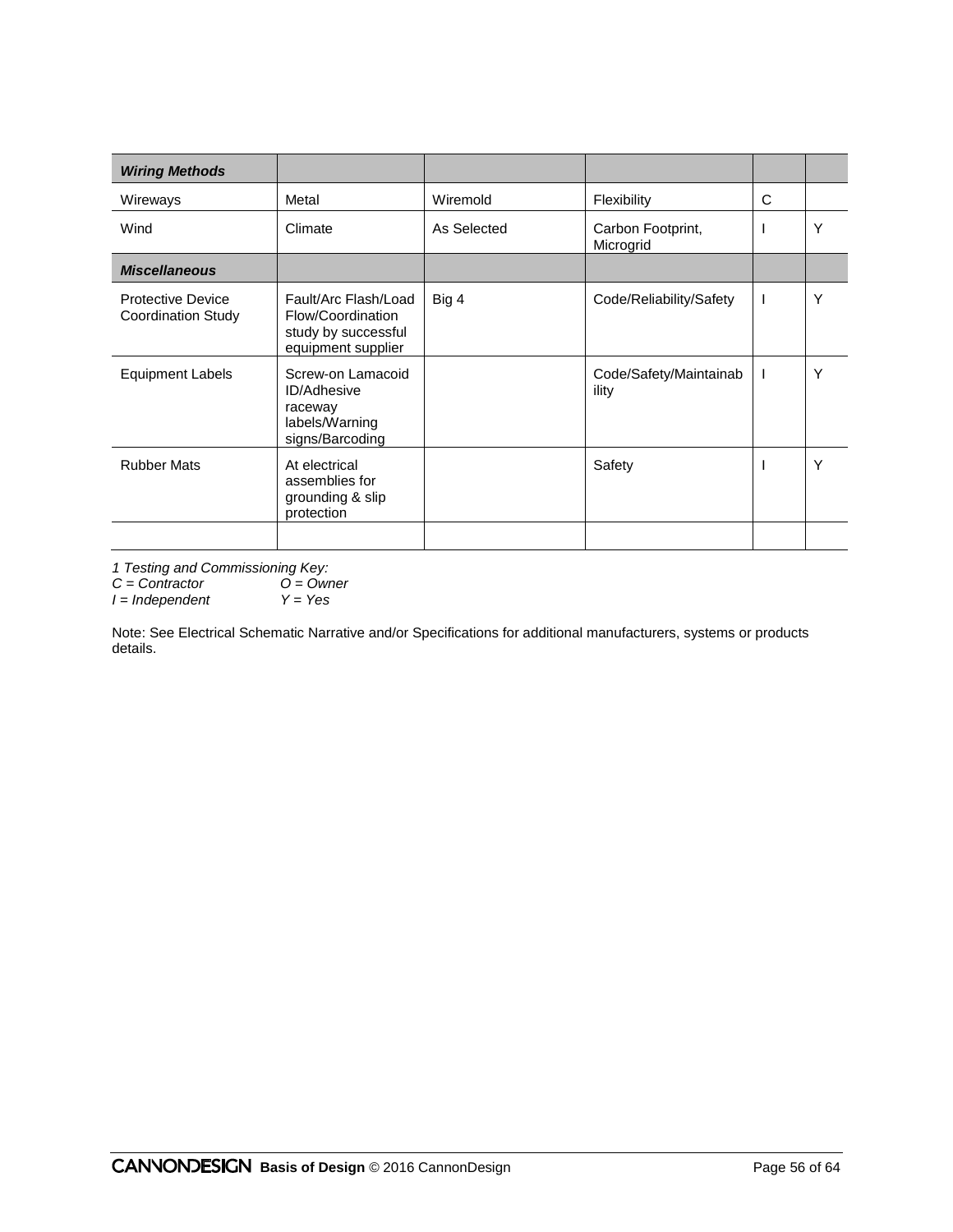# **10. FIRE PROTECTION DESIGN**

#### **10.1 Simulation Programs Used**

#### **TABLE 10-1. FIRE PROTECTION SIMULATION PROGRAMS USED**

| <b>Type of Simulation Program</b> | Name of Program(s) Used |
|-----------------------------------|-------------------------|
| <b>Hydraulic Calculations</b>     | HydraCalc version 50    |
|                                   |                         |

# **10.2 System Selection**

Reference code section for fire regulation related requirements.

#### **TABLE 10-2. REASONING FOR REQUIRED FIRE CONTROL SYSTEM SELECTION**

| <b>Required Fire Control System</b> | Reason           |
|-------------------------------------|------------------|
| <b>Fire Sprinklers</b>              | Code Requirement |
|                                     |                  |

#### **TABLE 10-3. REASONING FOR OWNER REQUESTED FIRE CONTROL SYSTEM SELECTION**

| Owner Requested Fire Control System | Reason |
|-------------------------------------|--------|
|                                     |        |

#### **TABLE 10-4. FIRE SYSTEM INFRASTRUCTURE REQUIREMENTS**

| System infrastructure | <b>Requirement</b>     |
|-----------------------|------------------------|
| <b>Water Source</b>   | Municipal              |
| Pressure/Flow         | (indicate data source) |
| One/Two source        | One                    |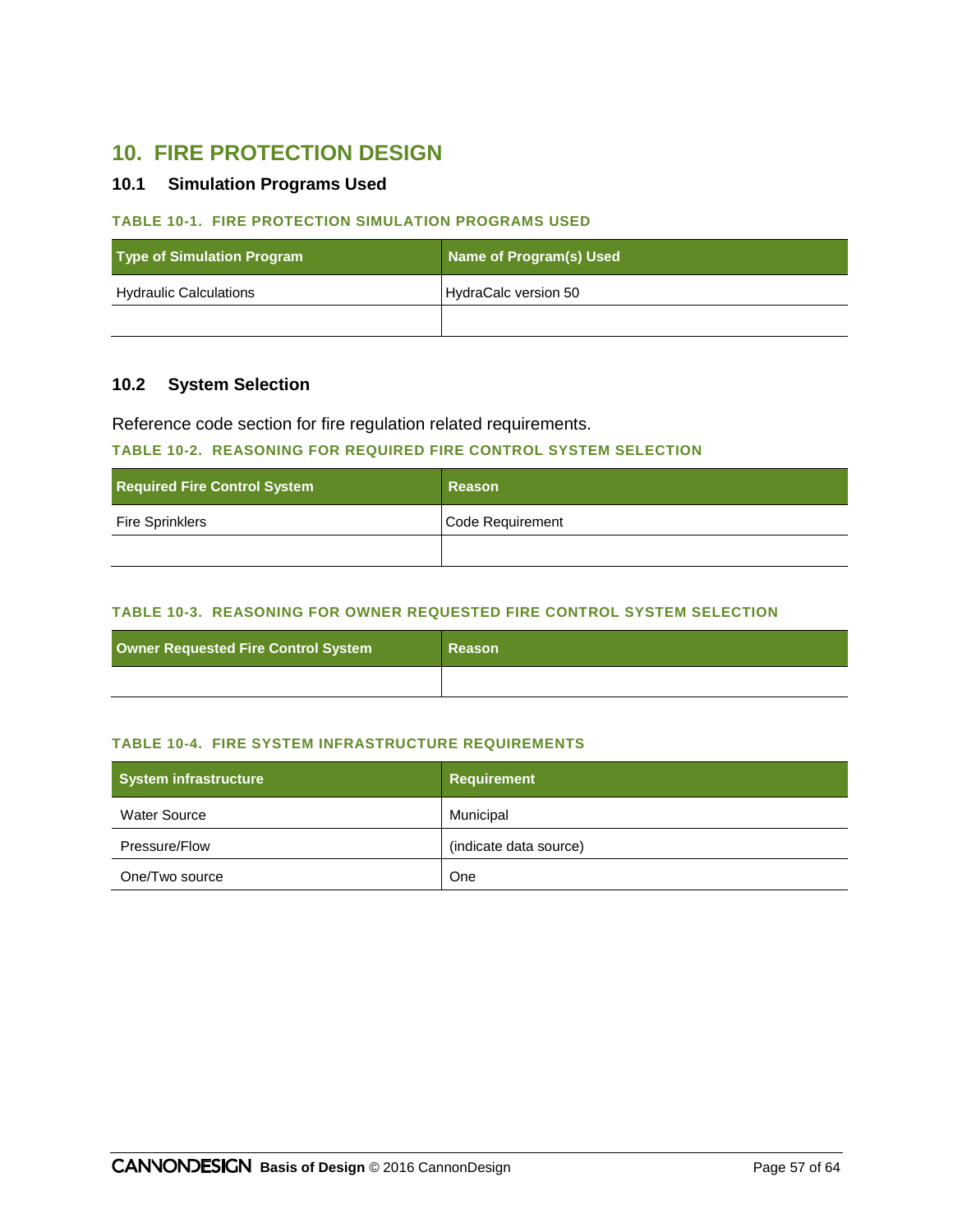# **10.3 System Design Criteria**

Provide design criteria associated with project systems.

# **TABLE 10-5. FIRE PROTECTION SYSTEM DESIGN CRITERIA**

| <b>System</b>          | <b>Criteria</b> |
|------------------------|-----------------|
| <b>Fire Sprinklers</b> | NFPA 13         |

# **10.4 System Type and Component Selection**

#### **TABLE 10-6. REASONING FOR FIRE PROTECTION SYSTEM TYPE AND COMPONENT SELECTION**

| <b>Equipment</b>        | <b>Description</b>     | <b>Reason for Selection</b> |
|-------------------------|------------------------|-----------------------------|
| <b>Sprinkler System</b> | Wet and Dry Sprinklers | Code Requirement            |
| <b>Standpipe System</b> | Not Required           |                             |
| Clean Agent System      | Not Required           |                             |
| Water Mist System       | Not Required           |                             |
| Fire Suppression System | Ansul                  | <b>Owner Requirement</b>    |
| Pre-action              |                        |                             |
| Fire Pump               | Not Required           |                             |
| Storage Tank            | Not Required           |                             |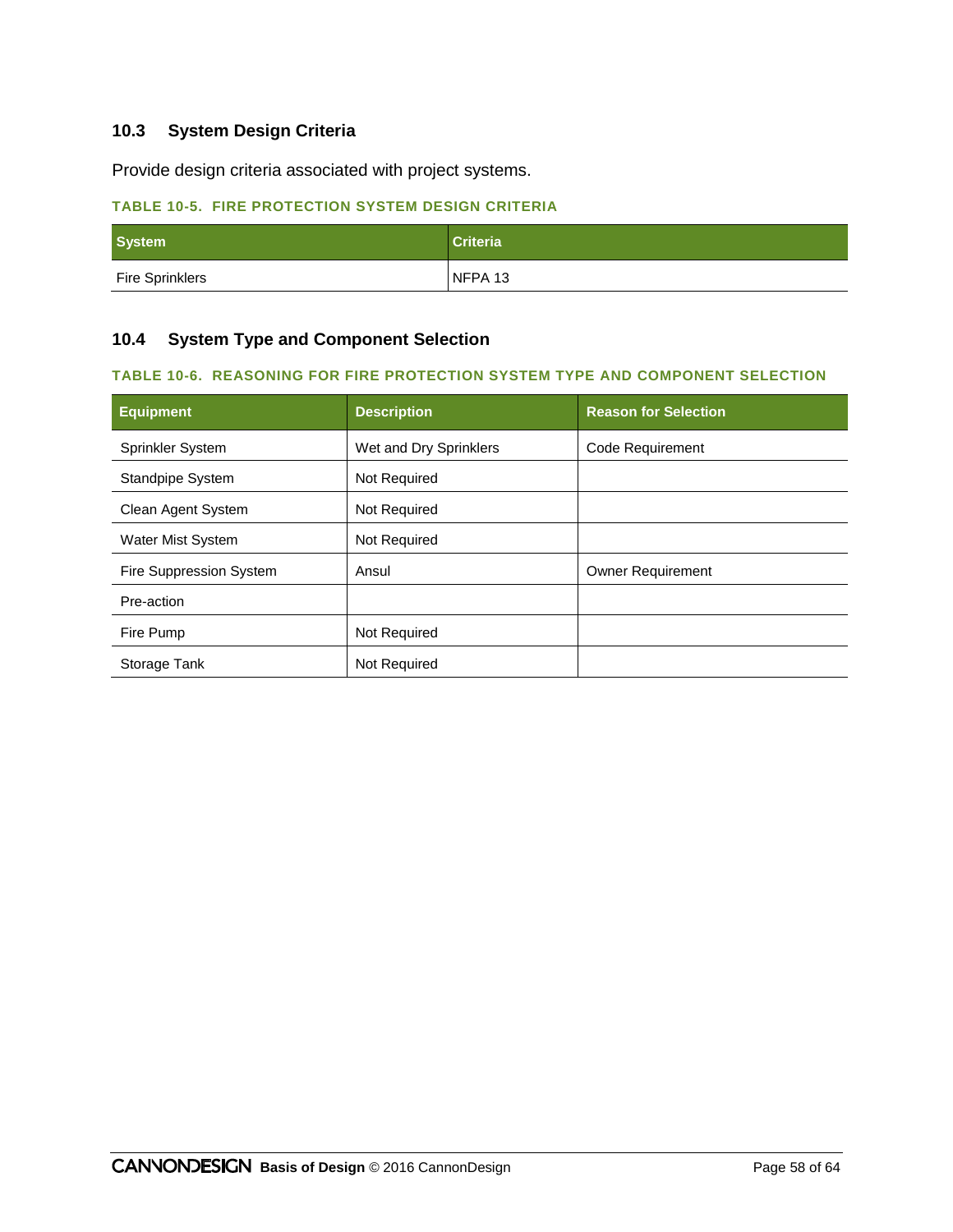# **11. PLUMBING DESIGN**

# **11.1 Potable Water Source**

#### **TABLE 11-1. POTABLE WATER SOURCES**

| Source         | Municipal              |
|----------------|------------------------|
| Pressure/Flow  | (indicate data source) |
| One/Two source | One                    |

# **11.2 System Selection**

The following contains a narrative and table of each type of system, which include:

#### **TABLE 11-2. REASONING FOR PLUMBING SYSTEM SELECTION**

| <b>System</b>        | <b>Description</b>    | <b>Reason for Selection</b> |
|----------------------|-----------------------|-----------------------------|
| Potable Water        | For Plumbing Fixtures | Code Requirement            |
| Non-Potable Water    | Not Required          |                             |
| Sanitary Waste Water | For Plumbing Fixtures | Code Requirement            |
| Storm Waste Water    | For Roof Drainage     | Code Requirement            |
| <b>Grey Water</b>    | Not Required          |                             |
| Irrigation           |                       |                             |
| <b>Special Waste</b> | Grease Waste          | Kitchen                     |
| Laboratory Gas       | Not Required          |                             |
| Medical Gas          | Not Required          |                             |
| Pure water (RO, DI)  | Not Required          |                             |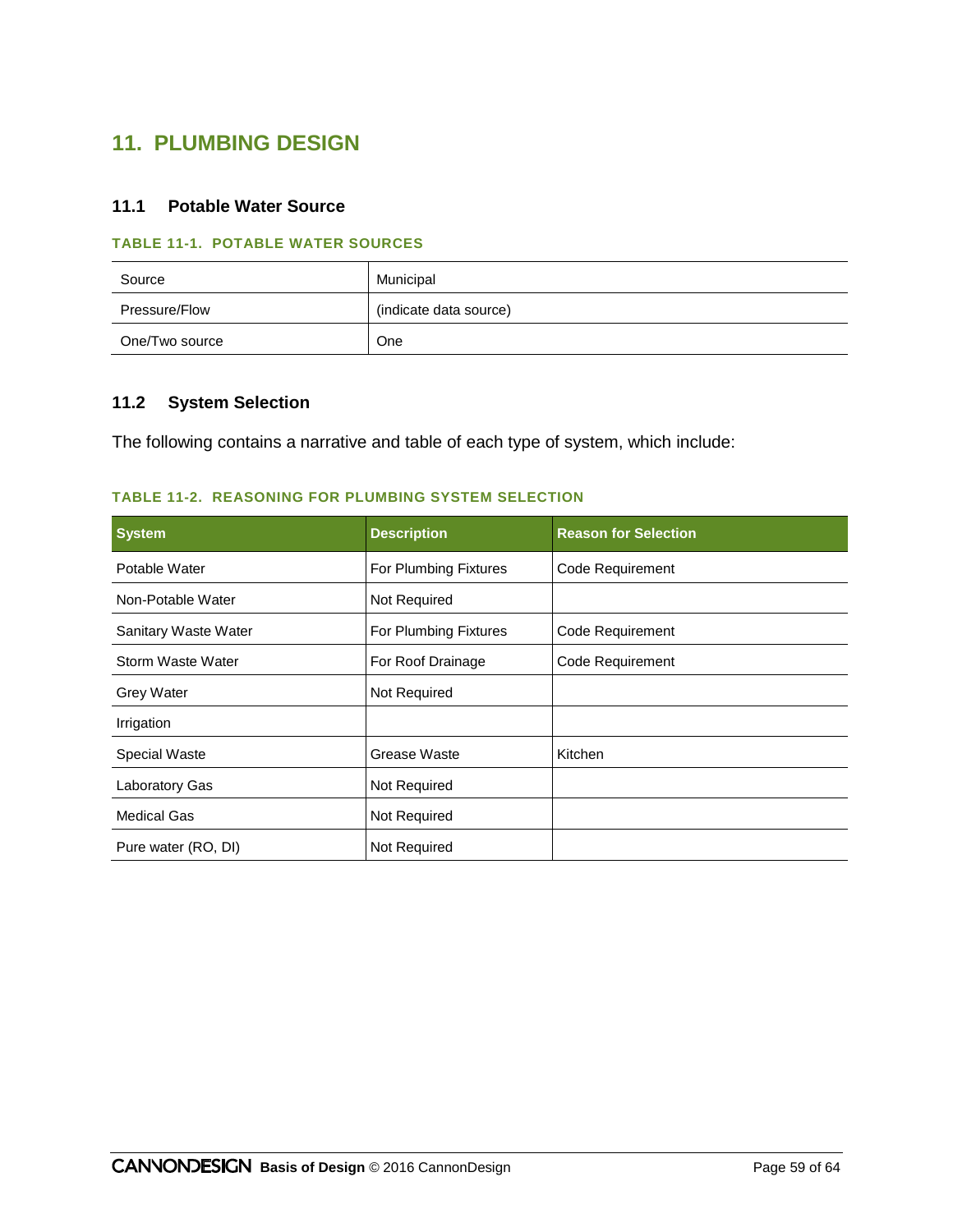# **11.3 Component Selection**

| <b>Equipment</b>                          | <b>Reason for Selection</b>     |  |
|-------------------------------------------|---------------------------------|--|
| <b>Water Heaters</b>                      | Copper Fin - Owner Requested    |  |
| <b>DHW Circulation Pumps</b>              | <b>Owner Standard</b>           |  |
| Sump Pumps                                | <b>Owner Standard</b>           |  |
| <b>Sanitary Piping</b>                    | Code Requirement/Owner Standard |  |
| Vent Piping                               | Code Requirement/Owner Standard |  |
| Potable Water Piping                      | Code Requirement/Owner Standard |  |
| Interceptors (grease, solids, fuel, lint) | Code Requirement/Owner Standard |  |
| Storm Piping                              | Code Requirement/Owner Standard |  |
| Sewage Ejectors                           | <b>Owner Standard</b>           |  |
| Sump Pumps                                | <b>Owner Standard</b>           |  |
| Booster Pumps                             | Not Required                    |  |
| Lab Gas Piping                            | Not Required                    |  |
| Natural Gas Piping                        | Code Requirement                |  |

# **11.4 Fixture Unit & Flow Rates - Supply**

#### **TABLE 11-4. FIXTURE UNIT & FLOW RATES - SUPPLY**

| <b>Fixture Type</b> | <b>Fixture Units</b> |            | Flush / Flow Rate Battery/Electric/ Manual | <b>Duration/Frequency of Use</b>                |
|---------------------|----------------------|------------|--------------------------------------------|-------------------------------------------------|
| Water Closet        | 10                   | $1.28$ gpf | Battery                                    | 1flush                                          |
| Urinal              | 10                   | $.125$ gpf | Remote Flush via BAS<br>control            | 1 flush per 10 minutes per<br>district standard |
| Shower Head         | 2                    | $1.6$ gpm  | Manual                                     | 5 minutes per use                               |
| Lavatory            | 2                    | $.5$ gpm   | Battery                                    | 12 seconds per cycle                            |
| Service Sink        | 3                    | $2.5$ gpm  | Manual                                     | 5 minutes per use                               |
| Pantry/Kitchen Sink | 4                    | $1.5$ gpm  | Manual                                     | 15 seconds per use                              |
| Drinking Fountains  | .25                  | ---        | Manual                                     | 10 seconds per use                              |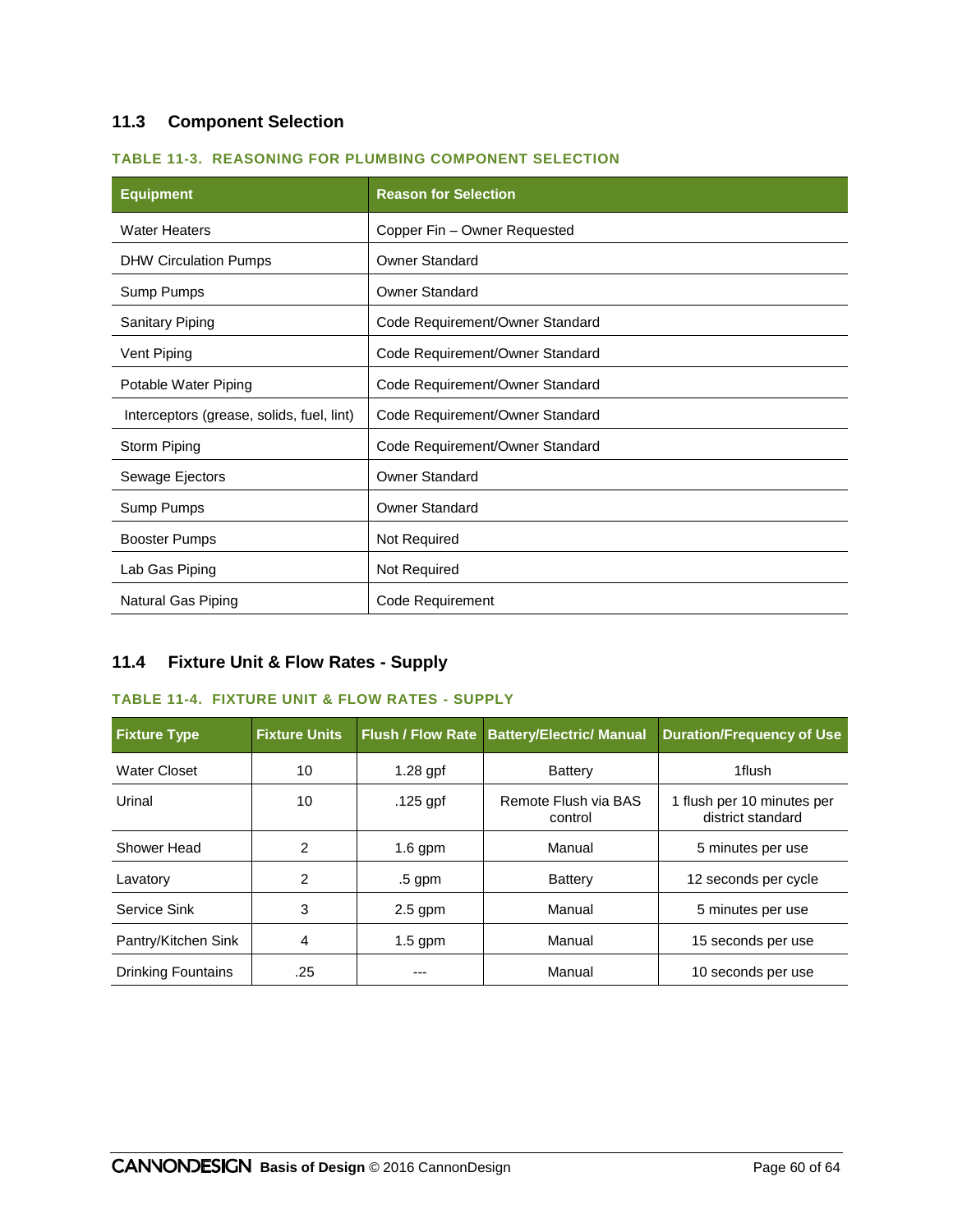# **11.5 Fixture Unit & Flow Rates - Waste**

#### **TABLE 11-5. FIXTURE UNIT & FLOW RATES - WASTE**

| <b>Fixture Type</b>       | <b>Fixture Units</b> | <b>Duration/Frequency of Use</b> |  |
|---------------------------|----------------------|----------------------------------|--|
| <b>Water Closet</b>       | 8                    | 1 flush                          |  |
| Urinal                    | 8                    | 1 flush                          |  |
| Shower                    | 3                    | 5 minutes per use                |  |
| Lavatory                  |                      | 12 seconds per cycle             |  |
| Service Sink              | 3                    | 5 minutes per use                |  |
| Pantry/Kitchen Sink       | 2                    | 15 seconds per use               |  |
| <b>Drinking Fountains</b> | .5                   | 10 seconds per use               |  |

#### **11.6 Domestic Water Sizing Criteria**

#### **TABLE 11-6. DOMESTIC WATER SIZING CRITERIA**

| <b>Criteria</b>                     | <b>Unit</b> | <b>Value</b> |
|-------------------------------------|-------------|--------------|
| Minimum Pressure Residual Delivered | Psi         | 35           |
| Maximum Pressure Delivered          | Psi         | 80           |
| Pressure Loss                       | Psi/100 ft  | 10           |
| Maximum Velocity (CW)               | Feet/Sec    | 8            |
| Maximum Velocity (HW)               | Feet/Sec    | 4            |
| Maximum Velocity (HWR)              | Feet/Sec    | 4            |
| Hunter's Curve Applies              | Y/N         | N            |

### **11.7 Domestic Hot Water Distribution Criteria**

#### **TABLE 11-7. DOMESTIC HOT WATER DISTRIBUTION CRITERIA**

| Temperature at Heater             | $140^\circ$ F   |
|-----------------------------------|-----------------|
| Maximum Temperature to Fixtures   | 110 $\degree$ F |
| Temperature to Kitchen Dishwasher | $180^\circ$ F   |
| <b>HWR Delta T</b>                | 10 $\degree$ F  |

#### **11.8 Storm Water Sizing Criteria**

See *[Site and Climate Data](#page-9-0)* section for peak rainfall rates and indicate what rate and duration is being used here.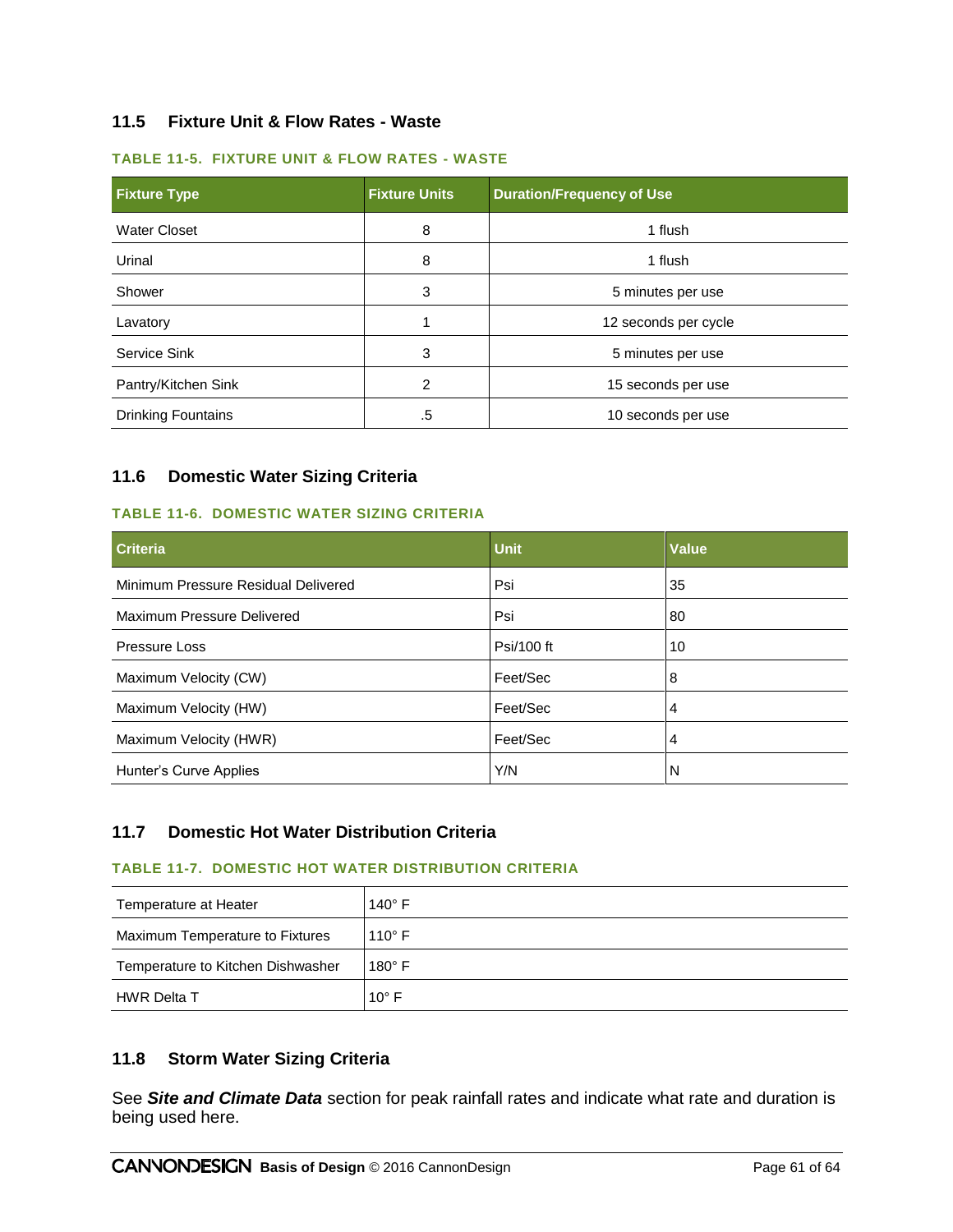# **12. TECHNOLOGYDESIGN**

# **12.1 Utility Service**

# **TABLE 12-1. UTILITY SERVICE SELECTION**

| <b>Locations</b>                  | <b>New or Existing</b> | Overhead or<br><b>Underground</b> | <b>Notes</b> |
|-----------------------------------|------------------------|-----------------------------------|--------------|
| <b>Main Distribution</b><br>Frame | <b>New</b>             | Underground                       |              |
|                                   |                        |                                   |              |

# **12.2 System Selection**

#### **13. TABLE 12-1. TECHNOLOGY SYSTEM CRITERIA**

| <b>Equipment \ System</b>        | <b>Description</b>                                                                                              | <b>Design Criteria</b>                                                                                                                                                                                                                                                             |
|----------------------------------|-----------------------------------------------------------------------------------------------------------------|------------------------------------------------------------------------------------------------------------------------------------------------------------------------------------------------------------------------------------------------------------------------------------|
| <b>Telecommunication Rooms</b>   | Rooms that hold Structured Cabling<br><b>Systems, Security System</b><br>Controls, Network Electronics          | Rooms shall be a<br>minimum of 120 square<br>feet. Room are required<br>for every 30,000 square<br>feet of floor plate. Each<br>room will be constructed<br>to ANSI/TIA/EIA-607<br>Standards.                                                                                      |
| <b>Structured Cabling System</b> | Low voltage cabling that connects<br>equipment devices to network<br>electronics.                               | Panduit will be used as<br>the basis of design.<br>System will utilize<br>Category 6A components.<br>System will comply with<br><b>BICSI TDMM standards</b>                                                                                                                        |
| Fiber Backbone                   | Fiber optic cabling typically<br>connecting active network<br>electronics within the<br>telecommunication rooms | Each telecommunication<br>room will utilize a 50<br>micron (OM3) 12 strand<br>fiber cable                                                                                                                                                                                          |
| Copper Backbone                  | Copper cable typically connecting<br>the analog systems within the<br>telecommunication rooms.                  | Each telecommunication<br>room will utilize a<br>Category 5E 25-pair<br>cable.                                                                                                                                                                                                     |
| <b>Access Control</b>            | System that provides electronic<br>card access to door locks.                                                   | Existing S2 Netbox<br>platform will be expanded<br>to serve as a common<br>platform for alarm, access<br>control, and duress. Areas<br>to receive access control<br>will be Entrance and exit<br>points; telecommunication<br>Rooms; Electrical Rooms;<br><b>Mechanical Rooms.</b> |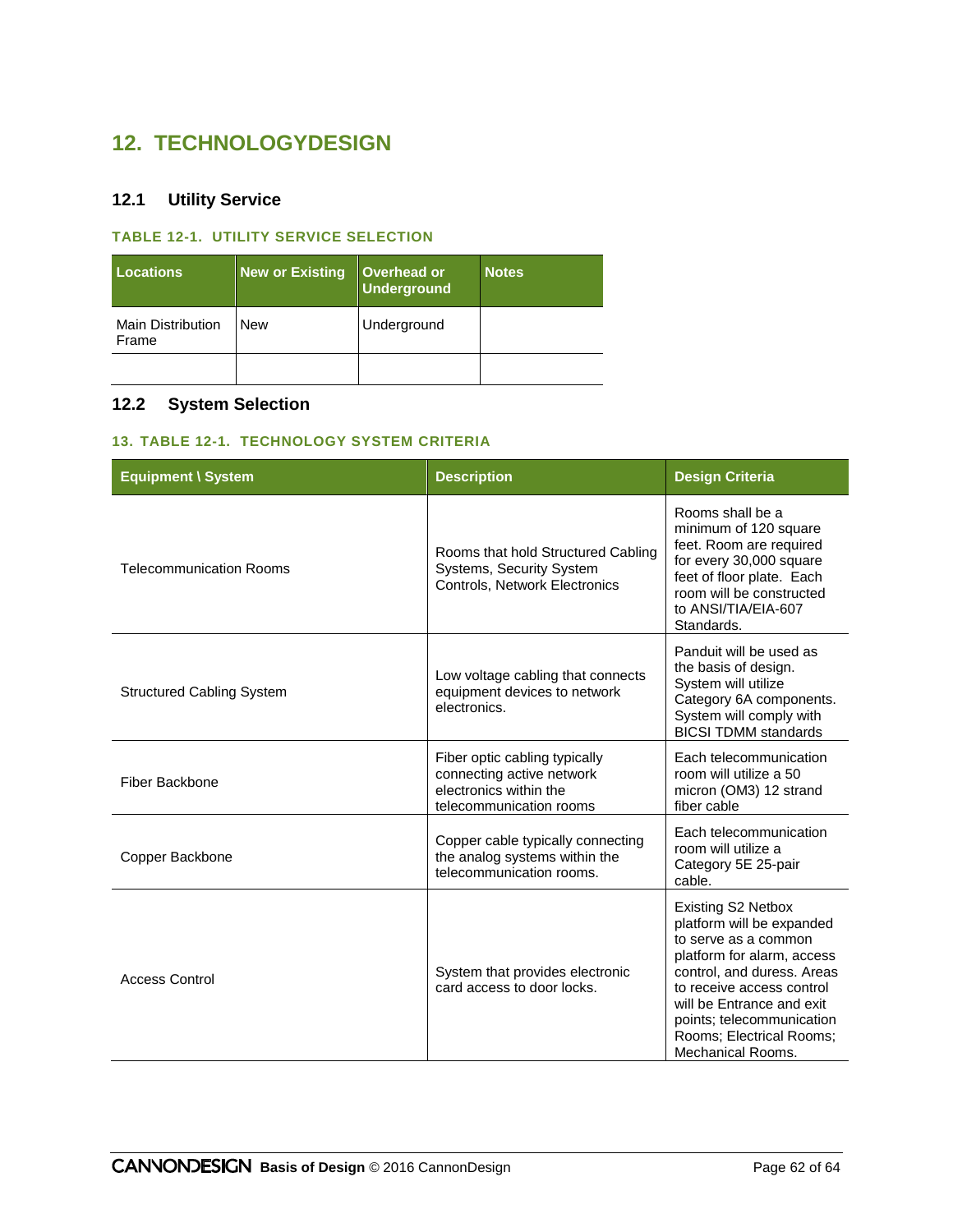| Alarm / Duress | Active system that alerts a trigger<br>event through audible or other<br>means | <b>Existing S2 Netbox</b><br>platform will be expanded<br>to serve as a common<br>platform for alarm, access<br>control, and duress.                                                                              |
|----------------|--------------------------------------------------------------------------------|-------------------------------------------------------------------------------------------------------------------------------------------------------------------------------------------------------------------|
| CCTV           | Active system that allows remote<br>visual monitoring of areas                 | <b>Existing Raptor IP CCTV</b><br>system will be expanded<br>to serve as a common<br>platform. New camera<br>location will include:<br>Entrance and exit points;<br>parking lot; Receiving;<br>Café and Gymnasium |

# **13.1 Infrastructure Requirements**

#### **TABLE 12-2. INFRASTRUCTURE REQUIREMENT**

| <b>Space Type</b> | <b>Type</b> | <b>Information Outlet Quantity</b>                                         |
|-------------------|-------------|----------------------------------------------------------------------------|
| Office            | Standard    | 1. 2-Port with Category 6A cables at<br>desk location.                     |
| Classrooms        |             | <b>Teaching Wall</b>                                                       |
|                   |             | 1. 1-Port with Category 6A cables at<br>Teacher workstation                |
|                   |             | 2. 1-Port with Category 6A cables at<br>smart board location               |
|                   | Standard    | 3. 2-Port with Category 6A cables at<br>TV location.                       |
|                   |             | 4. 1-Port with Category 6A cables at<br>Interactive Projector location.    |
|                   |             | <b>Back Wall</b>                                                           |
|                   |             | 1. 3-Port with Category 6A cables at<br>Student Station.                   |
|                   |             | 2. 1-Port with Category 6A cables at<br>back wall location, on either end. |
|                   |             | Ceiling                                                                    |
|                   |             | 1. 1-Port with Category 6A at<br>Wireless Access Point location.           |
|                   |             | Ceiling                                                                    |
| Other Areas       | Standard    | 1. 1-Port with Category 6A at<br>Wireless Access Point location.           |
|                   |             | 2. 1-Port with Category 6A at Camera<br>location.                          |